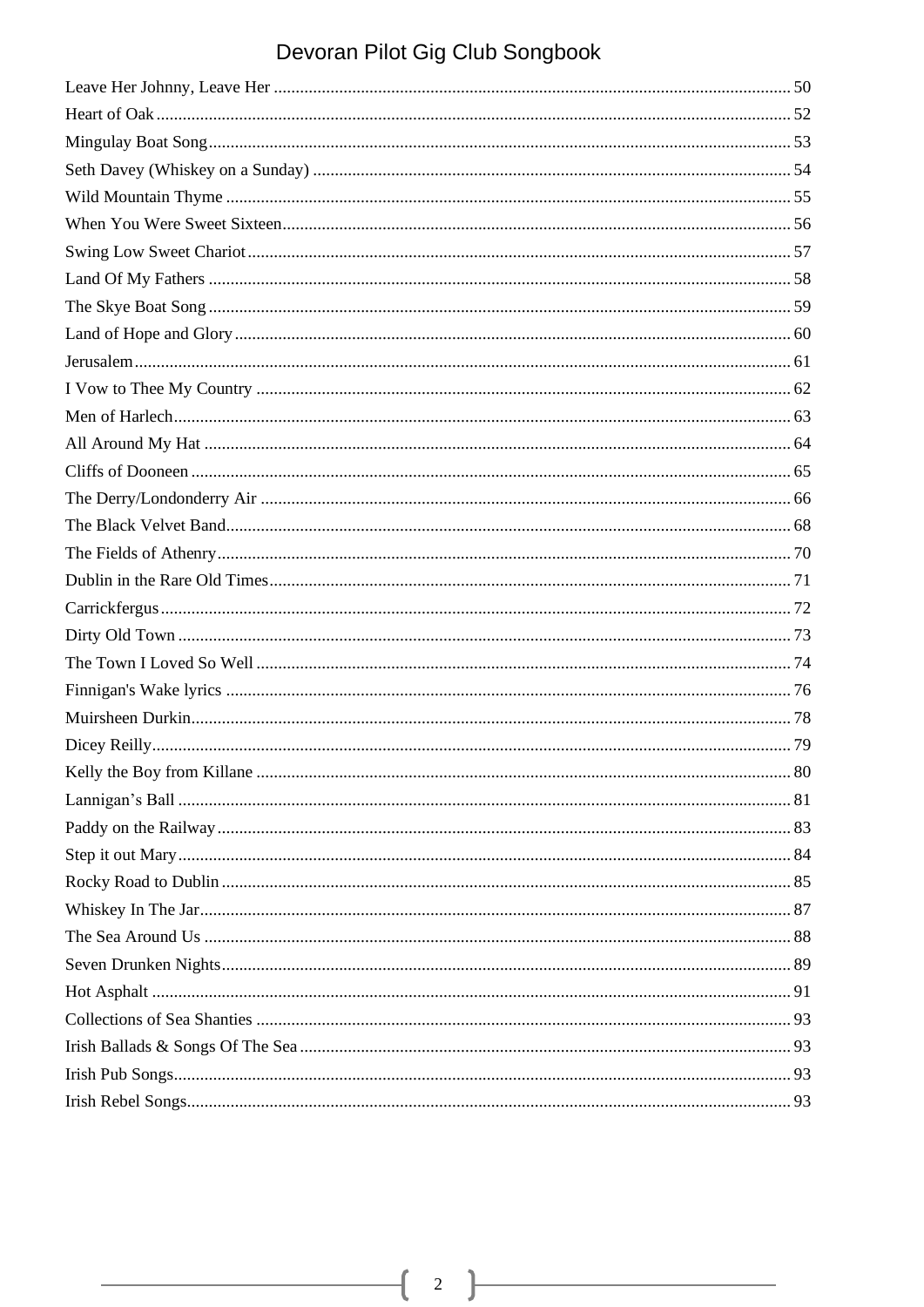# <span id="page-2-0"></span>Trelawny

### <https://www.youtube.com/watch?v=fq1UVqWrWGY>

A good sword and a trusty hand, A merry heart and true! King James's men shall understand What Cornish lads can do. And have they fixed the where and when? And shall Trelawny die? Here's twenty thousand Cornish men Will know the reason why!

[Chorus:] And shall Trelawny live, or shall Trelawny die? Here's twenty thousand Cornish men Will know the reason why!

Out spake their Captain brave and bold: A merry wight was he: "If London Tower were Michael's hold, We'll set Trelawny free! We'll cross the Tamar, land to land, The Severn is no stay: With 'one and all', and hand in hand, And who shall bid us nay?"

### [Chorus:]

"And when we come to London Wall, A pleasant sight to view, Come forth! come forth ye cowards all, Here's men as good as you! Trelawny he's in keep and hold: Trelawny he may die: But twenty thousand Cornish bold Will know the reason why!"

[Chorus:]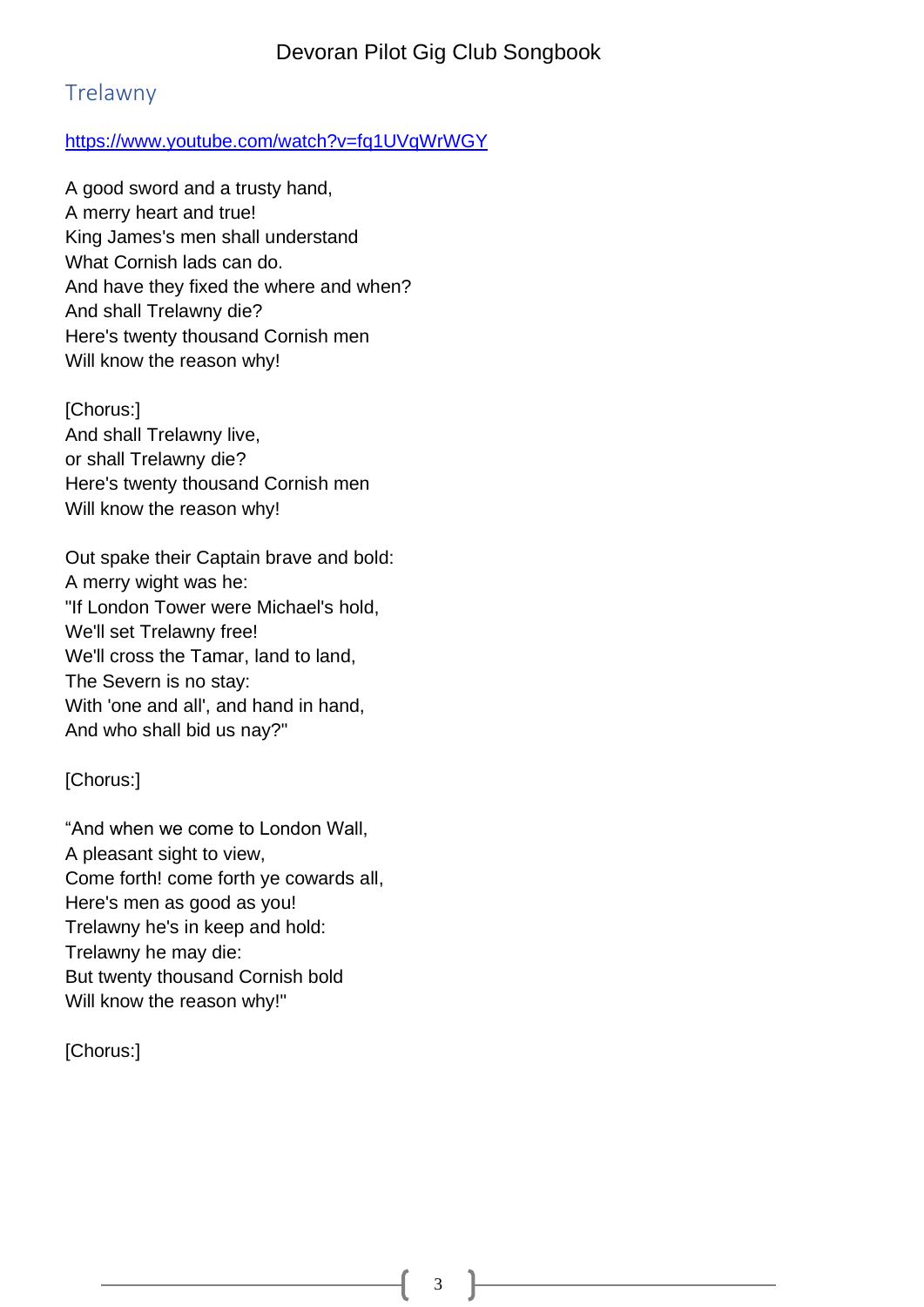### <span id="page-3-0"></span>Cornwall My Home

#### [https://www.youtube.com/watch?v=IK715OGDL\\_8](https://www.youtube.com/watch?v=IK715OGDL_8)

I've stood on Cape Cornwall in the sun's evening glow On Chywoone Hill at Newlyn to watch the fishing fleet go, Watched the sheaved wheels at Geevor as they spun around And heard the men singing as they go underground

[Chorus:]

And no-one will ever move me from this land Until the lord calls me to sit at his hand For this is my Eden, and I'm not alone, For this is my Cornwall and this is my home!

I've left childish footsteps in the soft Sennen sand, I've chased the maids down there all giggly and tanned I've stood on the cliff top in a westerly blow And heard the waves thunder on the rocks far below

[Chorus:]

First thing in the morning, on Chapel Carn Brea I gaze at the Scillies in the blue far away. And this is my Cornwall and I'll tell you why Because I was born here and here I shall die

[Chorus:]

For this is my Cornwall and this is my home!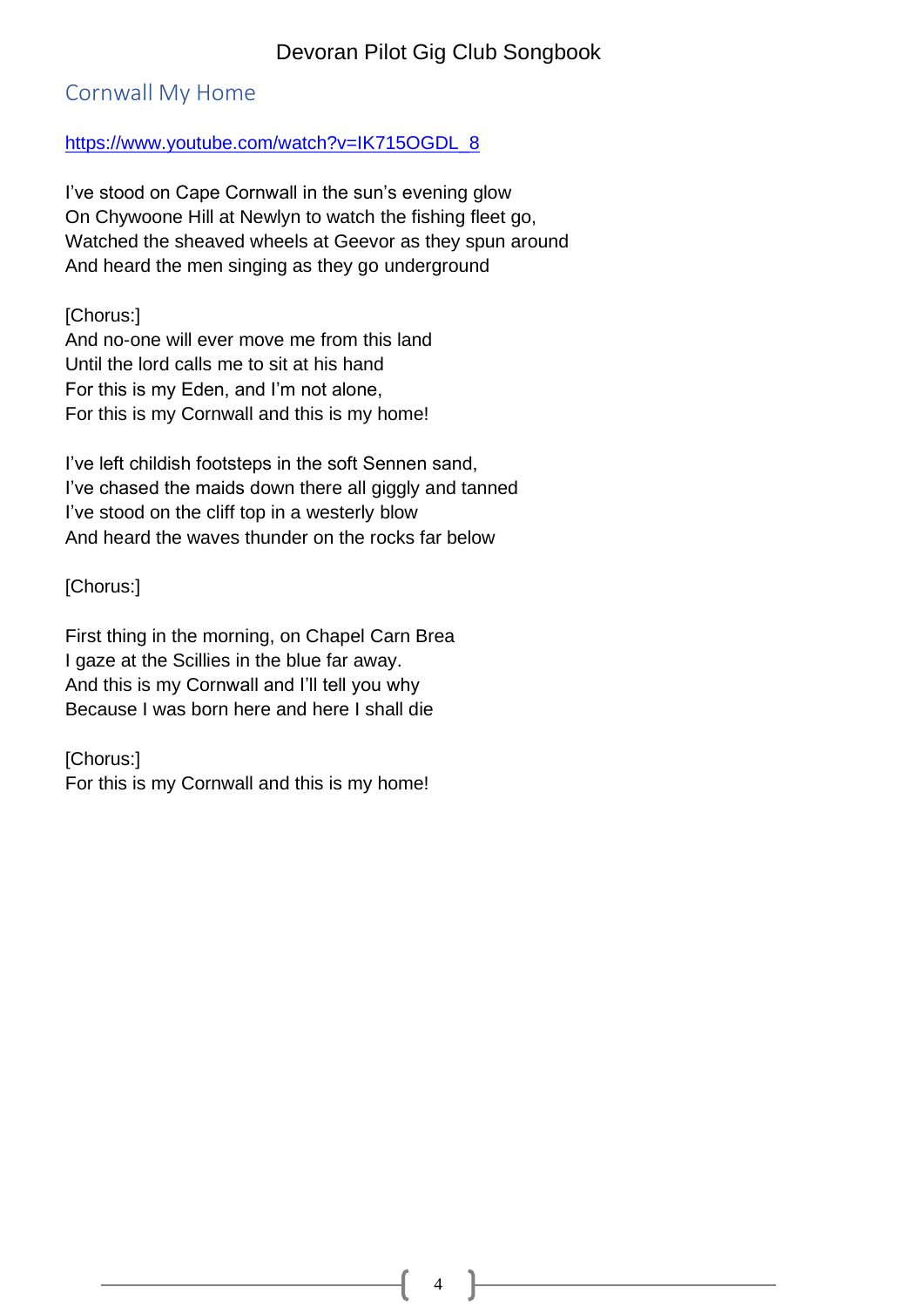# <span id="page-4-0"></span>Cornish Lads

### <https://www.youtube.com/watch?v=zGa7DUSk3TE>

[Chorus:] Well Cornish lads are fishermen And Cornish lads are miners too But when the fish and tin are gone What are the Cornish boys to do?

From Newlyn town we used to sail Through rain and mist and lashing gale The mackerel shoals we hoped to find And soon we've left Land's End behind

### [Chorus:]

I've searched the Seven Stones all around But not a sign or shoal we've found Round Island light is now in sight But Scillies are a barren ground

### [Chorus:]

The winding engines used to sing A melody to Cornish tin And Geevor lads they all would grin At pay day on a Friday

### [Chorus:]

The water now reclaims the mine And young men talk of old men's time And go to work in gold or coal Or face a life upon the dole

### [Chorus:]

The hammer of the auction man Is the only sound we soon will hear And visitors will make the noise And order drinks from Cornish boys

### [Chorus:]

We'll do as we have done before Go out to roam the wild world o'er Wherever sea or ship are found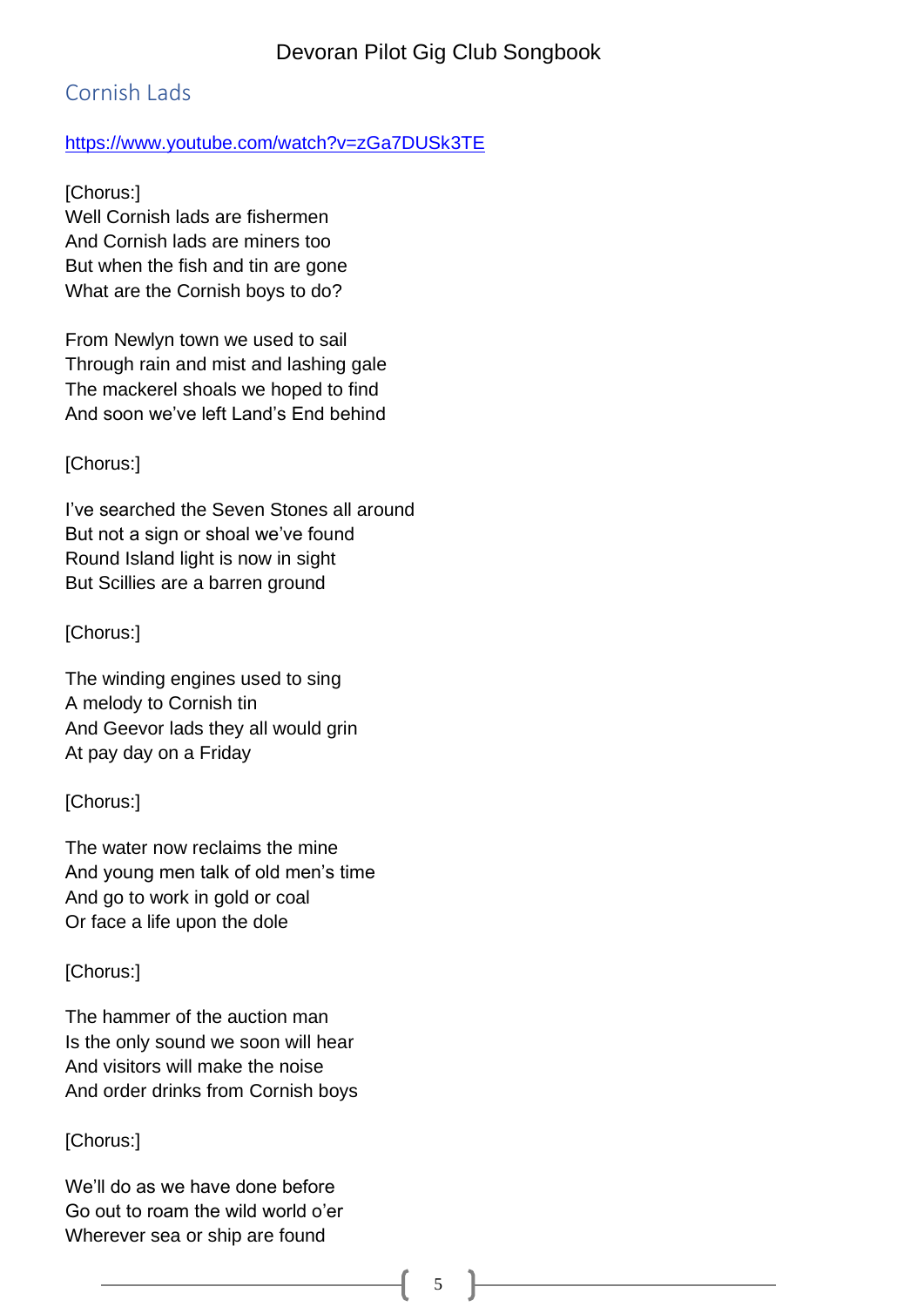Or there's a hole down underground

[Last Chorus:] Well Cornish lads are fishermen And Cornish lads are miners too So when the fish and tin are gone That's what the Cornish boys will do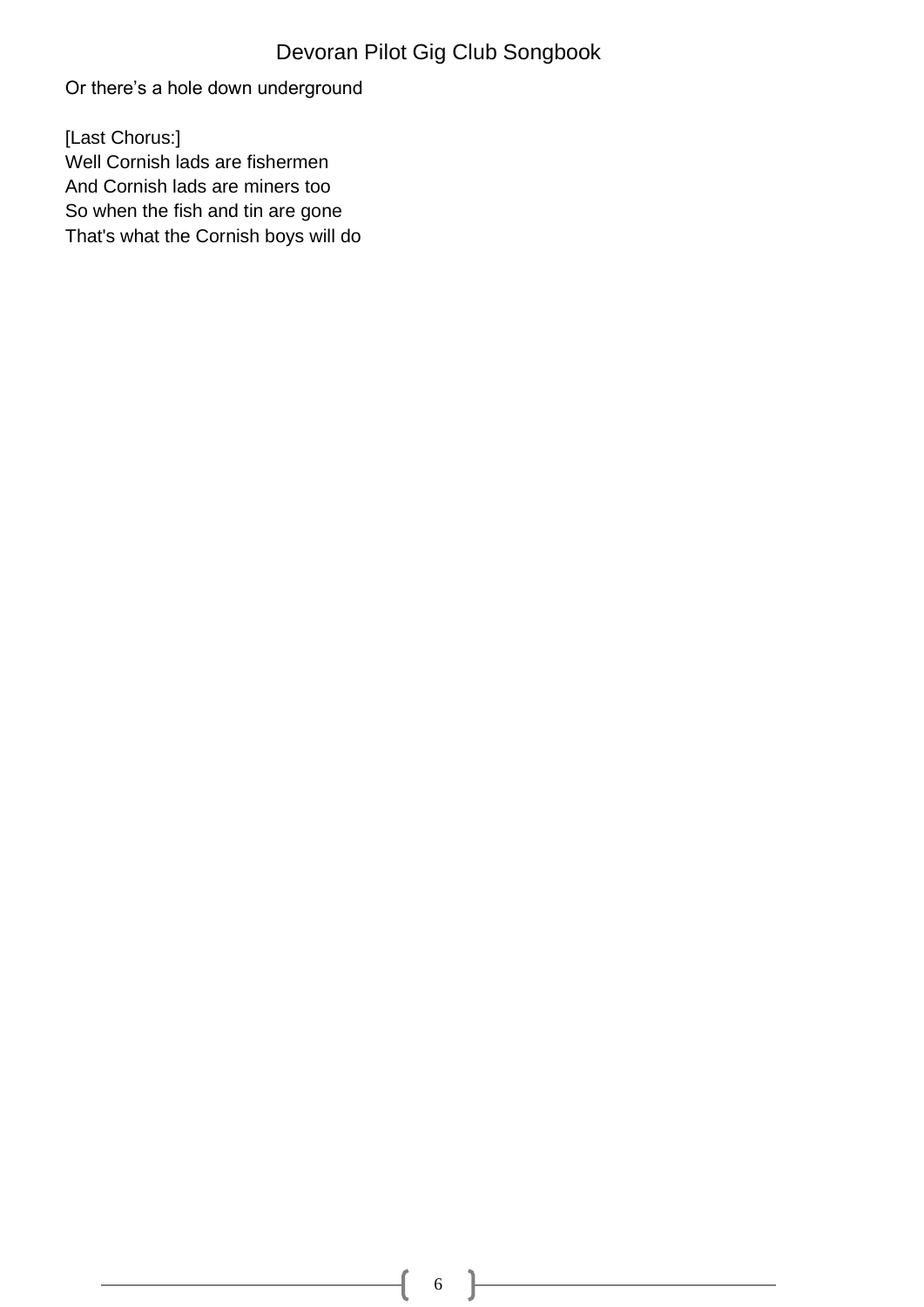### <span id="page-6-0"></span>Lamorna

#### <https://www.youtube.com/watch?v=rp0H3mQ8Dqg>

[Chorus:] 'Twas down in Albert Square, I never shall forget, Her eyes they shone like diamonds And the evening it was wet, wet, wet. Her hair hung down in curls, she was a charming rover, And we rode all night in the pale moonlight Away down to Lamorna

And now I'll sing to you about a maiden fair, I met the other evening in the corner of the square. She had a dark and roving eye, She was a charming rover, And we rode all night In the pale moonlight Away down to Lamorna

Twa-aa-s [Chorus:]

As we got in the cab I asked her for her name, When she gave it me, well mine it was the same So I lifted up her veil, for her face was covered over; To my surprise it was my wife I'd rode down to Lamorna

Twa-aa-aa-s [Chorus:]

She said, "I knowed 'ee well, I knowed 'ee all the while, I knowed 'ee in the dark and I did it for a lark, lark, lark. And for that lark you'll pay, for the taking of my honour, You'll pay the fare, I do declare, Away down to Lamorna"

Twa-aa-aa-aa-s [Chorus:]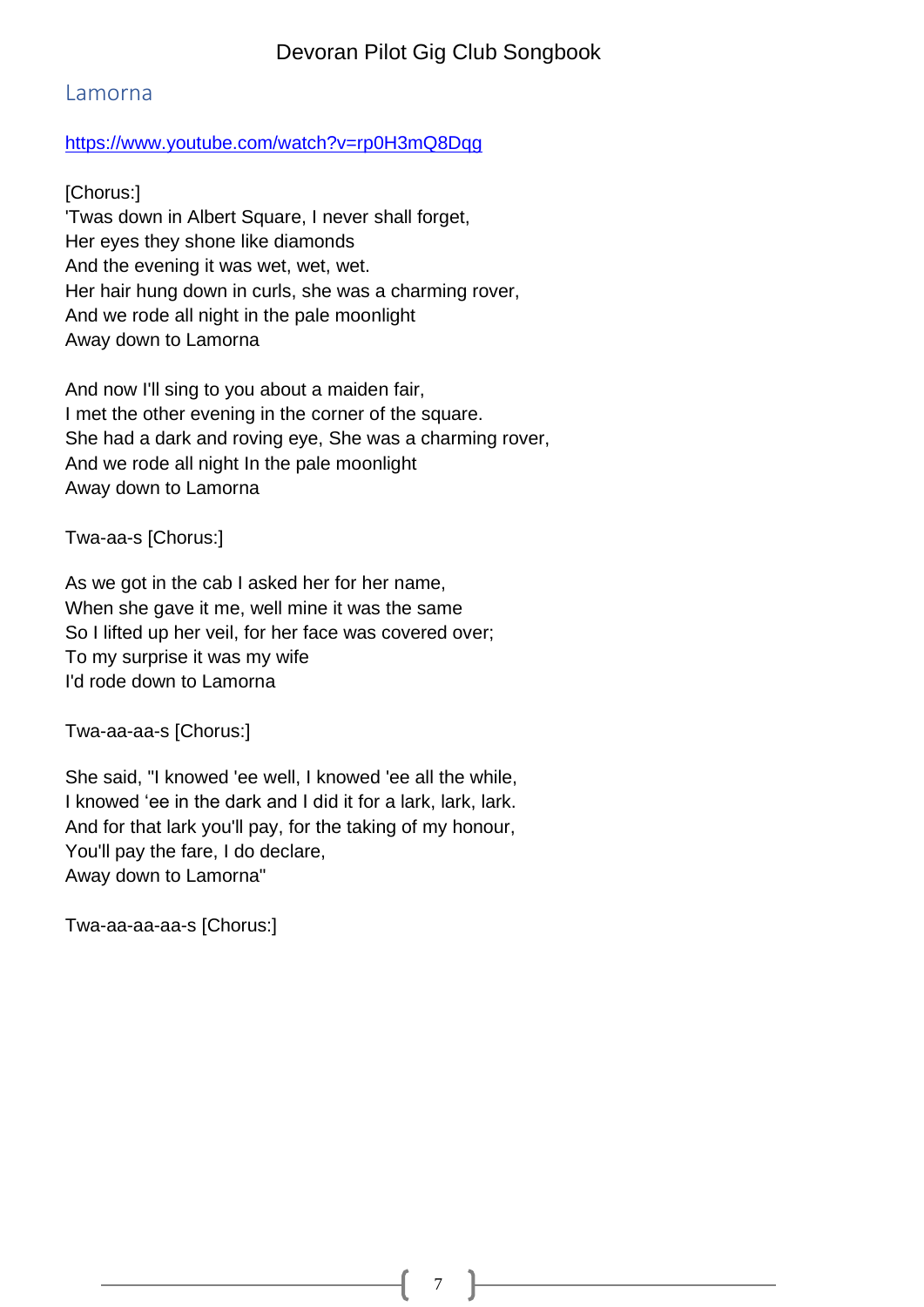# <span id="page-7-0"></span>Little Lize

### <https://www.youtube.com/watch?v=hYBsg1MKTwc>

The other night I had a dream, The funniest dream of all, I dreamt that I was kissing you Behind the garden wall.

[Chorus:] And she said Little Lize I love you (honey) Little Lize I love you, I love you in the springtime and the fall, (honey, honey) Little Lize I love you, Little Lize I love you, I love you best of all (honey, honey, honey)

Oh tell me honey tell me do, Who is your turtle dove? Oh tell me honey, tell me do, Who is the one you love?

[Chorus:]

I took my honey home last night Beneath the spreading pine I placed my arms around her waist And pressed her lips on mine.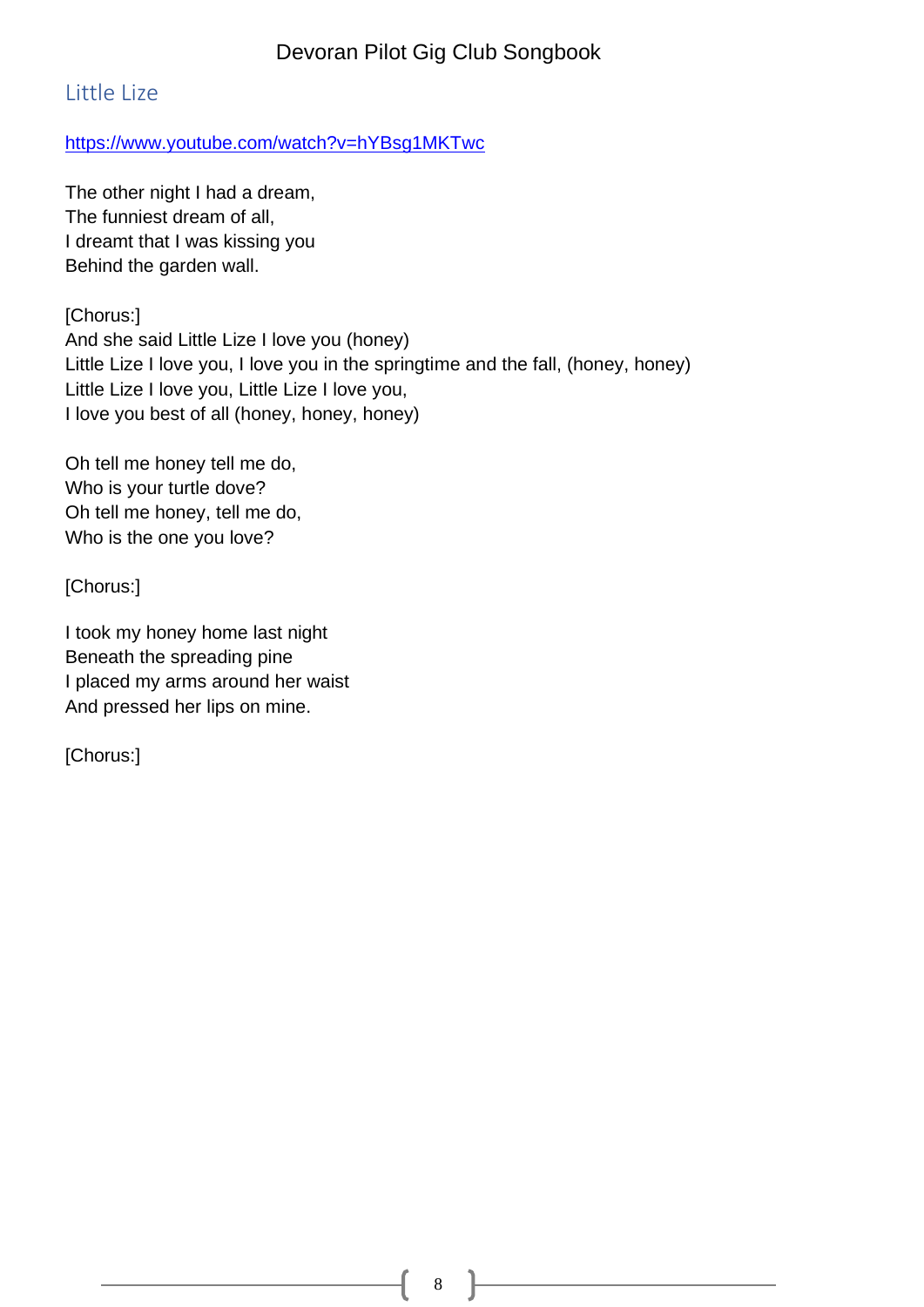# <span id="page-8-0"></span>Harry's Song for Cornwall

### https://www.youtube.com/watch?v=SpGi1TNFyel

When I sing of Cornwall there's one way to begin To tell the story of the men of copper, fish and tin From the sea that's all around us, to way below the ground, The memory of these mighty men is gathered all around

### [Chorus:]

So let's hear it for Trelawny may his army never die Let's hear it for Trevithick with his engine steaming by Let's hear it for the farmers and for the fishermen Let's hear it for the miners who we hope will mine again

From the engine houses – scattered round Carn Brea To the white St Austell landscape sculpted in the china clay From the harbours here at Newquay, at Padstow and at Looe The lighthouse on the Wolf Rock shows what Cornishmen can do

### [Chorus:]

Cornwall's past is mighty, it was built by mighty men And as Cornishmen we hope those times will come again Or do we let our mining and fishing round us fall? Not if we stick together with our motto "One and All"

### [Chorus:]

Now when you cross the Tamar into this promised land, There's one thing to remember one thing to understand Cornwall's not a county just sited in the west Cornwall is a country, the land we love the best

[Chorus:]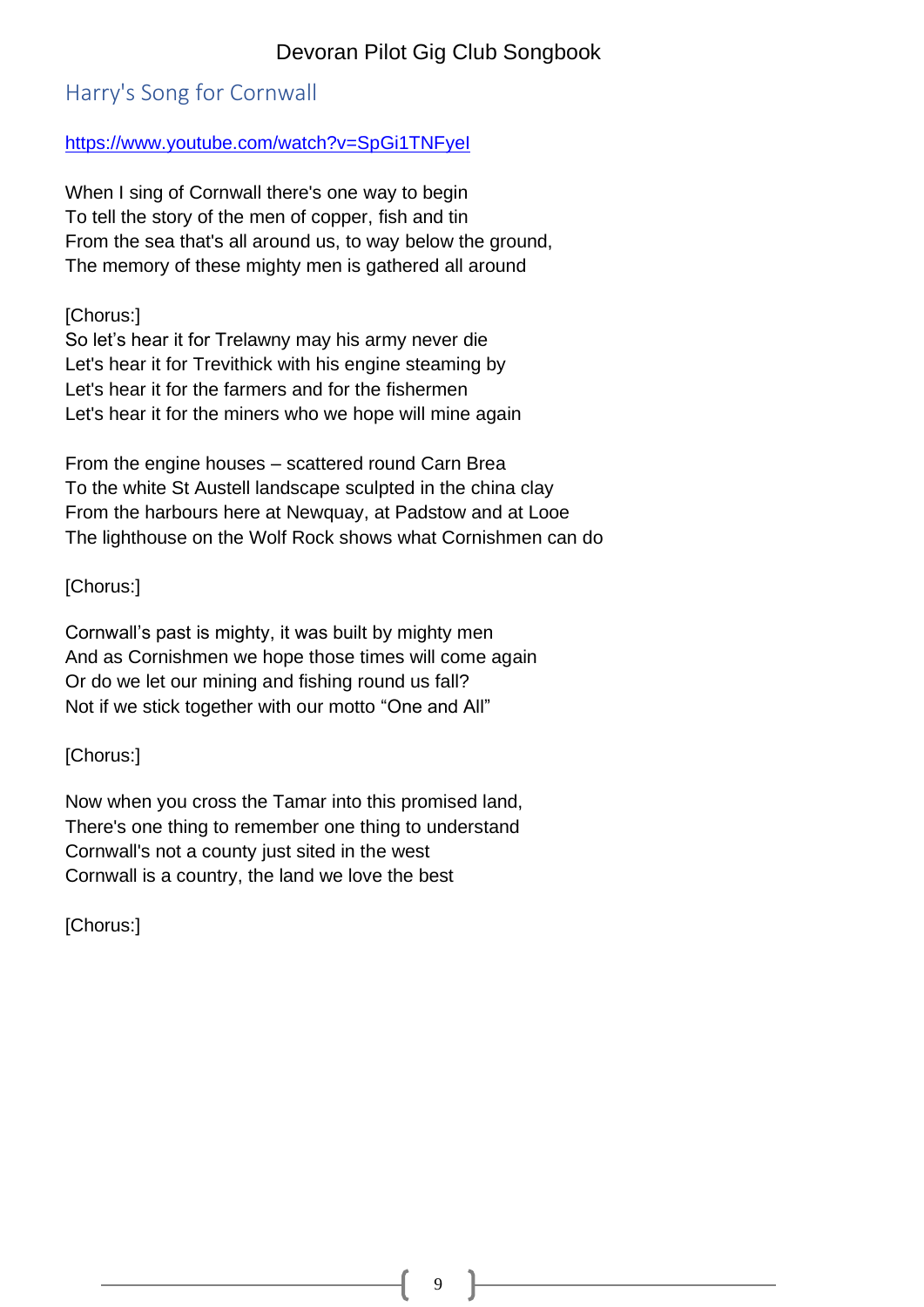### <span id="page-9-0"></span>Sweet Nightingale

#### <https://www.youtube.com/watch?v=0xnPnRMyaTg>

My sweetheart, come a long, Don't you hear the fond song, The sweet notes of the nightingale flow Don't you hear the fond tale…. Of the sweet nightingale As she sings in the valley below, As she sings in the valley below

Pretty Betsy, don't fail, For I'll carry your pail Safe home to your cot as we go. You shall hear the fond tale…. Of the sweet nightingale As she sings in the valley below, As she sings in the valley below

Pray let me alone, I have hands of my own; Along with you, sir, I'll not go. For to hear the fond tale.... Of the sweet nightingale As she sings in the valley below, As she sings in the valley below

Pray sit yourself down with me on the ground, On this bank where the primroses grow: You shall hear the fond tale,… Of the sweet nightingale As she sings in the valley below, As she sings in the valley below

The couple agreed to be married with speed And soon to the church they did go. You shall hear the fond tale,… Of the sweet nightingale As she sings in the valley below, As she sings in the valley below

No more's she afraid for to walk in the shade, Or to sit in these valleys below. You shall hear the fond tale…. Of the sweet nightingale As she sings in the valley below, As she sings in the valley below

For she hears the fond tale…. Of the sweet nightingale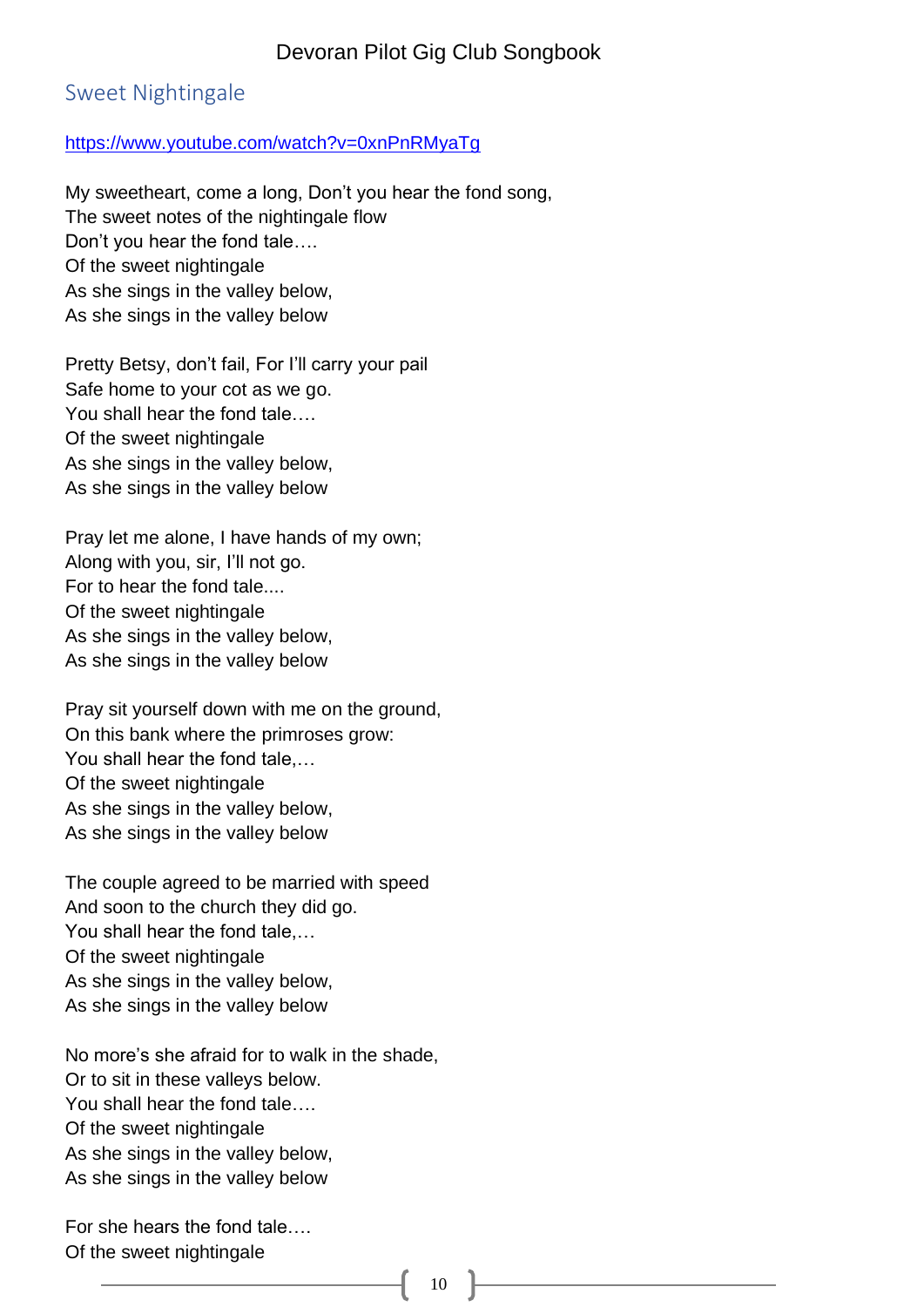As she sings in the valley below, As she sings in the valley below.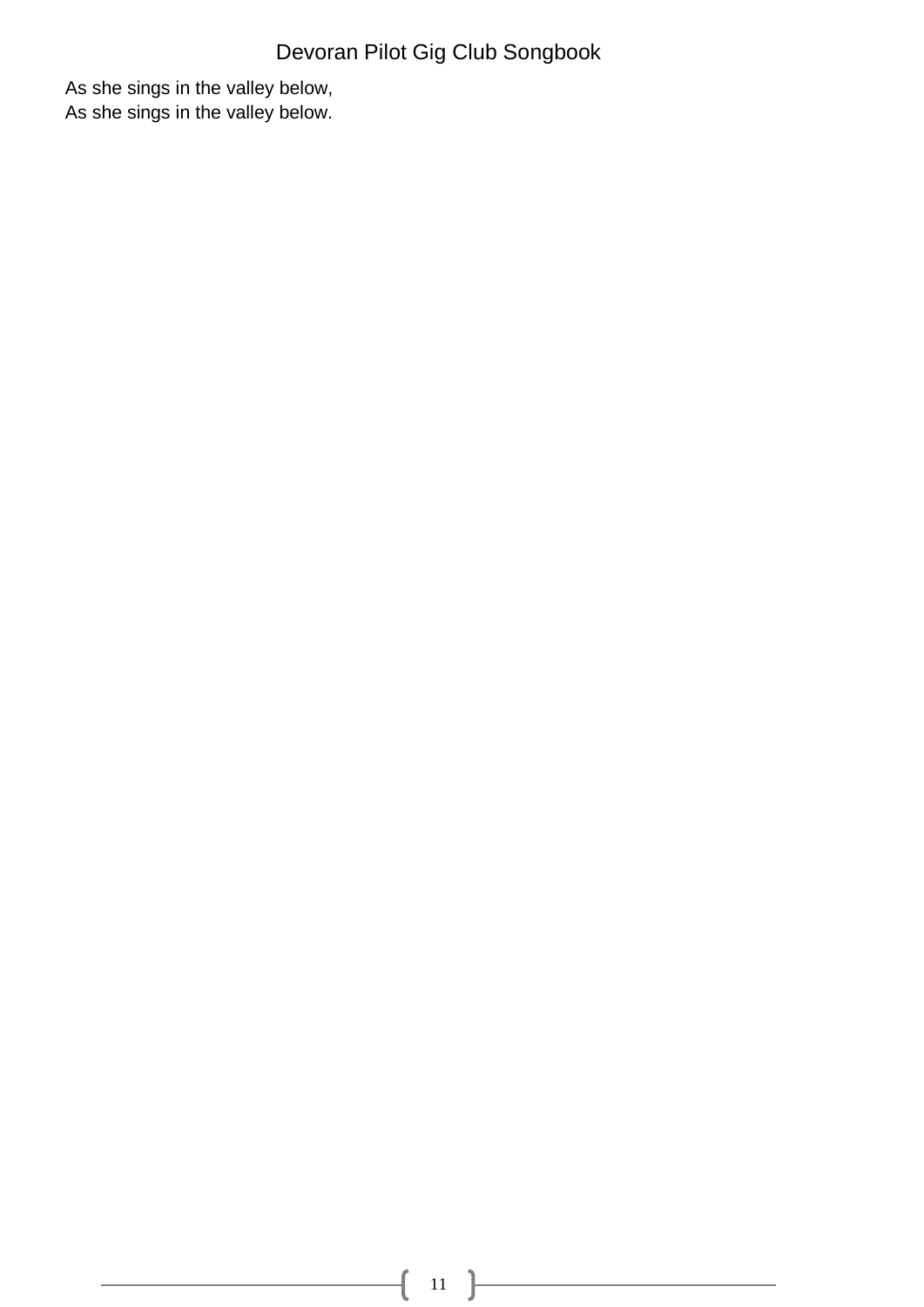# <span id="page-11-0"></span>Camborne Hill

### <https://www.youtube.com/watch?v=B8EQthcgIoQ>

Going up Camborne Hill, coming down Going up Camborne Hill, coming down The horses stood still; The wheels went around; Going up Camborne Hill coming down

White stockings, white stockings she wore White stockings, white stockings she wore White stockings she wore: The same as before; Going up Camborne Hill coming down

I knowed her old father old man I knowed her old father old man I knowed her old man: He played in the band; Going up Camborne Hill coming down

He heaved in the coal in the steam He heaved in the coal in the steam He heaved in the coal: The steam hit the beam Going up Camborne Hill coming down

Going up Camborne Hill, coming down Going up Camborne Hill, coming down The horses stood still; The wheels went around; Going up Camborne Hill coming down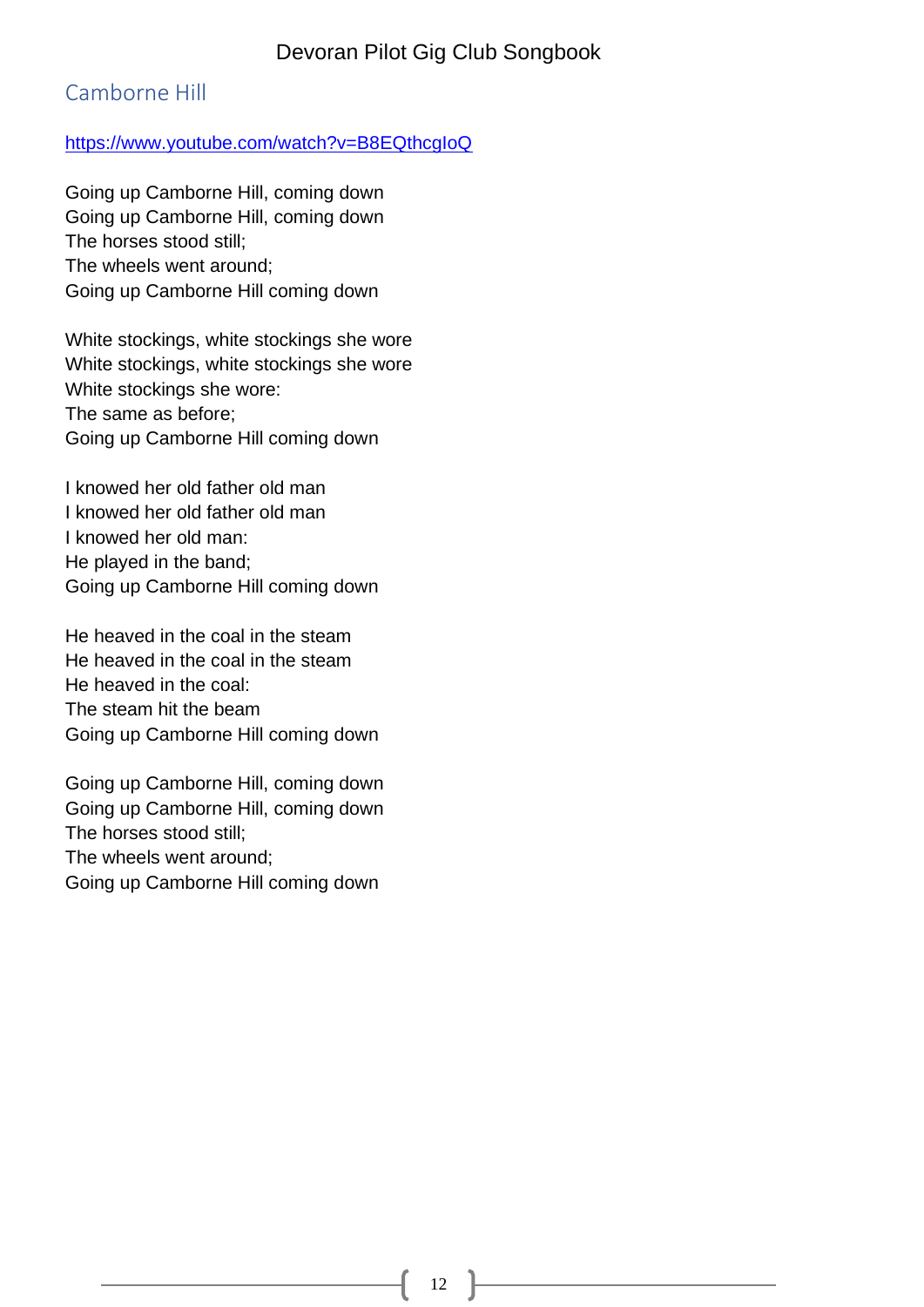### <span id="page-12-0"></span>The White Rose

#### <https://www.youtube.com/watch?v=-k0JnyzV4MY>

The first time I met you, my darling Your face was as fair as the rose But now your dear face has grown paler As pale as the lily white rose

#### [Chorus:]

I love the White Rose in its splendour I love the White Rose in its bloom I love the White Rose so fair as she grows It's the rose that reminds me of you

You're fair as the spring, oh my darling Your face shines so bright, so divine The fairest of blooms in my garden Oh lily white rose, you are mine

### [Chorus:]

Years pass by so quickly, my darling Each makes you more precious to me; But long may we grow close together Oh, lily-white rose, cling to me

#### [Chorus:]

Now I am alone, my sweet darling I walk through the garden and weep But spring will return with your presence Oh lily white rose, mine to keep

#### [Chorus:]

I love the White Rose in its splendour I love the White Rose in its bloom I love the White Rose so fair as she grows It's the rose that reminds me of you

### **Alternate fourth verse**

And now that you've left me my darling From your grave one single flower grows I will always remember you darling, When I gaze on that lily white rose.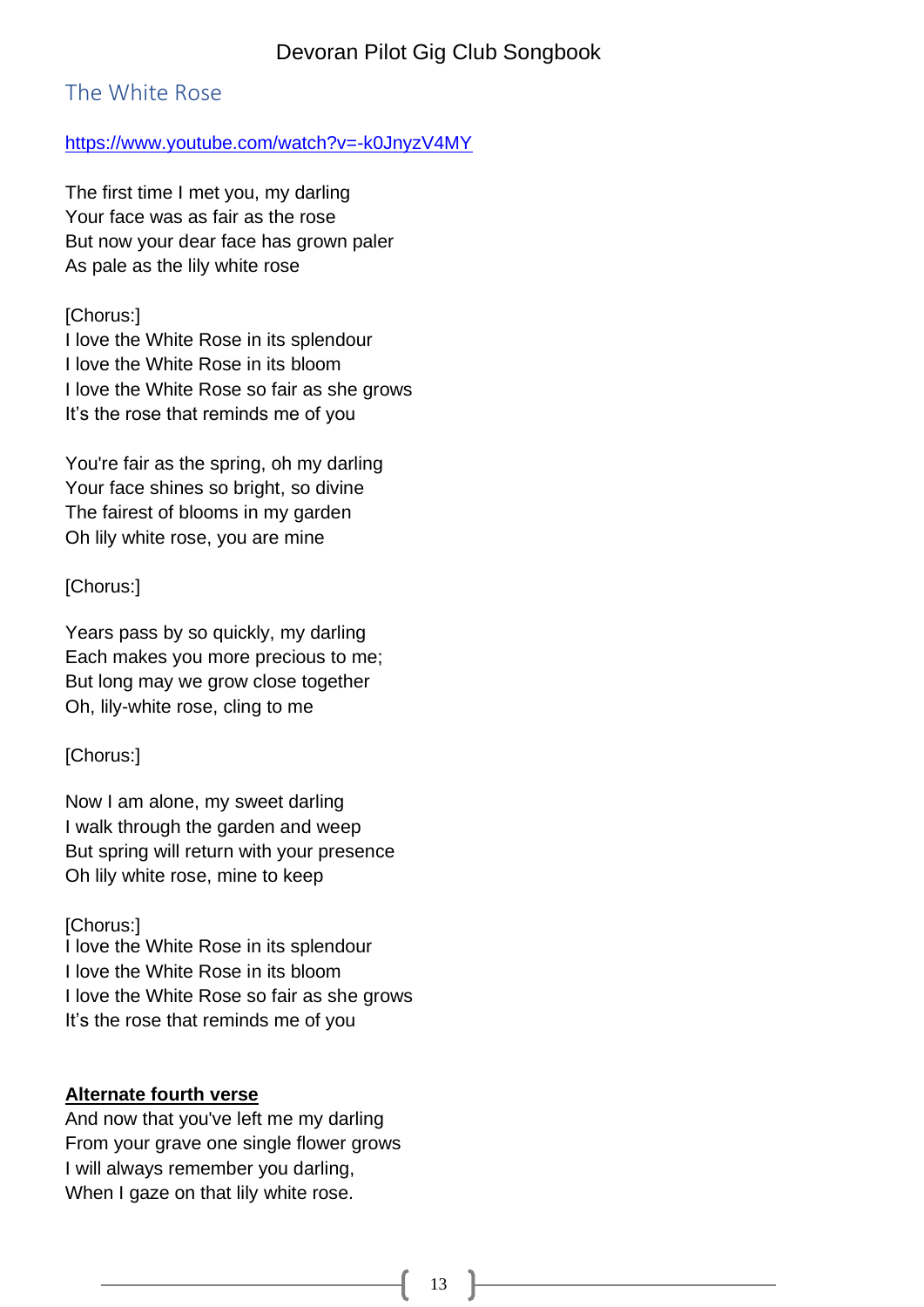# <span id="page-13-0"></span>My Grandfather's Clock

<https://www.youtube.com/watch?v=kLNPqo5w7zc> <https://www.youtube.com/watch?v=s-odjl7pioo>

My grandfather's clock was too tall for the shelf So it stood ninety years on the floor It was taller by half than the old man himself But it weighed not a pennyweight more

It was bought on the morn on the day that he was born It was always his treasure and pride But it stopped, short, never to go again When the old man died

Ninety years without slumbering Tic toc tic toc His life's seconds numbering Tic toc tic toc It stopped, short, never to go again When the old man died.

In watching its pendulum swing to and fro Many hours he had spent when a boy And through childhood and manhood, the clock seemed to know And to share both his grief and his joy

For it struck 24 when he entered at the door With a blooming and beautiful bride, But it stopped, short, never to go again When the old man died

My grandfather said that of those he could hire Not a servant so faithful he'd found, For it kept perfect time and it had one desire At the close of each day to be wound

At it kept to its place, not a frown upon its face At its hands never hung by its side But it stopped, short, never to go again When the old man died

It rang an alarm in the still of the night, An alarm that for years had been dumb And we knew that his spirit was pluming for flight That his hour of departure had come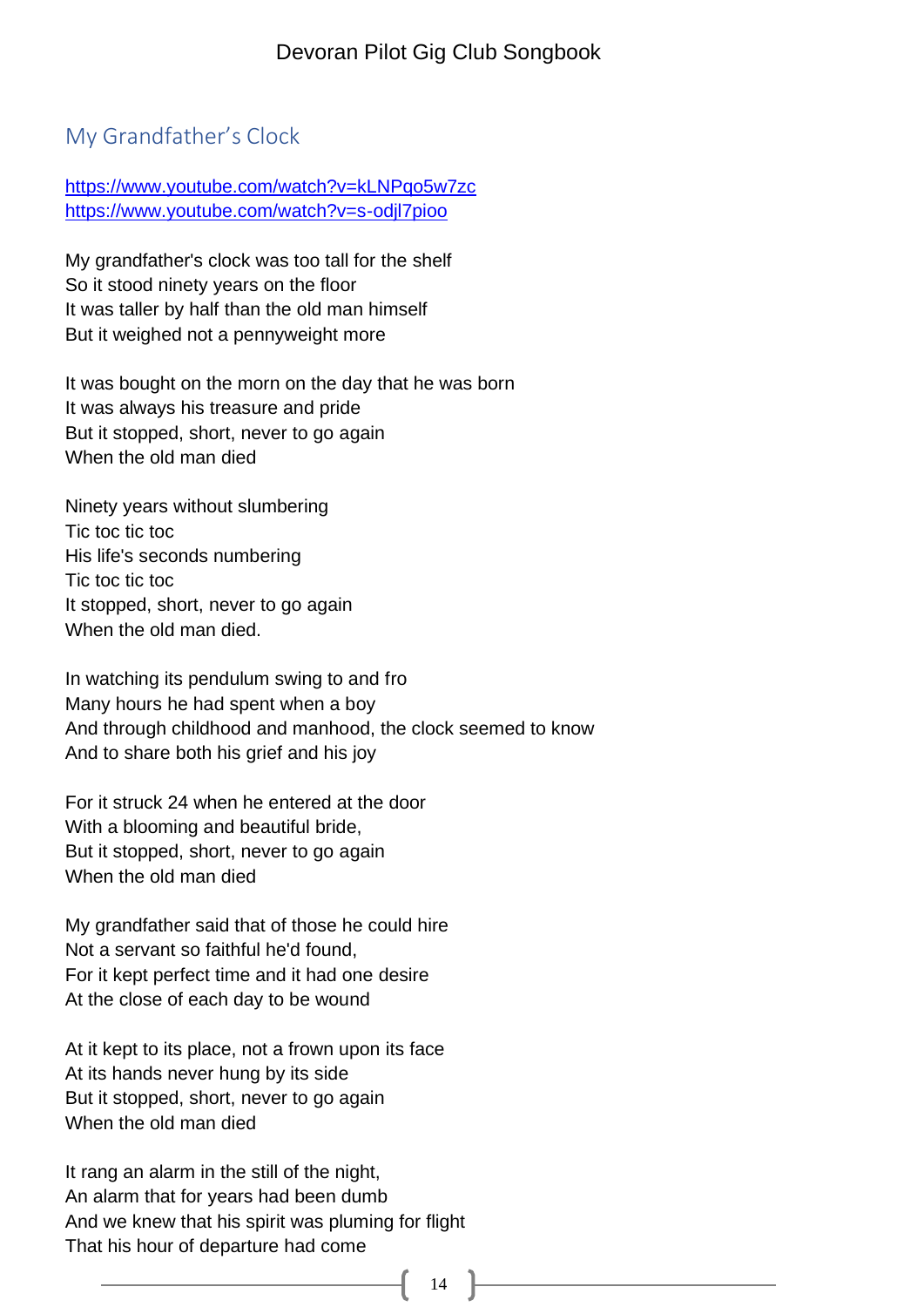Still the clock kept the time With a soft and muffled chime As we silently stood by his side But it stopped, short, never to go again When the old man died"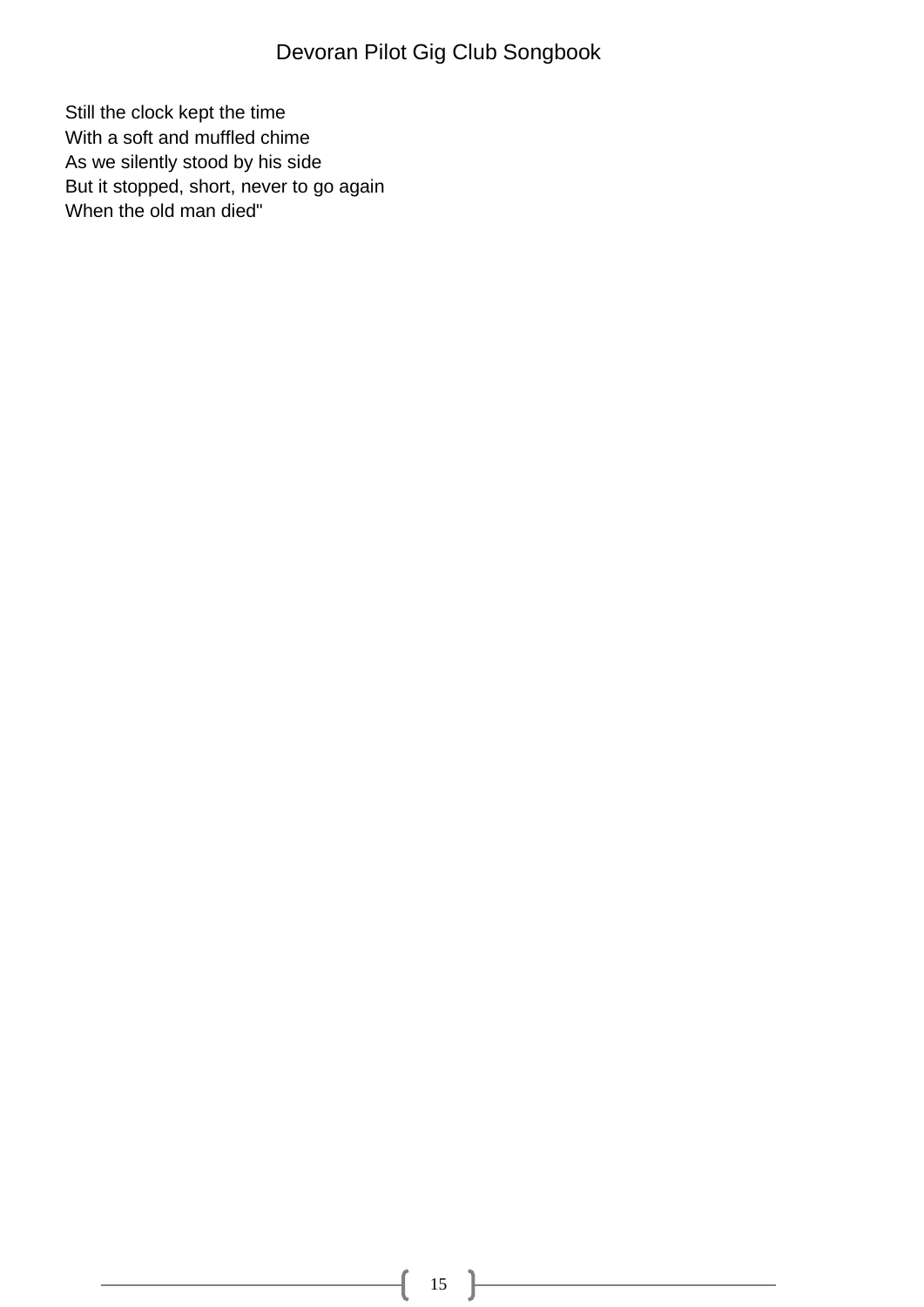# <span id="page-15-0"></span>Old Time Religion

### <https://www.youtube.com/watch?v=s-odjl7pioo>

[Chorus:] Won't you give that old time religion Give me that old time religion Give me that old time religion And it's good enough for me

It was good for me mother It was good for me mother It was good for me mother And it's good enough for me

[Chorus:]

It will take you up to heaven It will take you up to heaven It will take you up to heaven And it's good enough for me

[Chorus:]

It will save you from the fiery furnace It will save you from the fiery furnace It will save you from the fiery furnace And it's good enough for me

[Chorus:]

It was good for the Cornish It was good for the Cornish It was good for the Cornish And it's good enough for me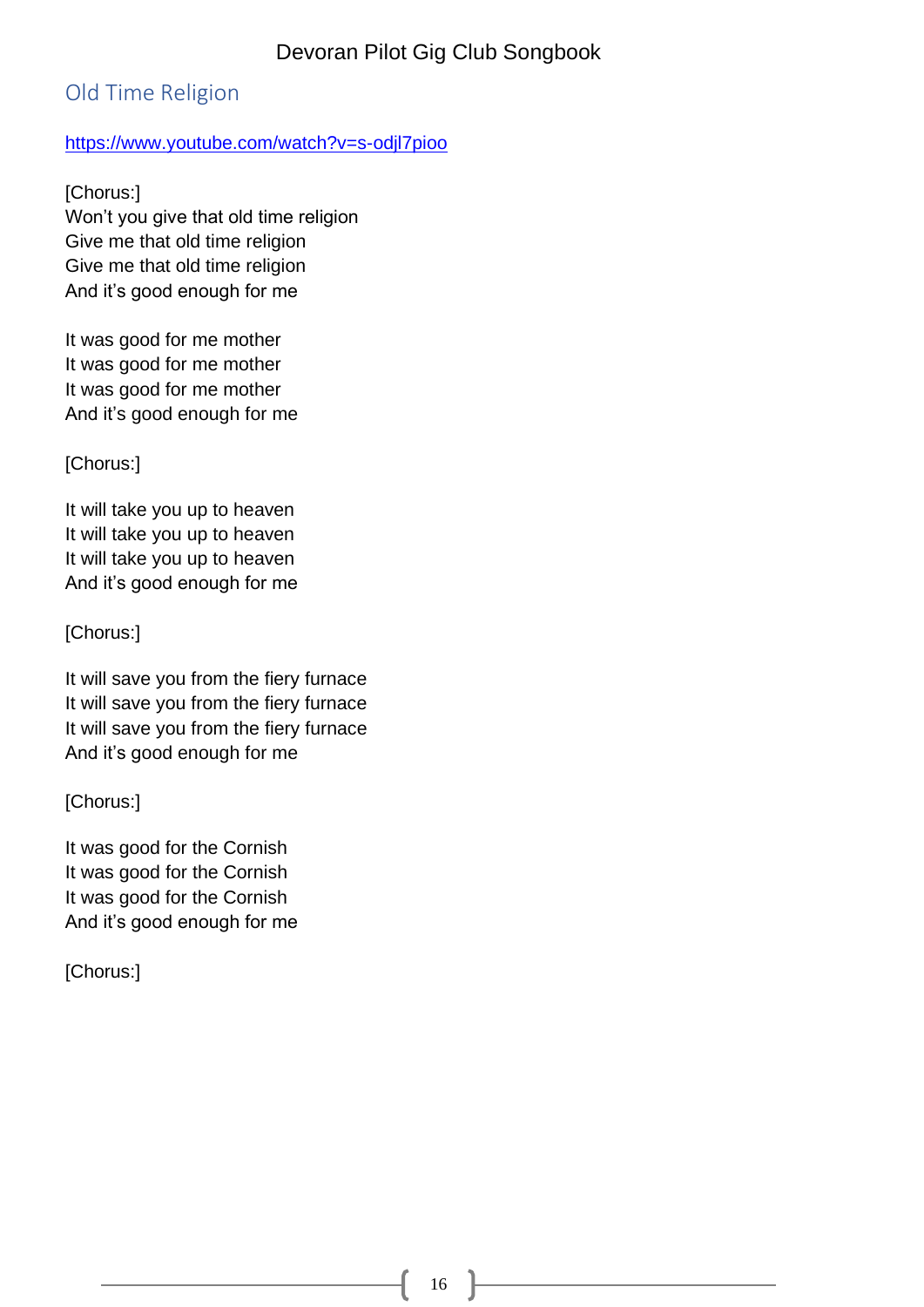### <span id="page-16-0"></span>Hail to the Homeland

#### <https://www.youtube.com/watch?v=UJvyS1SlbJE>

Hail to the Homeland, Great bastion of the free, Hear now thy children Proclaim their love for thee.

Ageless thy splendour, Undimmed the Celtic flame. Proudly our souls reflect The glory of thy name.

Sense now the beauty, The peace of Bodmin Moor, Ride with the breaker Towards the Sennen shore.

Let firm hands fondle The boulders of Trencrom, Sing with all fervour, then The great Trelawny song.

Hail to the Homeland, Of Thee we are a part. Great pulse of freedom In every Cornish heart.

Prompt us and guide us, Endow us with thy power, Lace us with liberty To face this changing hour.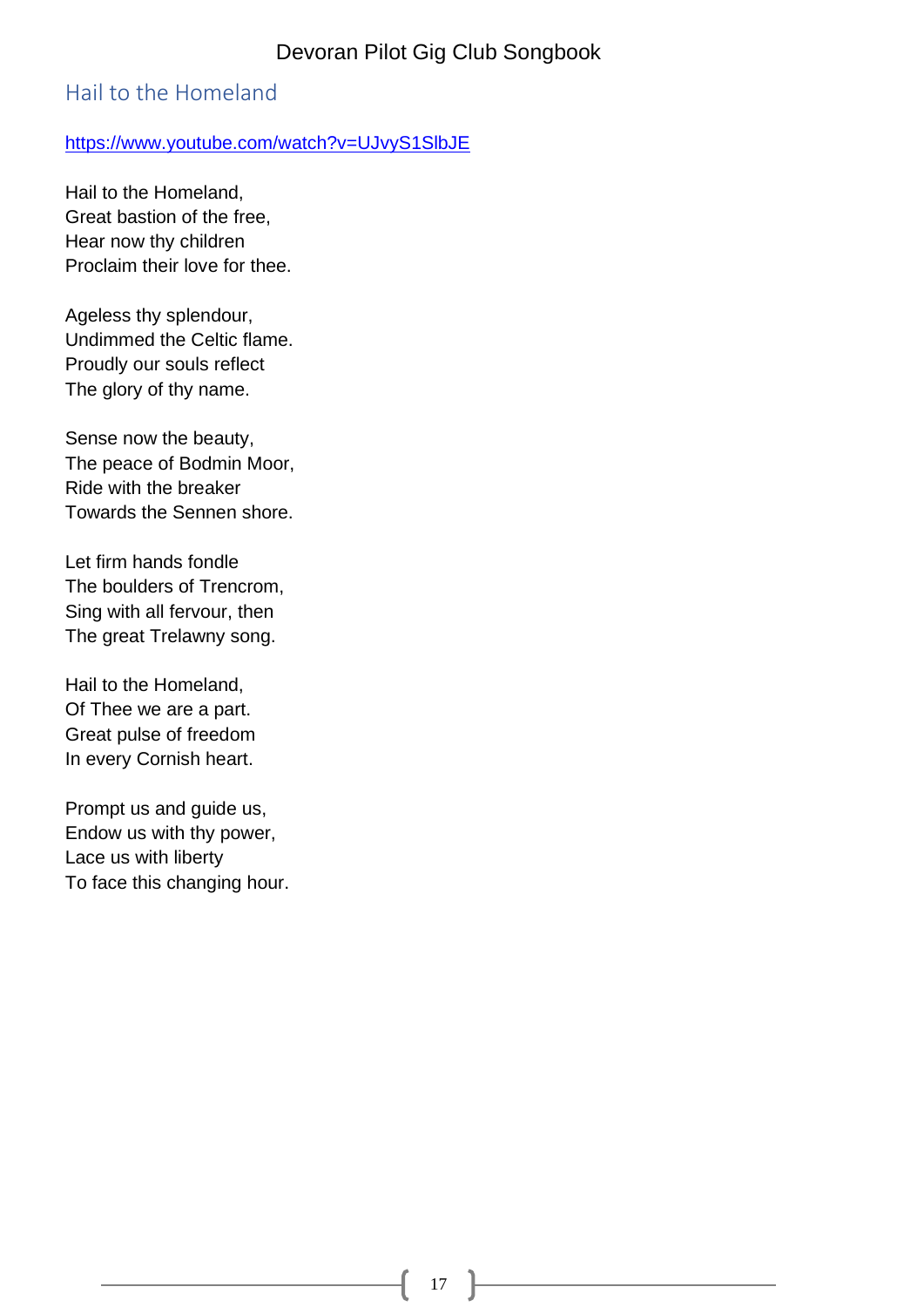# <span id="page-17-0"></span>Let the Lower Lights be Burning

#### <https://www.youtube.com/watch?v=6moMMha7L-U>

Brightly beams our Father's mercy from his lighthouse evermore But to us he gives the keeping of the lights along the shore Let the lower lights be burning, send a gleam across the wave Some poor fainting struggling seaman, you may rescue you may save

Dark the night of sin has settled loud the angry billows roar Eager eyes are watching longing for the lights along the shore Let the lower lights be burning, send a gleam across the wave Some poor fainting struggling seaman, you may rescue you may save

Trim your feeble lamp my brother, some poor sailor tempest tossed Trying now to make the harbour in the darkness may be lost Let the lower lights be burning, send a gleam across the wave Some poor fainting struggling seaman, you may rescue you may save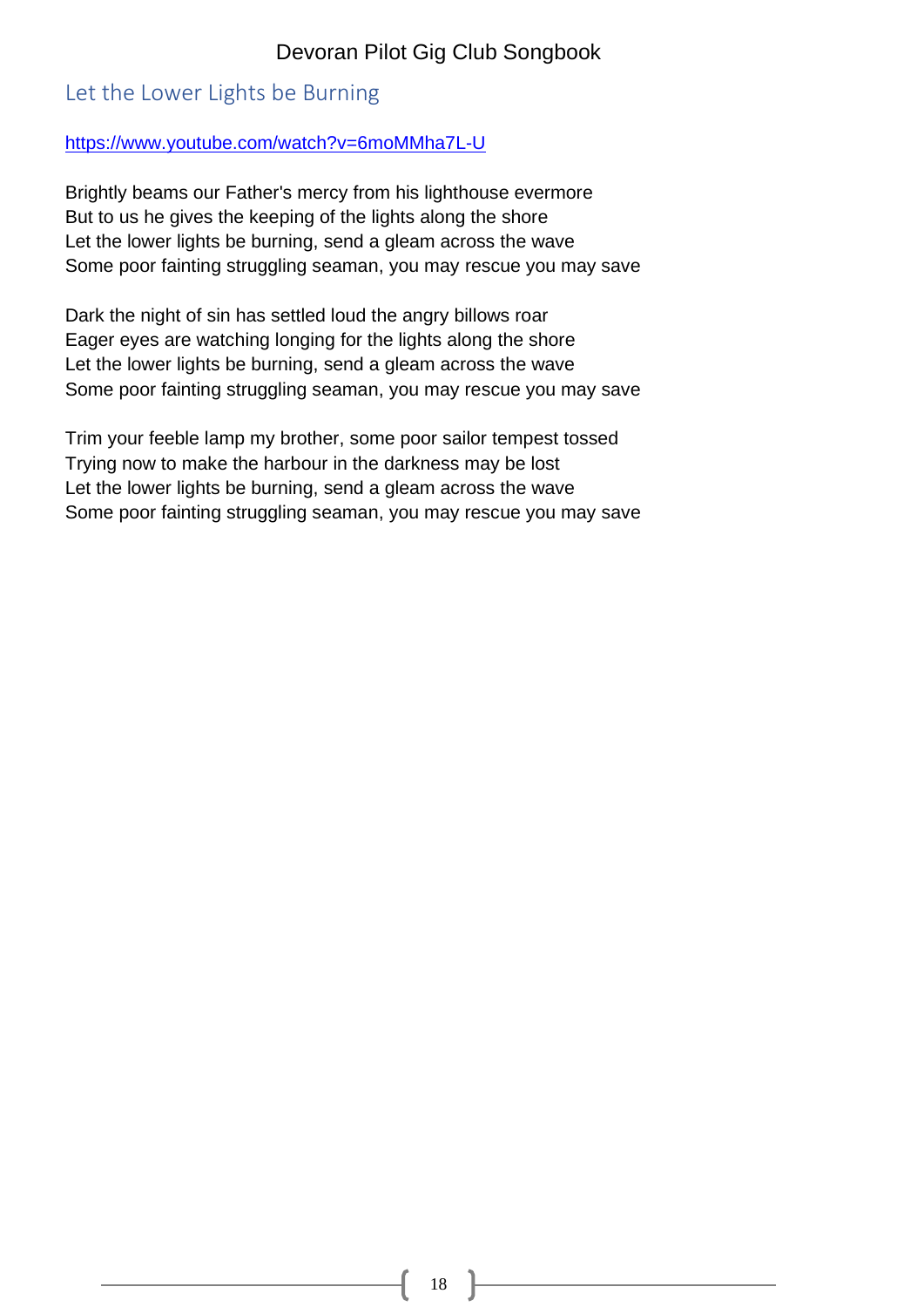### <span id="page-18-0"></span>Keep Hauling

#### <https://www.youtube.com/watch?v=FkNwhbyiA4Y>

When love just seems so far away Keep haulin', keep haulin' The tide will flood your heart someday Keep haulin' boys

When your guidin' star's in cloudy skies Keep haulin', keep haulin' You'll find your way to the bright sunrise Keep haulin' boys

Keep haulin', ho-ooo Rouse and raise your voice Hold your course and don't let go Keep haulin' boys

If you gave your best and your heart stayed true Keep haulin', keep haulin' There's only one thing left to do Keep haulin' boys

If you fought so hard and you lost your hold Keep haulin', keep haulin' Remember fate rewards the bold Keep haulin' boys

Keep haulin', ho-ooo Rouse and raise your voice Hold your course and don't let go Keep haulin' boys

Whatever your ship and wherever your sea Keep haulin', keep haulin' Whatever your storm or your rocks may be Keep haulin' boys

Keep haulin', ho-ooo Rouse and raise your voice Hold your course and don't let go Keep haulin' boys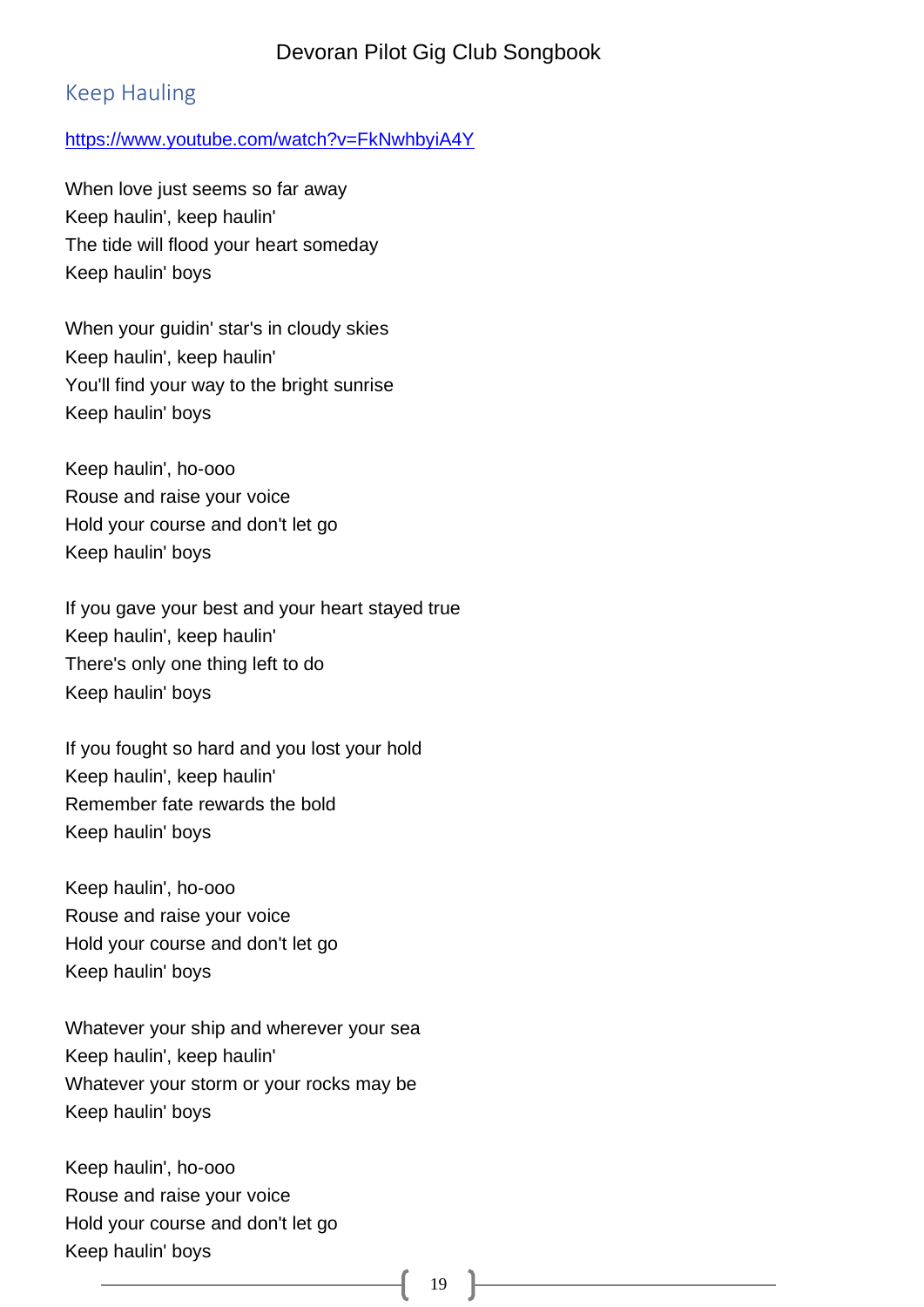Keep haulin', ho-ooo Rouse and raise your voice Hold your course and don't let go Keep haulin' boys Hold your course and don't let go Keep haulin' boys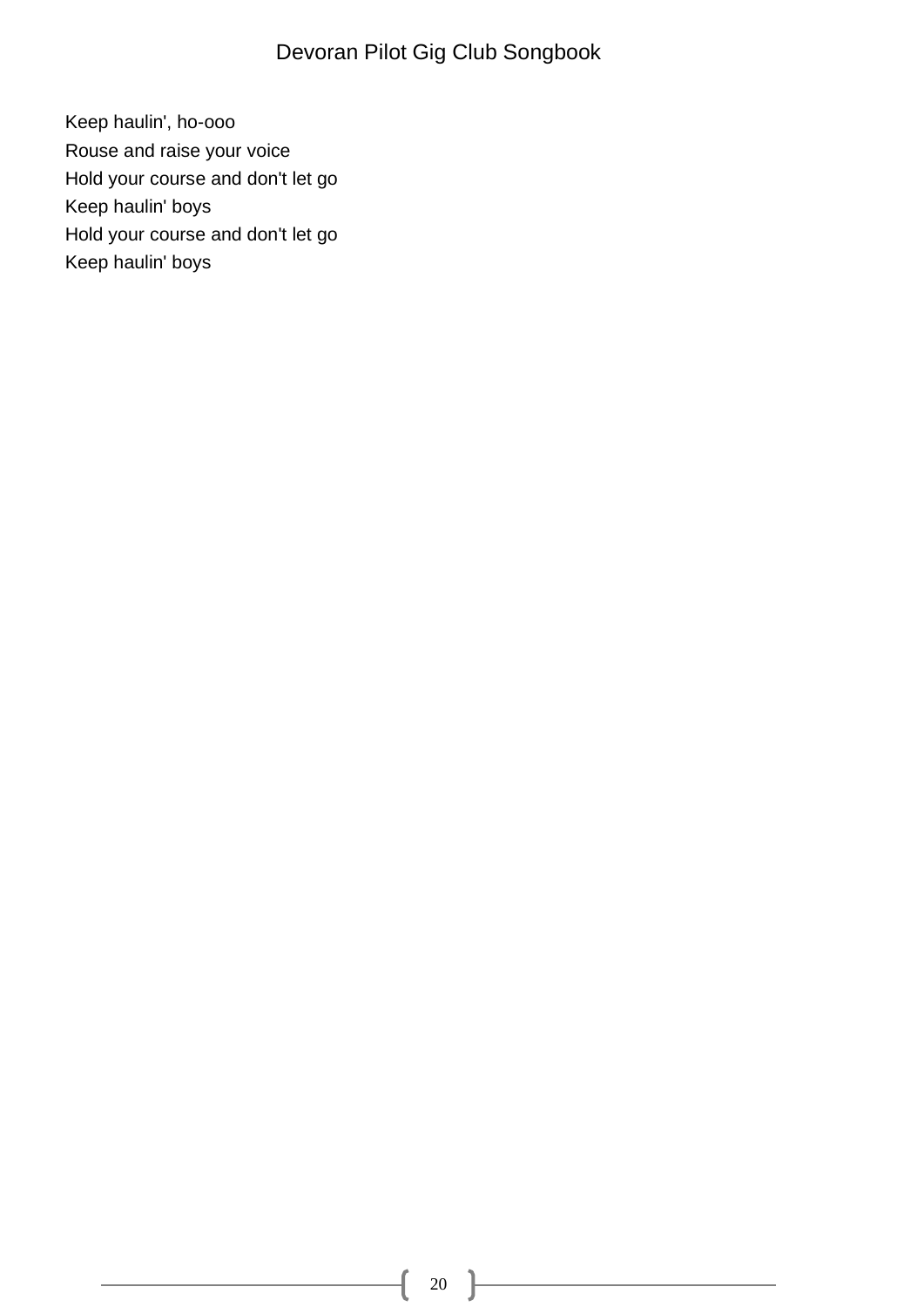# <span id="page-20-0"></span>No Hopers Jokers and Rogues

### <https://www.youtube.com/watch?v=rFeCQQ9fs6E>

[Chorus:]

Come, all you no hopers, you jokers and rogues We're on the road to nowhere, let's find out where it goes It might be a ladder to the stars, who knows Come, all you no hopers, you jokers and rogues.

Leave all your furrows in the fields where they lie Your factories and offices; kiss them all goodbye Have a little faith in the dream maker in the sky There's glory in believing him and it's all in the beholder's eye.

[Chorus:]

Turn off your engines and slow down your wheels Suddenly your master plan loses its appeal Everybody knows that this reality's not real So raise a glass to all things past and celebrate how good it feels.

[Chorus:]

Awash on the sea of our own vanity We should rejoice in our individuality Though it's gale force, let's steer a course for sanity.

[Chorus:]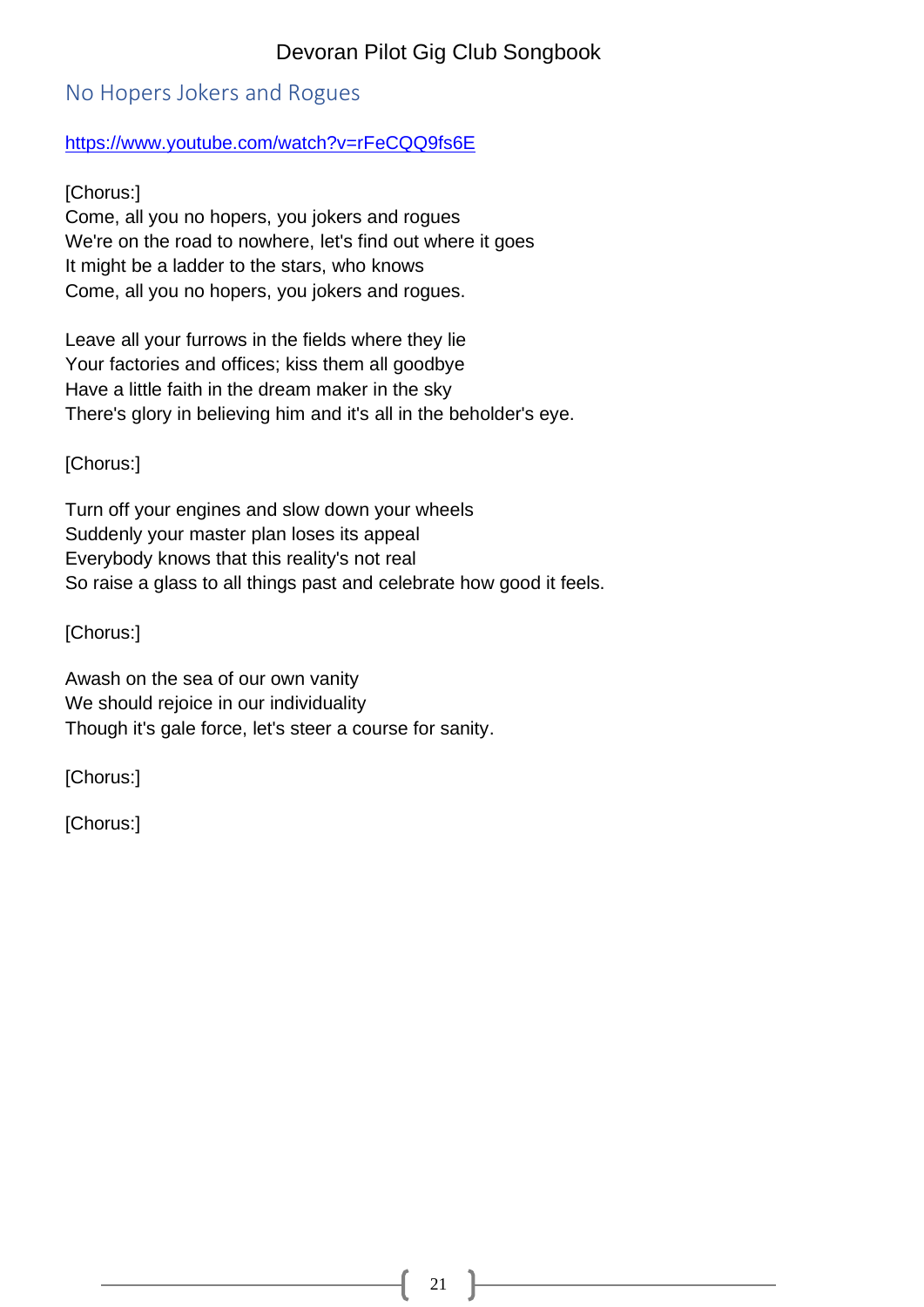# <span id="page-21-0"></span>The Shoals of Herring

#### <https://www.youtube.com/watch?v=uGP2oJnjyVw>

With our nets and gear we are faring On the wild and wasteful ocean It's out there on the deep we harvest and reap our bread As we hunt the bonny shoals of herring

Oh, it was a fine and a pleasant day Out of Yarmouth harbour I was faring As a cabin boy on a sailing lugger For to go and hunt the shoals of herring

Now you're up on deck, you're a fisherman You can swear and show a manly bearing Take your turn on watch with the other fellows While you're searching for the shoals of herring

Oh, the work was hard and the hours were long And the treatment sure it took some bearing There was little kindness and the kicks were many As we hunted for the shoals of herring

Oh, we fished the Swarth and the Broken Bank I was a cook and I'd a quarter-sharing And I used to sleep, standing on me feet And I'd dream about the shoals of herring

Oh, we left the home grounds in the month of June And to canny Shields we soon was bearing With a hundred cran of the silver darlings That we'd taken from the shoals of herring

In the stormy seas and the living gales Just to earn your daily bread you're daring From the Dover Straits to the Faroe Islands As you're hunting for the shoals of herring

Oh, I earned me keep and I paid me way And I earned the gear that I was wearing Sailed a million miles, caught ten-million fishes We were sailing after shoals of herring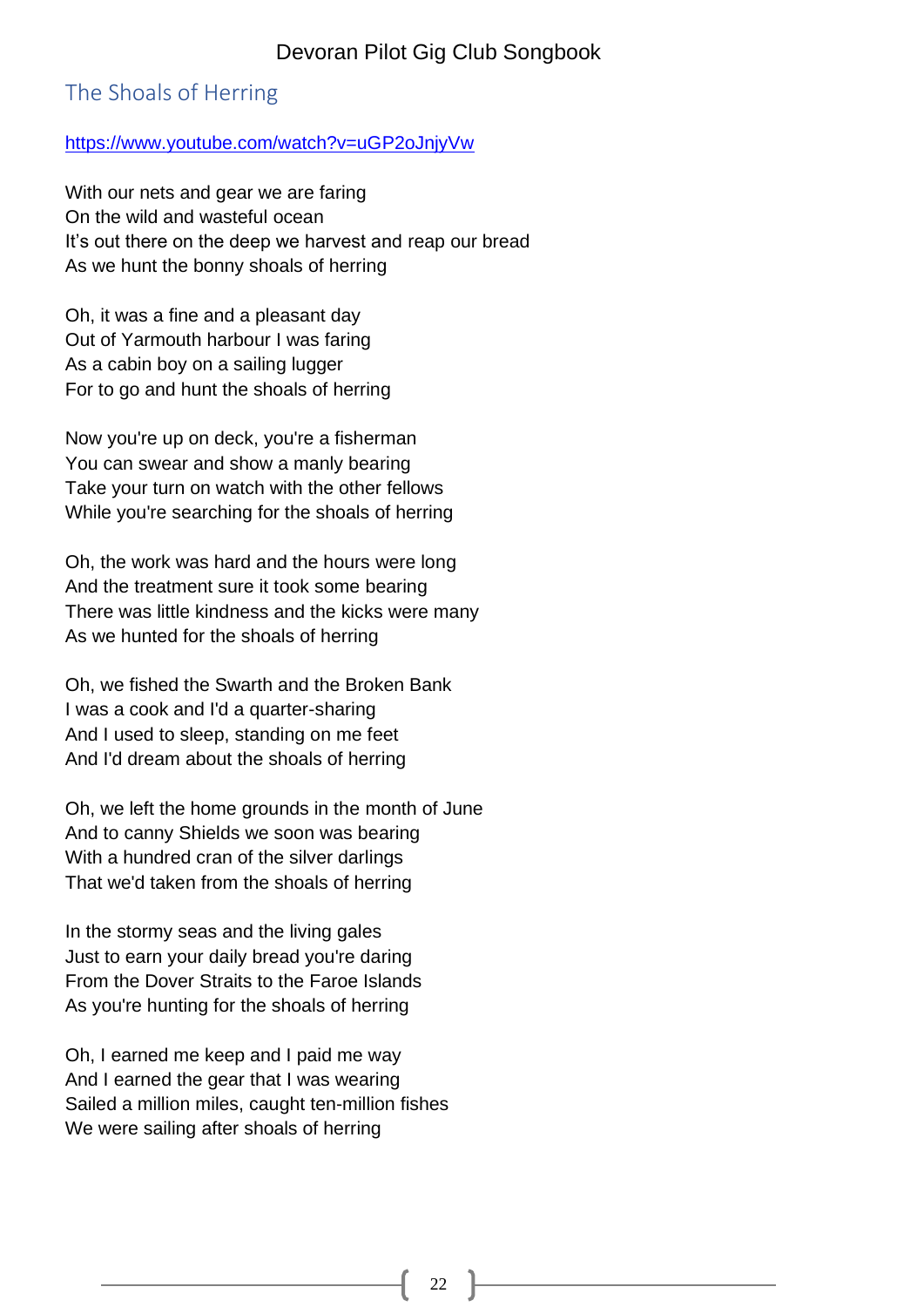## <span id="page-22-0"></span>South Australia

<https://www.youtube.com/watch?v=uZdee8OPfn4> <https://www.youtube.com/watch?v=wDoPfMc104Q>

In South Australia I was born Heave away, haul away In South Australia round Cape Horn

[Chorus:] We're bound for South Australia Haul away you rolling king Heave away, haul away Haul away, you'll hear me sing We're bound for South Australia

As I walked out one morning fair Heave away, haul away 'Twas there I met Miss Nancy Blair

[Chorus:]

I shook her up and shook her down Heave away, haul away I shook her round and round the town

[Chorus:]

I run her all night and I run her all day Heave away, haul away And I run her until we sailed away

[Chorus:]

But there ain't one thing that grieves me mind Heave away, haul away It's to leave Miss Nancy Blair behind

[Chorus:]

And as we wallop around Cape Horn Heave away, haul away You'll wish to God you'd never been born

[Chorus:]

In South Australia my native land Heave away, haul away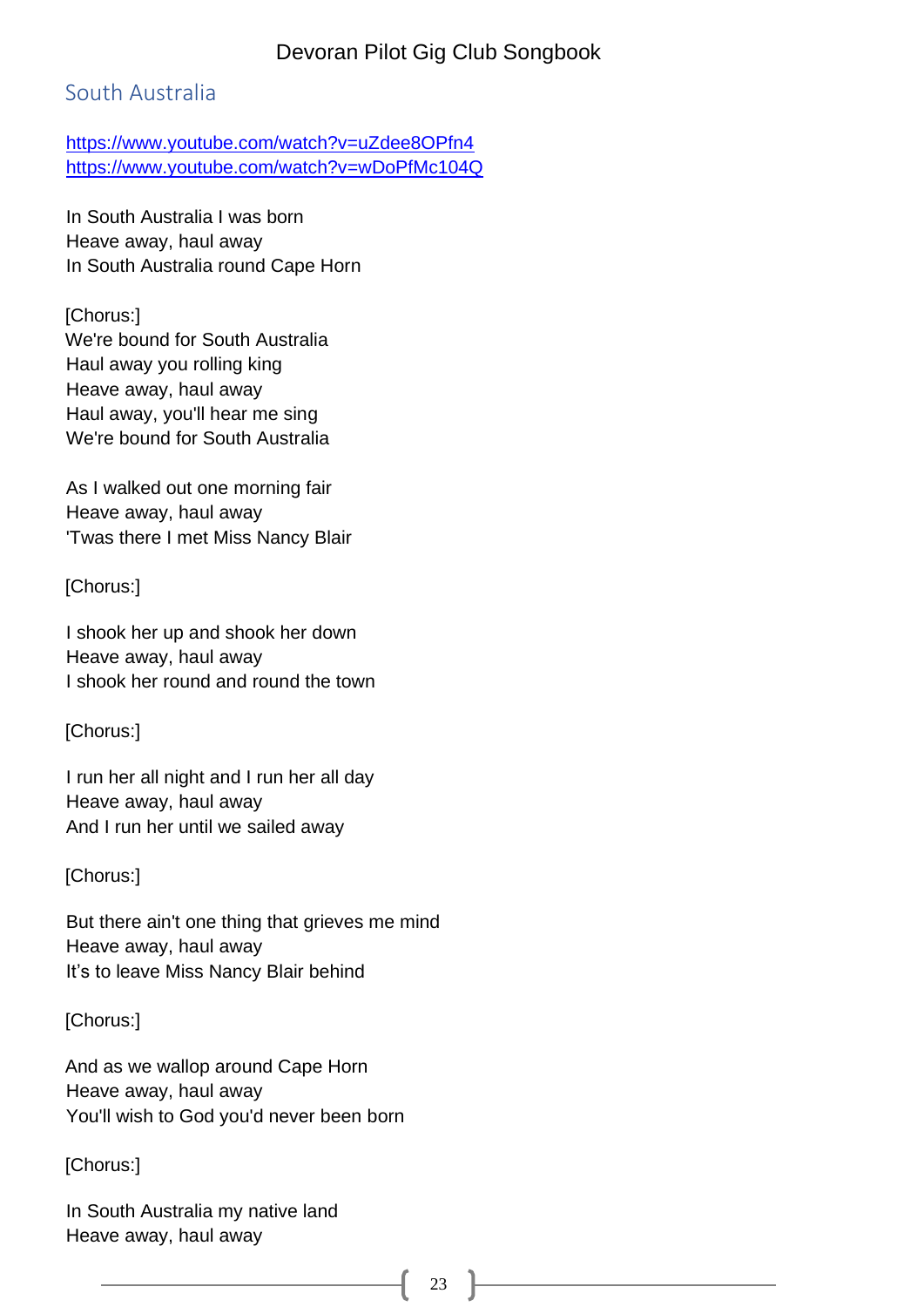Full of rocks and thieves and sand

[Chorus:]

And now we're in Van Diemen's land Heave away, haul away With a bottle of whiskey in my hand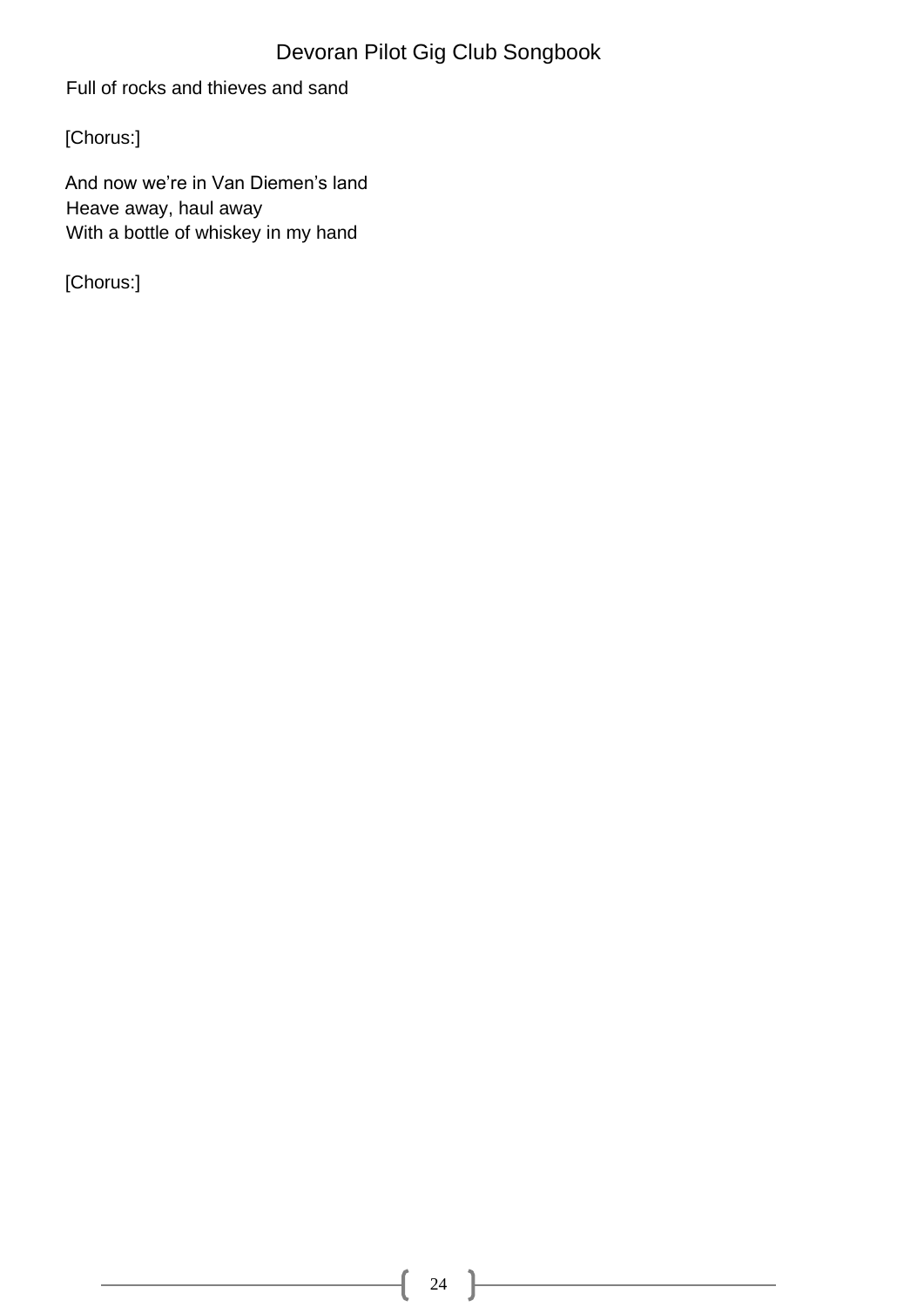# <span id="page-24-0"></span>Holy Ground

<https://www.youtube.com/watch?v=yBZU3PW1VVc> [https://www.youtube.com/watch?v=61sMrJOI9\\_4](https://www.youtube.com/watch?v=61sMrJOI9_4)

Fare thee well my lovely Dinah, a thousand times adieu For we're going away from the Holy Ground, and the girls we all love true We will sail the salt sea over, and then return for sure To see again the girls we love, And the Holy Ground once more, Fine girl you are! You're the girl that I adore, And still I live in hope to see the holy Ground once more Fine girl you are!

And now the storm is raging, and we are far from shore And the good old ship is tossing about, and the rigging is all tore And the secret of my life, my love, You're the girl that I adore And still I live in hope to see, The Holy Ground once more Fine girl you are! You're the girl that I adore, And still I live in hope to see The Holy Ground once more Fine girl you are!

And now the storm is over, and we are safe and well We will go into a public house, and sit and drink like hell We will drink strong ale and porter, we'll make the rafters roar And when our money is all spent, we'll go to sea once more Fine girl you are! You're the girl that I adore, And still I live in hope to see The Holy Ground once more,

Fine girl you are!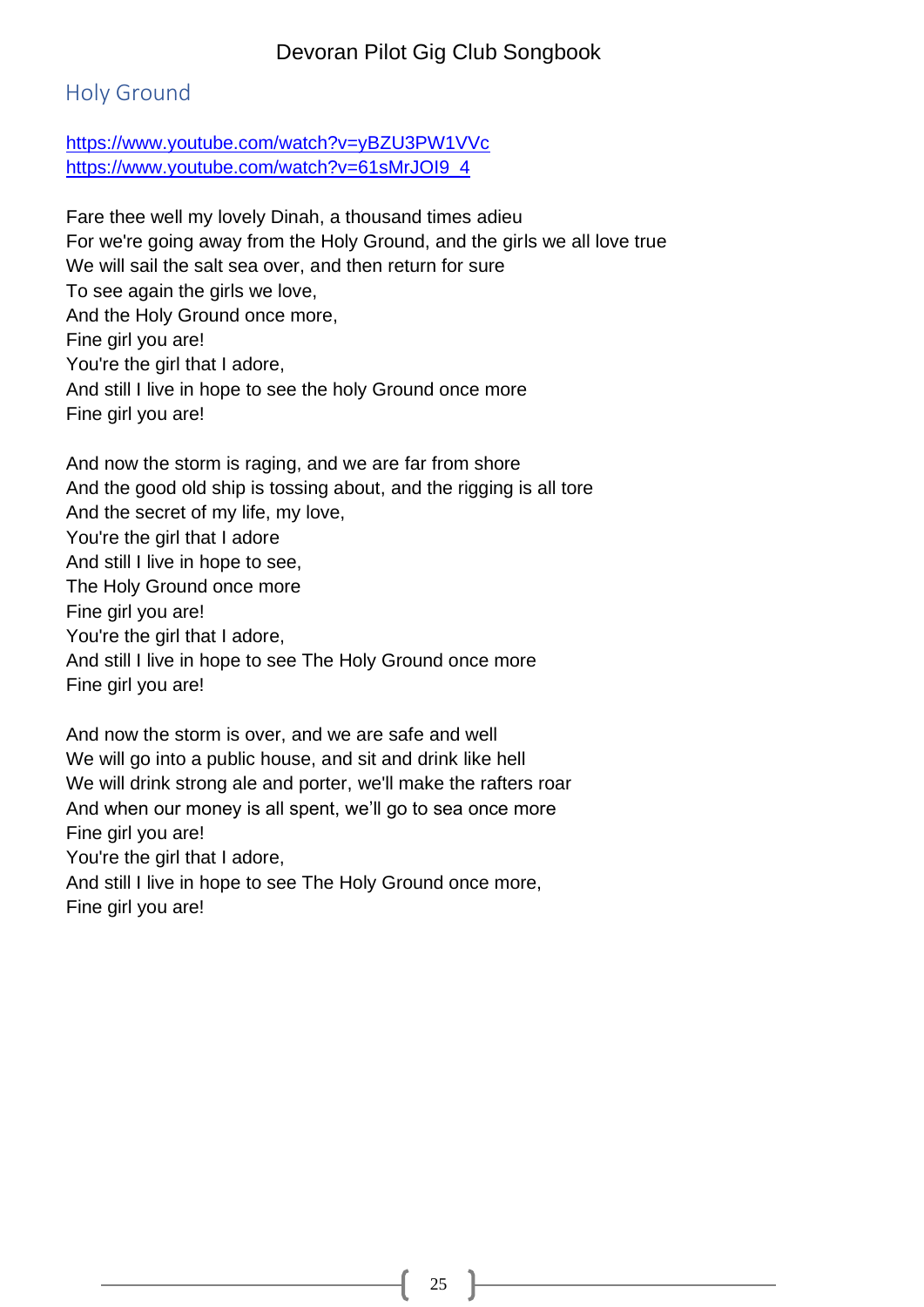<span id="page-25-0"></span>The Leaving of Liverpool

#### <https://www.youtube.com/watch?v=uXVnmL1Kvmg>

Fare well to Prince's Landing Stage River Mersey, fare thee well For I am bound for California It's a place that I know right well

[Chorus:]

So fare thee well, my own true love And when I return united we will be It's not the leaving of Liverpool that grieves me But my darling when I think of thee

We are bound for Californiay By way of stormy Cape Horn I will write to you a letter love When I am homeward bound

#### [Chorus:]

I have shipped on a Yankee clipper ship Davy Crockett is her name Dan Burgess is the captain of her And they say that she's a floating shame

#### [Chorus:]

I have sailed with Burgess once before He's a man that I know right well If a man is a sailor, he can get along And if not, then he is sure in Hell

#### [Chorus:]

So farewell to Lower Frederick Street, Anson Terrace and Park Lane I am bound away for to leave you And I'll never see you again

### [Chorus:]

Oh the sun is on the harbour, love And I wish I could remain For I know it will be a long, long time Before I see you again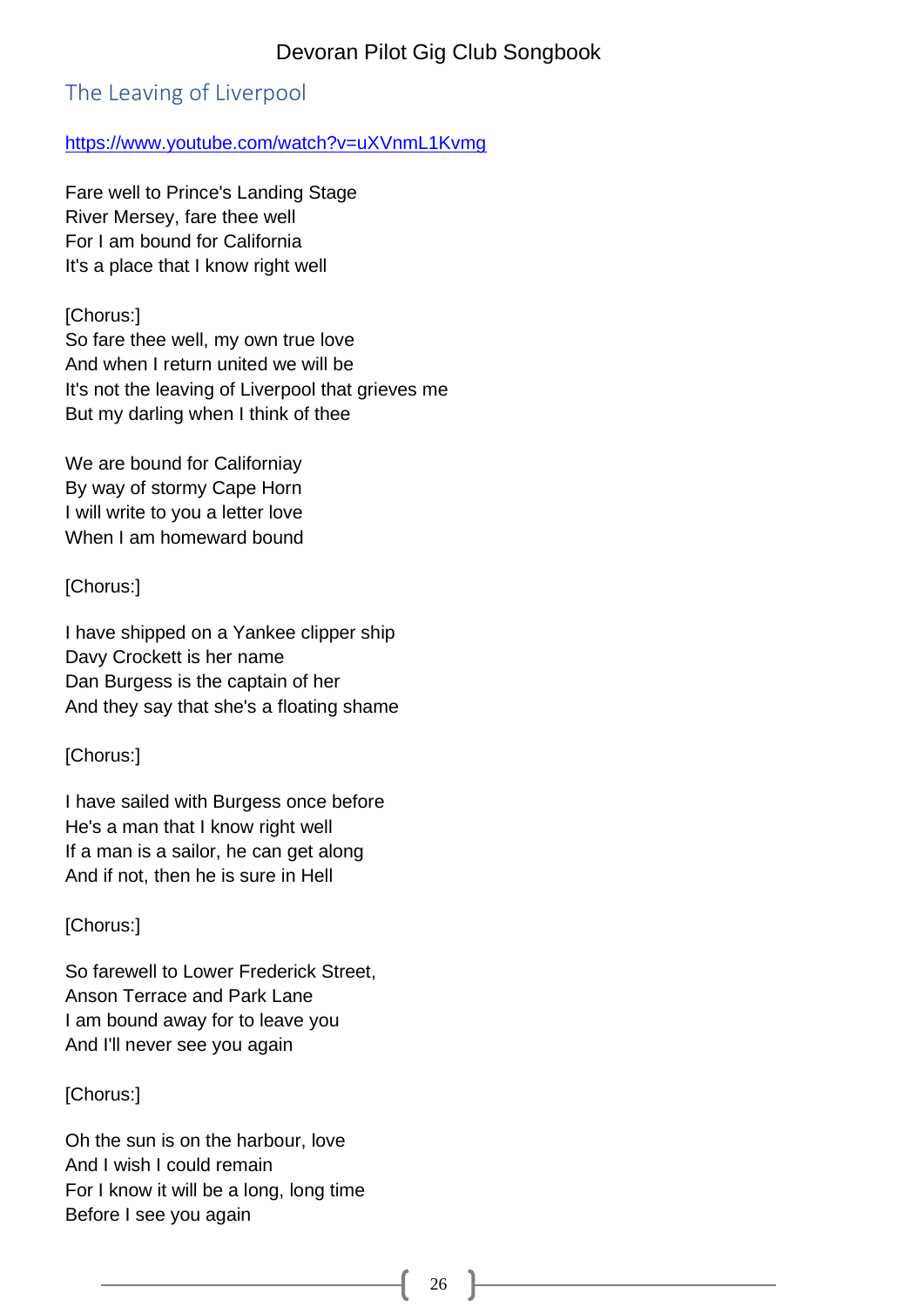[Chorus:]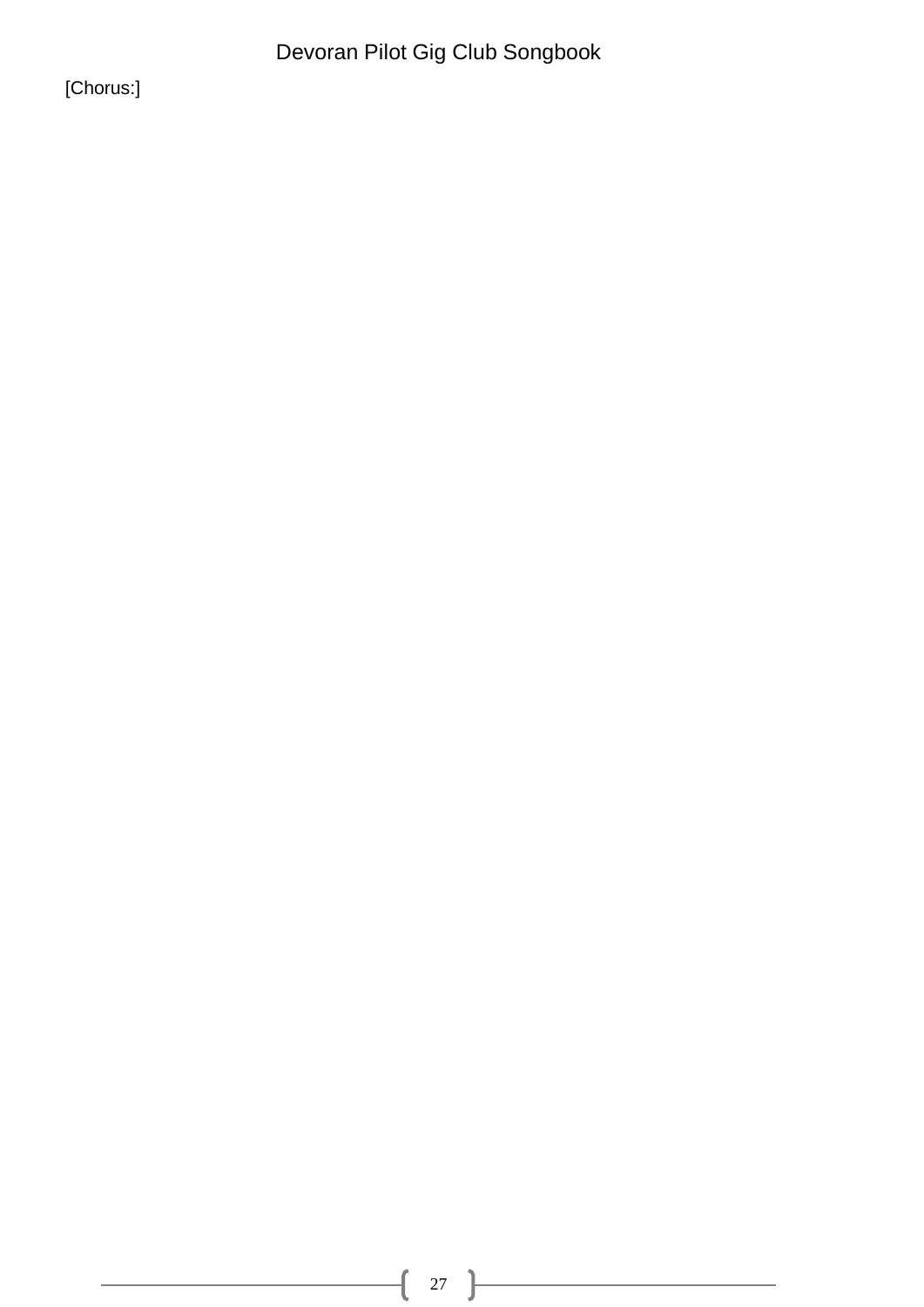# <span id="page-27-0"></span>Wild Rover

### [https://www.youtube.com/watch?v=b\\_4KboYi40I](https://www.youtube.com/watch?v=b_4KboYi40I)

I've been a wild rover for many the year And I've spent all me money on whiskey and beer But now I'm returning with gold in great store And I swear I will play the wild rover no more

[Chorus:] And it's No, Nay, never, No, nay never no more Will I play the wild rover, No never no more

I went into an alehouse that I used to frequent And I told the landlady me money was spent I asked her for credit, but she answered me nay Such a customer as you I can get any day

[Chorus:]

Then I took from me pocket, ten sovereigns bright And the landlady's eyes opened wide with delight She said I have whisky and wines of the best And the words that I spoke were only in jest

[Chorus:]

I'll go back to my parents, confess what I've done And I'll ask them to pardon their prodigal son And, when they caressed me as oft times before Then I never will play the wild rover no more

[Chorus:]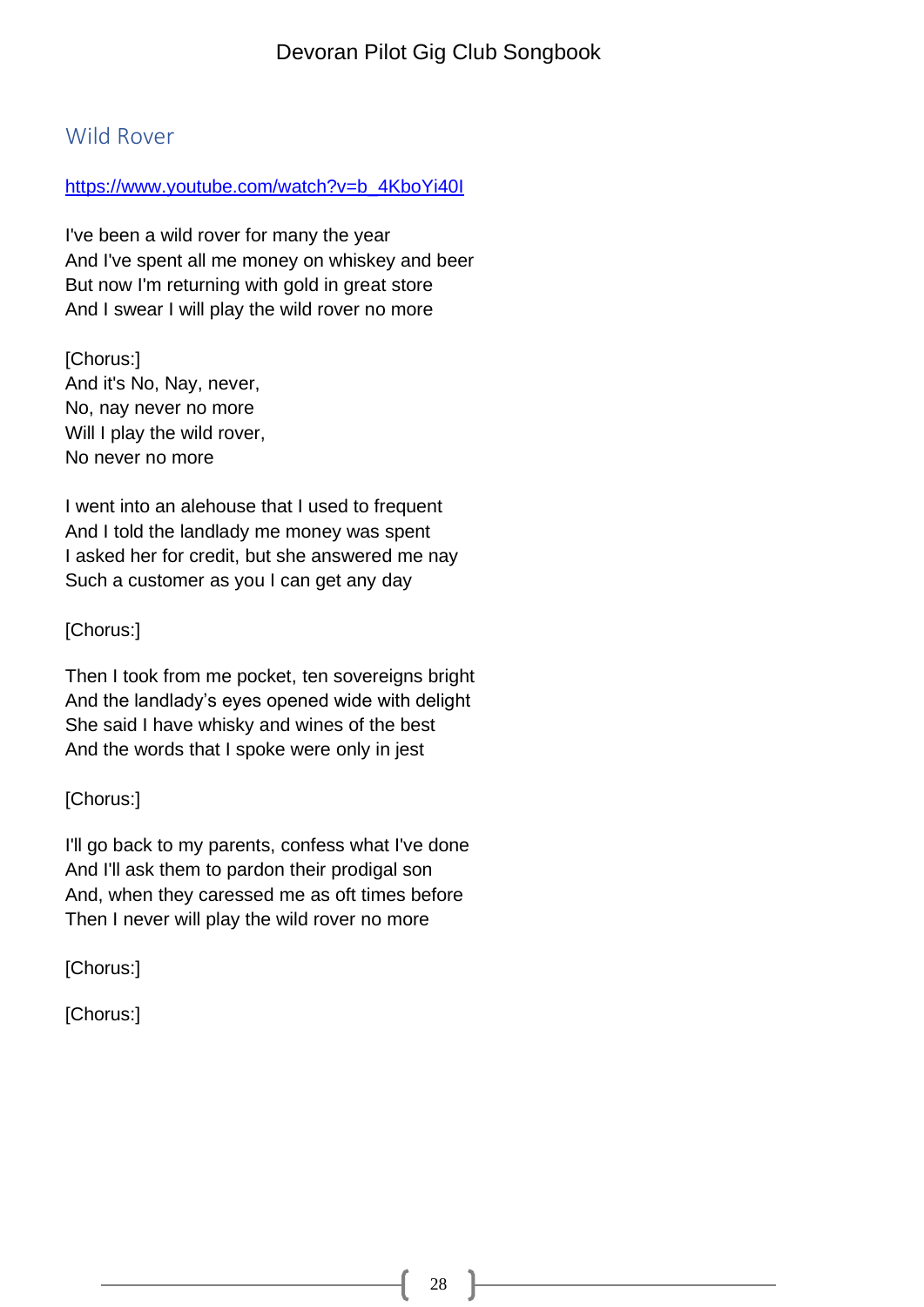# <span id="page-28-0"></span>All For Me Grog

### <https://www.youtube.com/watch?v=5CCq2qvslCM>

[Chorus:] And it's all for me grog, me jolly jolly grog All for me beer and tobacco Well I've spent all me tin with the lassies drinking gin Far across the western ocean I must wander

I'm sick in the head and I haven't been to bed Since first I came ashore with me plunder I've seen centipedes and snakes And my head is full off aches And I'll have to take a path for way out yonder

### [Chorus:]

Where are me boots, me noggin' noggin' boots They're all sold for beer and tobacco See the soles were gettin' thin And the uppers were letting in And the heels are looking out for better weather

### [Chorus:]

Where is me shirt me noggin' noggin' shirt It's all gone for beer and tobacco You see the sleeves they got worn out And the collar was turned about And the tail is looking out for better weather

### [Chorus:]

Where is me wife me noggin' noggin' wife She's all sold for beer and tobacco You see her front it got worn out And her tail's been kicked about And I'm sure she's looking out for better weather

### [Chorus:]

Oh, where is me bed me noggin' noggin' bed It's all sold for beer and tobacco You see I sold it to the girls And the springs they got all twirls And the sheets they're looking out for better weather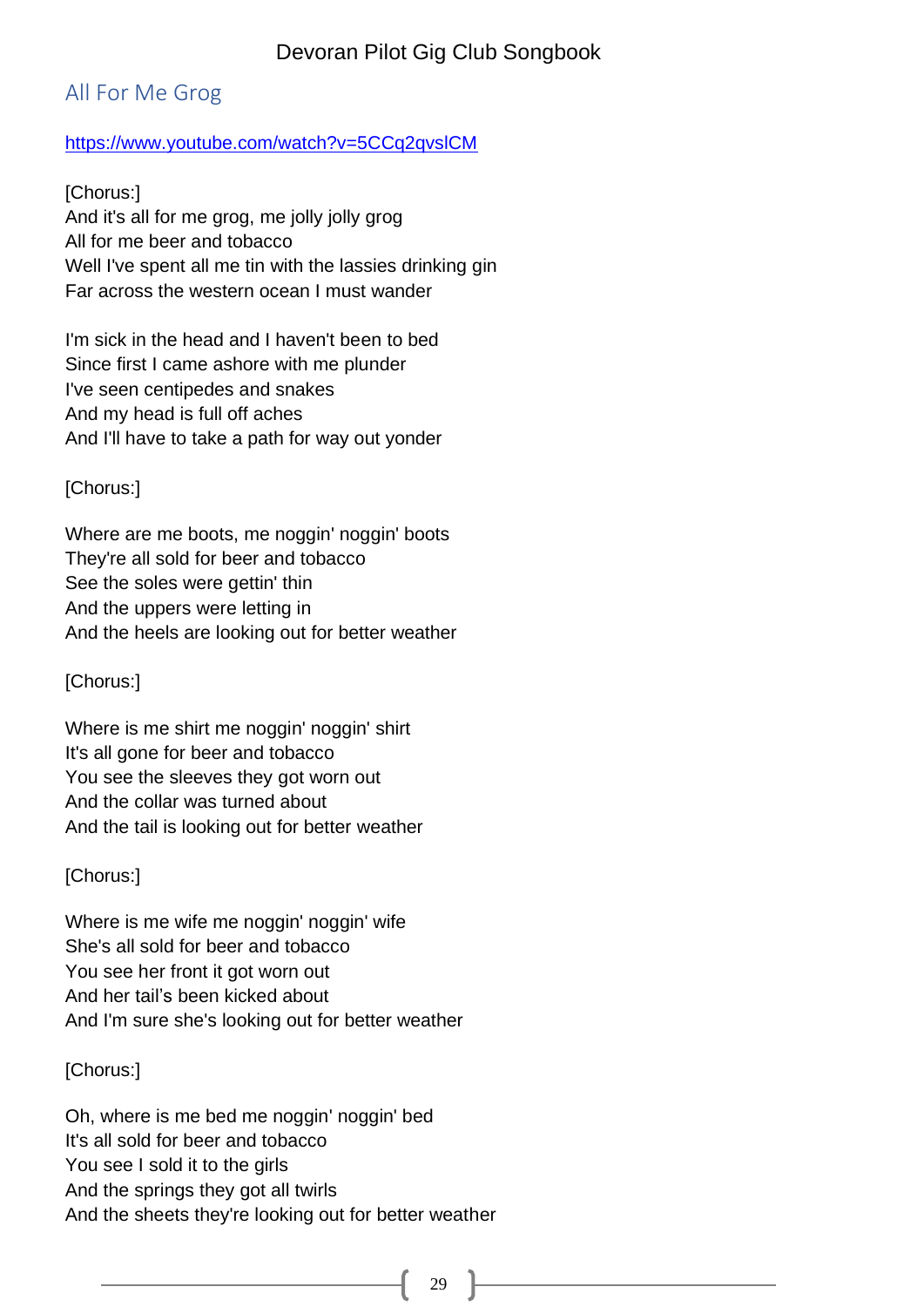[Chorus:]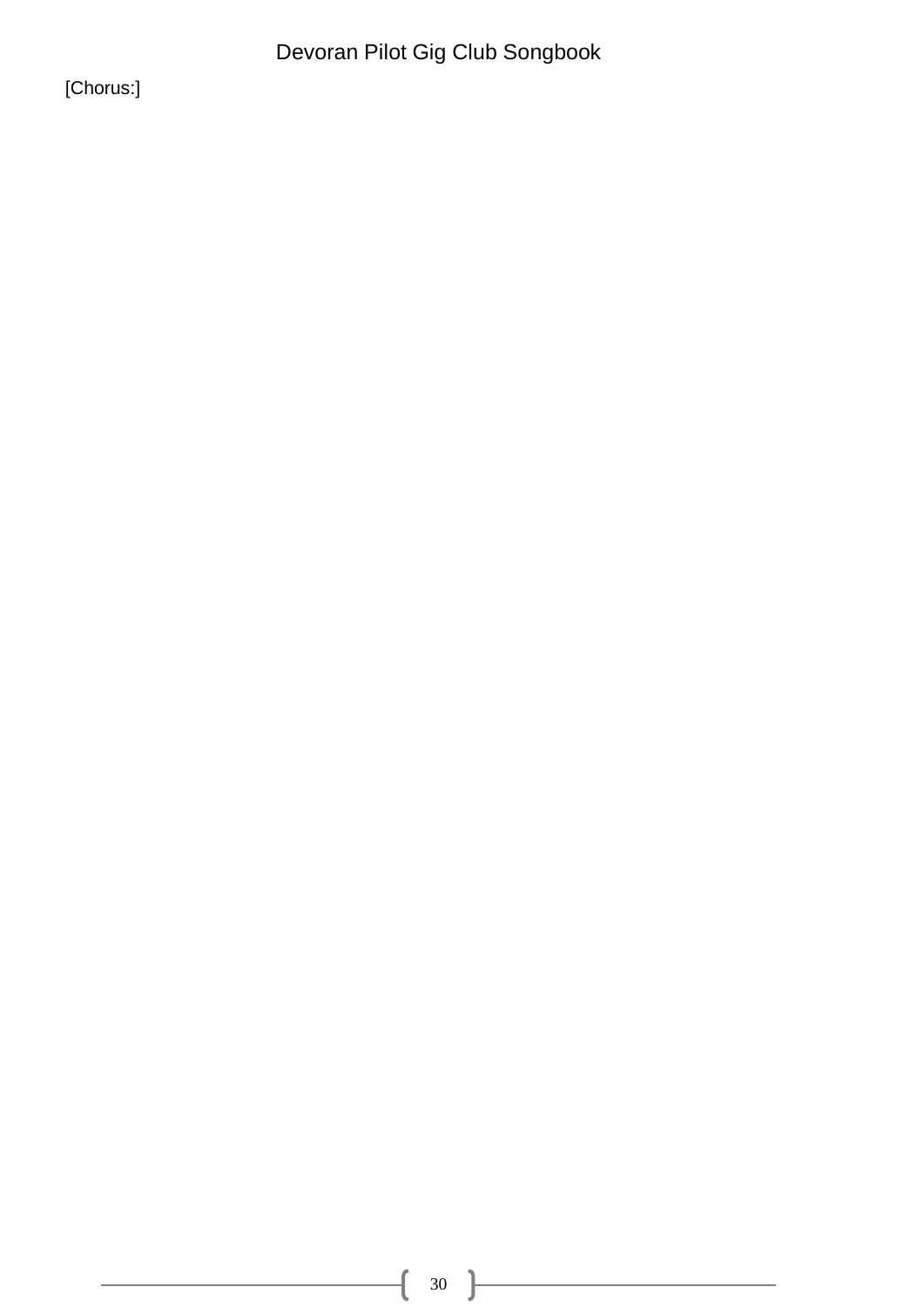<span id="page-30-0"></span>New York Girls

### <https://www.youtube.com/watch?v=wPjJoNqFCwY>

As I walked down through Chatham Street A fair maid I did meet. She asked me to see her home, She lived in Bleeker Street.

[Chorus:] And away you Santee, My dear Annie, Oh you New York girls, Can't you dance the polka?

And when we got to Bleeker Street, We stopped at forty four. Her mother and her sister there To meet her at the door.

[Chorus:]

And when I got inside the house, The drinks were passed around. The liquor was so awful strong, My head went round and round.

[Chorus:]

And then we had another drink Before we sat to eat. The liquor was so awful strong, I quickly fell asleep.

[Chorus:]

When I awoke next morning, I had an aching head. There was I Jack-all-alone, Stark naked in my bed.

### [Chorus:]

My gold watch and my pocket-book And lady friend were gone. And there was I Jack-all-alone, Stark naked in my room.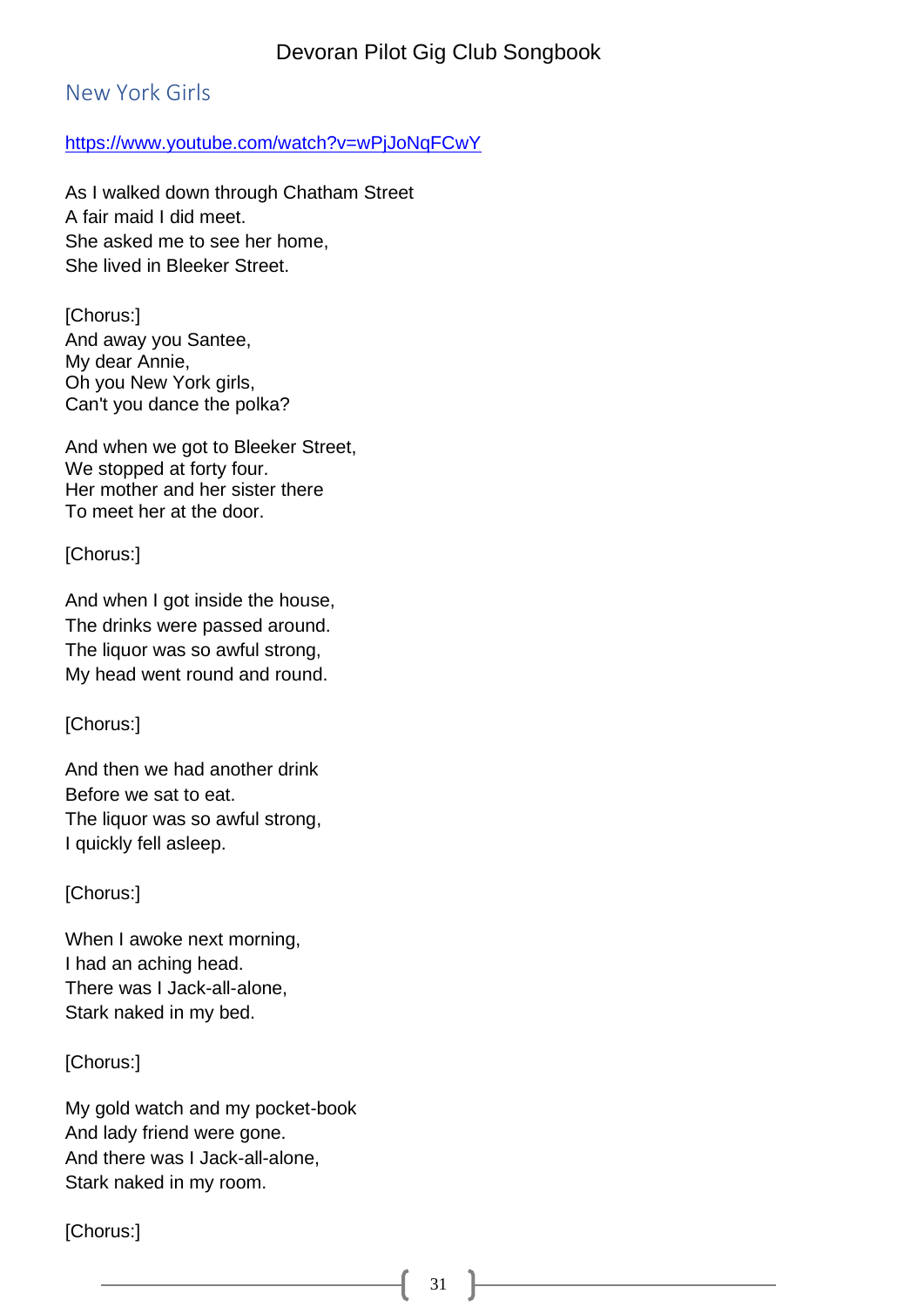On looking round this little room, There's nothing I could see, But a woman's shift and apron That were no use to me.

[Chorus:]

With a flour barrel for a suit of clothes Down Cherry Street forlorn, There Martin Churchill took me in And sent me round Cape Horn.

[Chorus:]

Don't mess around with women boys You're safer 'round Cape Horn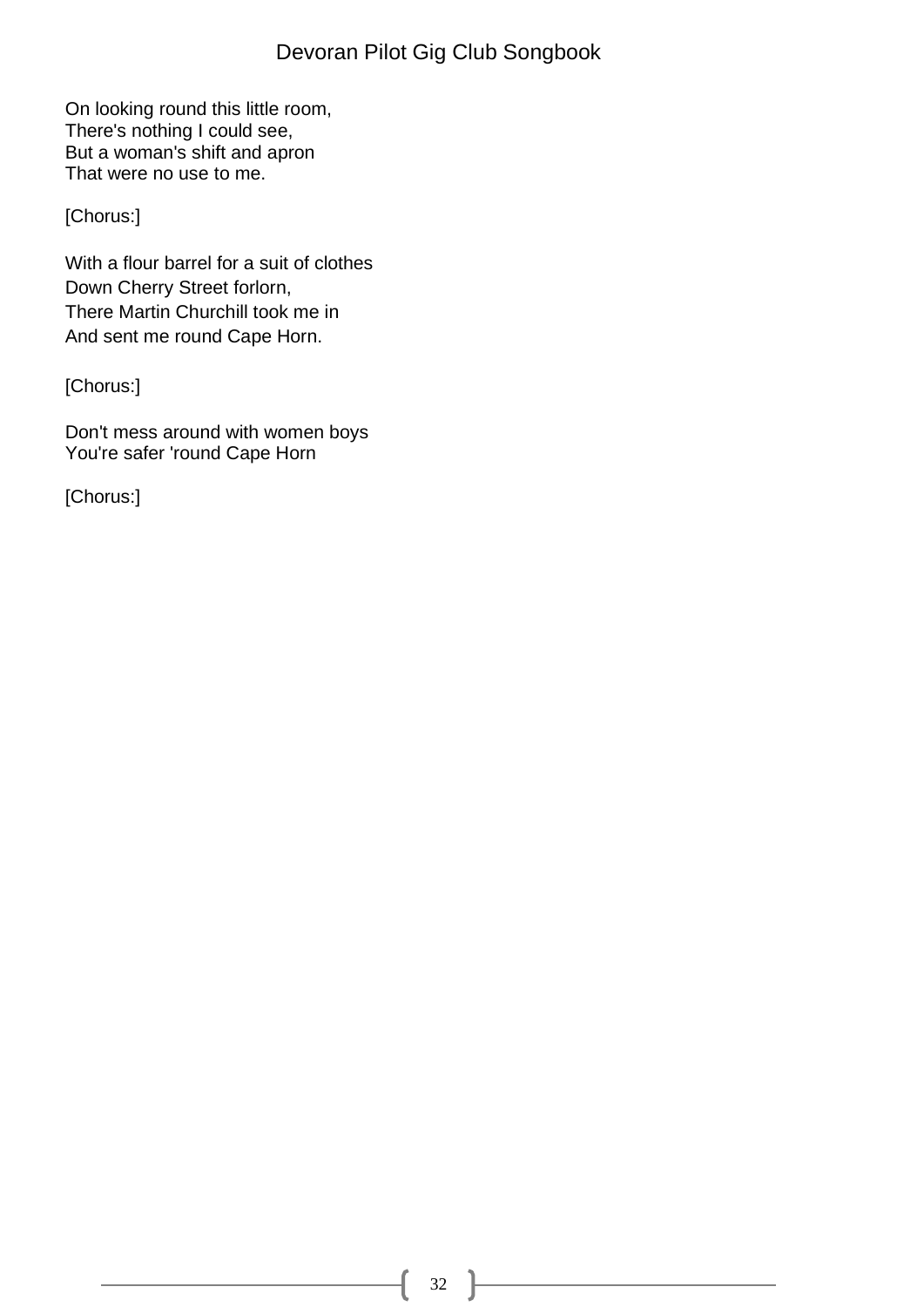# <span id="page-32-0"></span>Drunken Sailor

### <https://www.youtube.com/watch?v=sMQtvYBDf0g>

What will we do with a drunken sailor? What will we do with a drunken sailor? What will we do with a drunken sailor? Early in the morning!

[Chorus:]

Way hay and up she rises Way hay and up she rises Way hay and up she rises Early in the morning!

Shave his belly with a rusty razor Shave his belly with a rusty razor Shave his belly with a rusty razor Early in the morning!

### [Chorus:]

Put him in a long boat till his sober Put him in a long boat till his sober Put him in a long boat till his sober Early in the morning!

### [Chorus:]

Stick him in a scupper with a hosepipe on him Stick him in a scupper with a hosepipe on him Stick him in a scupper with a hosepipe on him Early in the morning!

### [Chorus:]

Put him in the bed with the captains daughter Put him in the bed with the captains daughter Put him in the bed with the captains daughter Early in the morning!

### [Chorus:]

Have you seen the Captain's daughter? Have you seen the captain's daughter? Have you seen the captain's daughter? Early in the morning!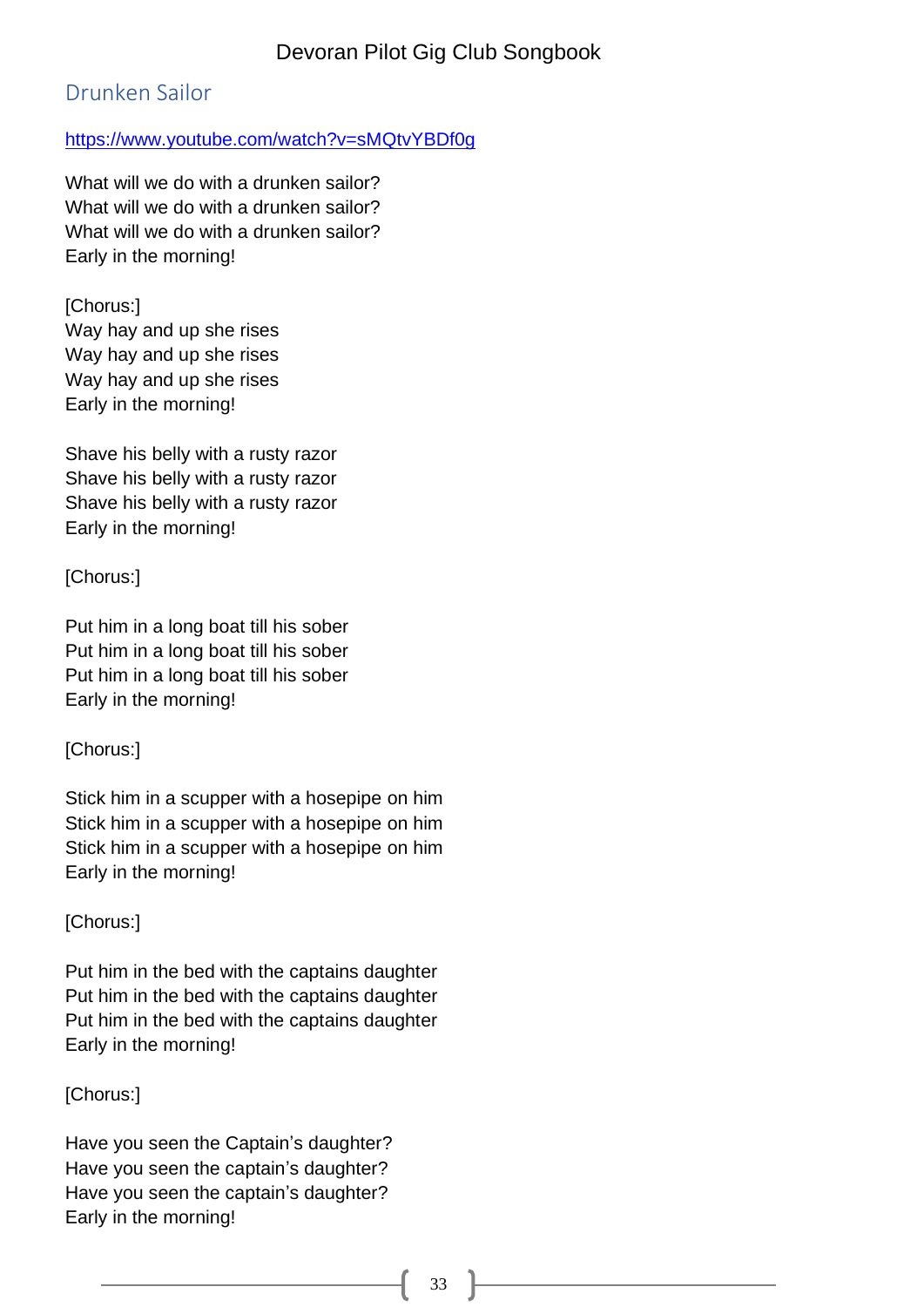[Chorus:]

That's what we do with a drunken sailor That's what we do with a drunken sailor That's what we do with a drunken sailor Early in the morning!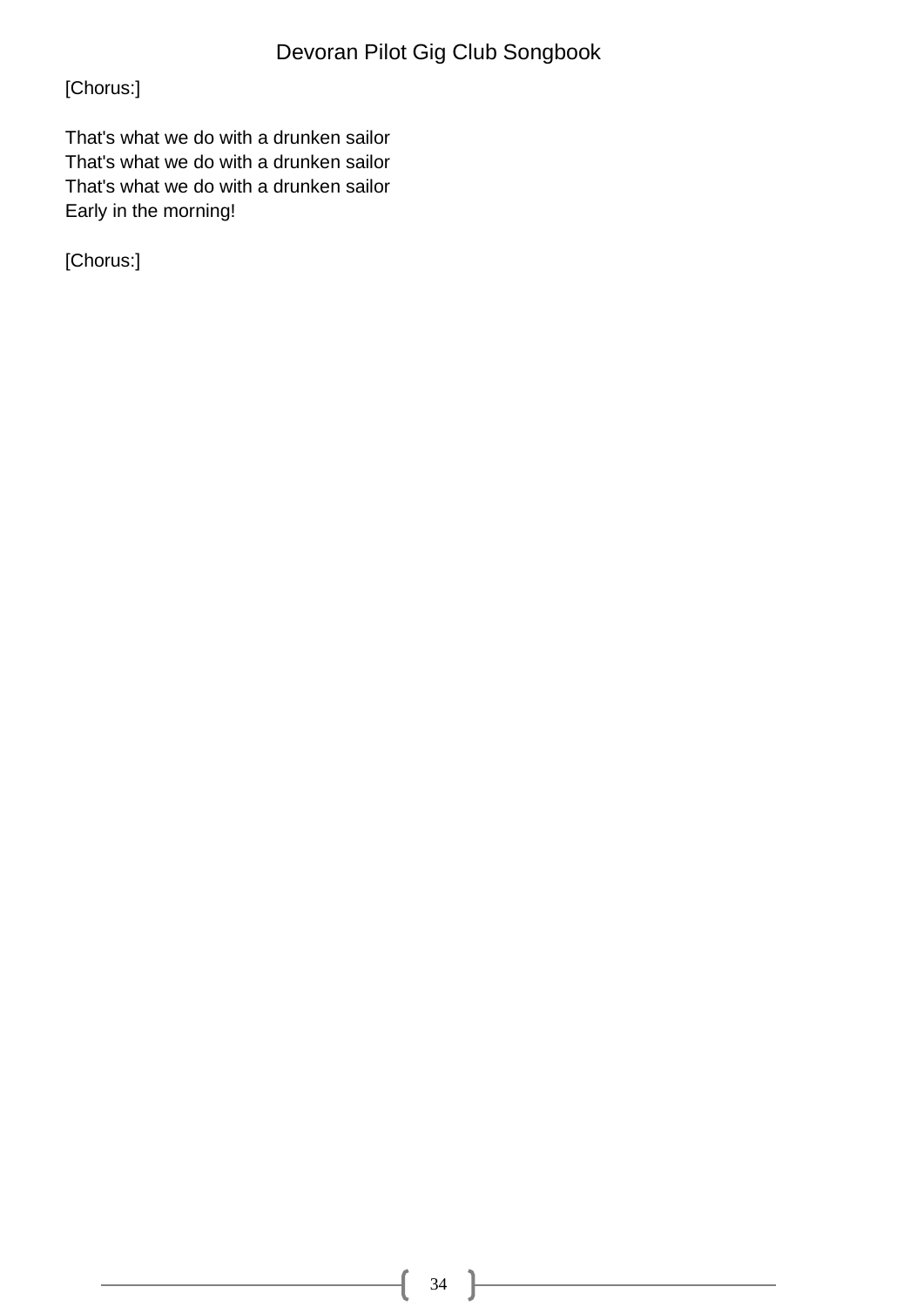### <span id="page-34-0"></span>Irish Rover

#### <https://www.youtube.com/watch?v=hE9l2p0kLKk>

In the year of Our Lord July eighteen hundred and six We set sail from the coal quay of Cork We were sailing away with a cargo of bricks For the grand city hall of New York

We'd an elegant craft she was rigged fore and aft And how the wild winds drove her She had twenty-seven masts and withstood several blasts And they called her the Irish Rover

There was Barney Magee from the banks of the Lee There was Hogan from County Tyrone There was Charlie Johnny Magurk who was scared stiff of work And a chap from Westmeath named Malone

There was Slugger O'Toole who was drunk as a rule And fighting Bill Tracy from Dover And your man Mick McGann from the banks of the Bann Was the skipper of the Irish Rover

We had one million bags of the best Sligo rags We had two million barrels of bone We had three million bales of nanny goats tails We had four million barrels of stone

We had five million hogs and six million dogs And seven million barrels of porter We had eight million sides of old blind horses hides In the hold of the Irish Rover

We had sailed seven years when the measles broke out And our ship lost her way in a fog And the whole of the crew was reduced down to two T'was meself and the captains old dog

The ship struck a rock Oh Lord what a shock And nearly rolled right over Turned nine times around then the poor old dog was drowned I'm the last of the Irish Rover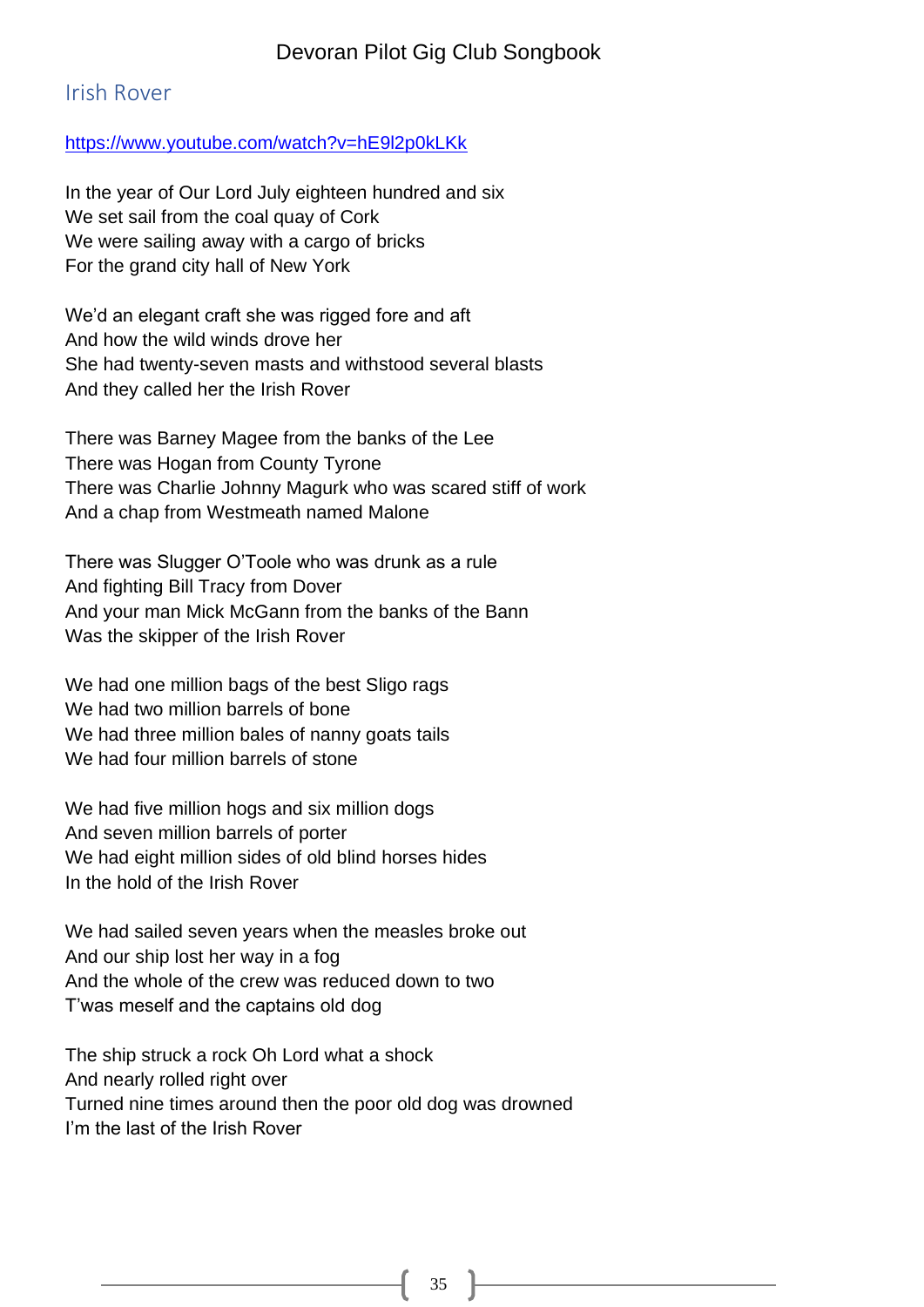### <span id="page-35-0"></span>Shores of Botany Bay

#### [https://www.youtube.com/watch?v=5\\_432s60y5w](https://www.youtube.com/watch?v=5_432s60y5w)

Oh, I'm on me way down to the quay Where a big ship now does lay For to take gang of navvies there I was told to engage But I thought I would call in for a while Before I went away For to take a trip on and emigrant ship To the shores of Botany Bay

[Chorus:]

Farewell to your bricks and mortar Farewell to your dirty lime Farewell to your gangway and your gang plank And to hell with your overtime For the good ship Rag o'Muffin Is lying at the quay For to take old Pat with a shovel on his back To the shores of Botany Bay

Well the boss came up this morning And he said "Well Pat, hello If you don't mix that mortar quick Be sure you'll have to go" Well of course he did insult me I demanded all my pay And I told him straight I was going to emigrate To the shores of Botany Bay

[Chorus:]

And when I reach Australia I'll go in search for gold There's plenty there for digging up Or so I have been told Or maybe I'll go back to my trade Eight hundred bricks I'll lay For an eight hour shift and an eight bob pay On the shores of Botany Bay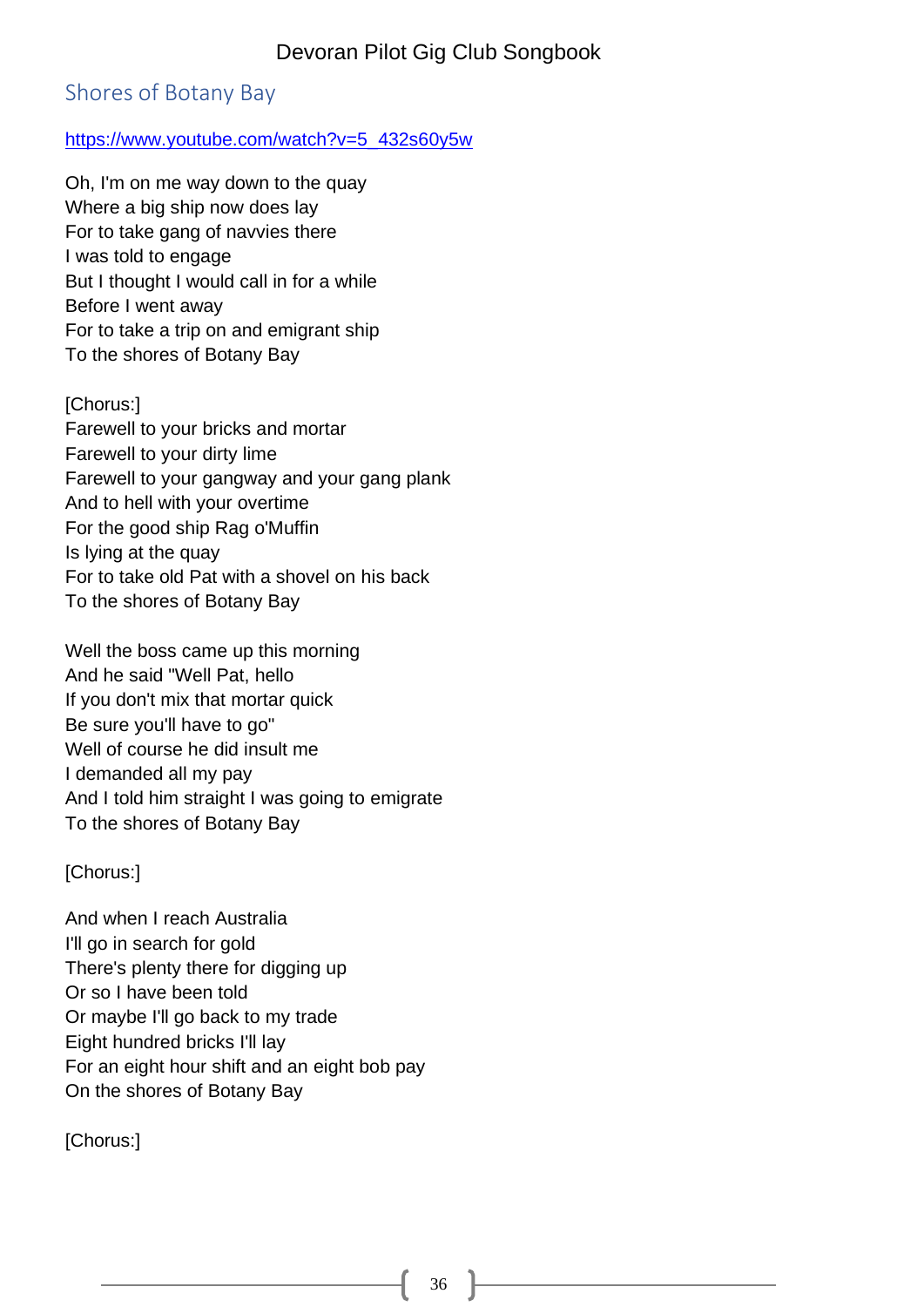## Sloop John B

#### [https://www.youtube.com/watch?v=KyQ\\_qZeO5JA](https://www.youtube.com/watch?v=KyQ_qZeO5JA)

We come on the Sloop John B My grandfather and me Around Nassau town we did roam Drinking all night Got into a fight Well I feel so broke up I want to go home

So hoist up the John B's sail See how the main sail sets Call for the Captain ashore Let me go home, let me go home I want to go home, yeah yeah Well I feel so broke up I want to go home

The first mate he got drunk And broke in the Cap'n's trunk The constable had to come and take him away Sheriff John Stone Why don't you leave me alone, yeah yeah Well I feel so broke up, I want to go home

So hoist up the John B's sail See how the main sail sets Call for the Captain ashore Let me go home, let me go home I want to go home, let me go home Why don't you let me go home I feel so broke up I want to go home Let me go home

The poor cook he caught the fits And threw away all my grits And then he took and he ate up all of my corn Let me go home Why don't they let me go home This is the worst trip I've ever been on

So hoist up the John B's sail See how the main sail sets Call for the Captain ashore Let me go home, let me go home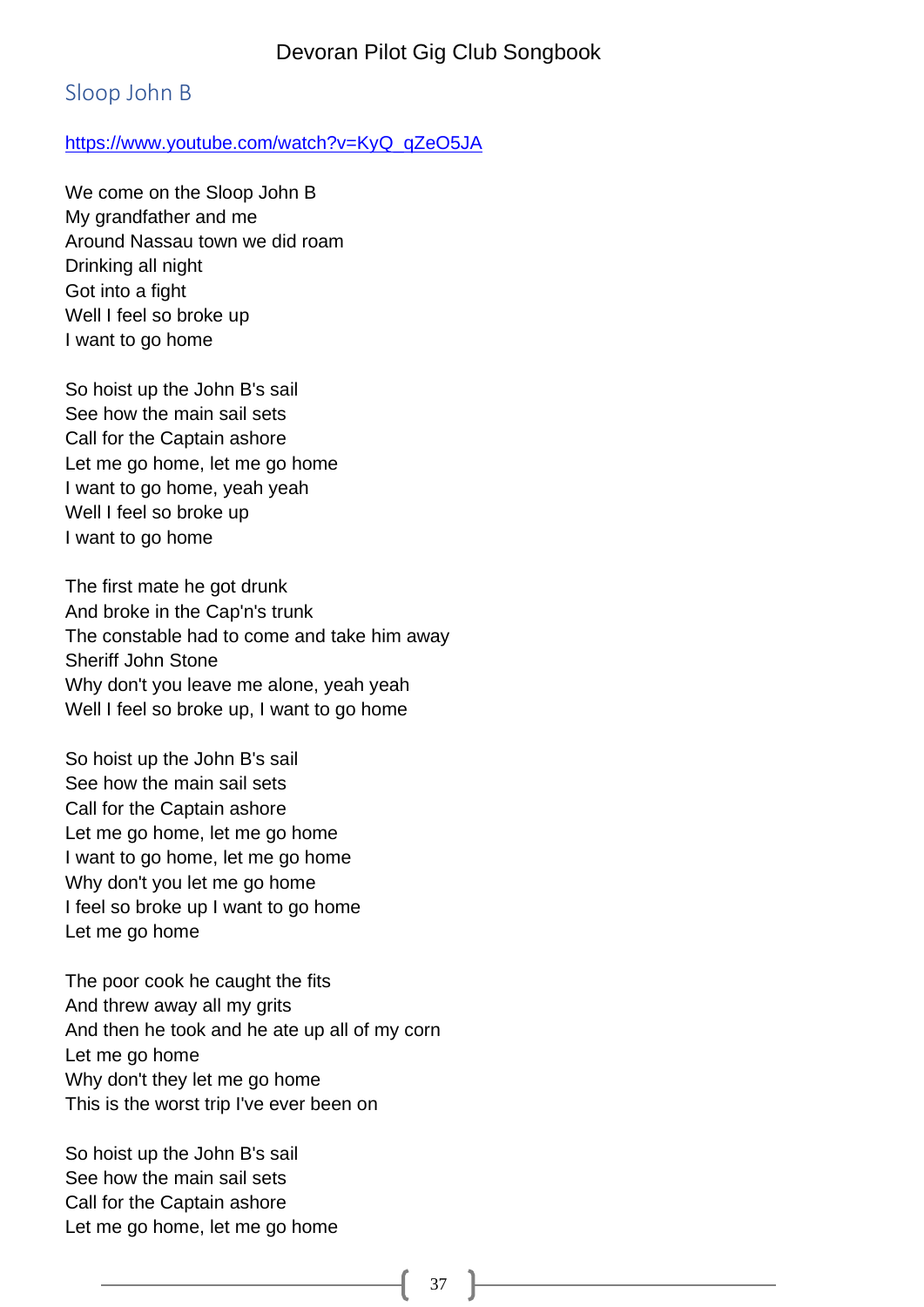I want to go home, let me go home Why don't you let me go home

<u> 1990 - Johann Barbara, martin a</u>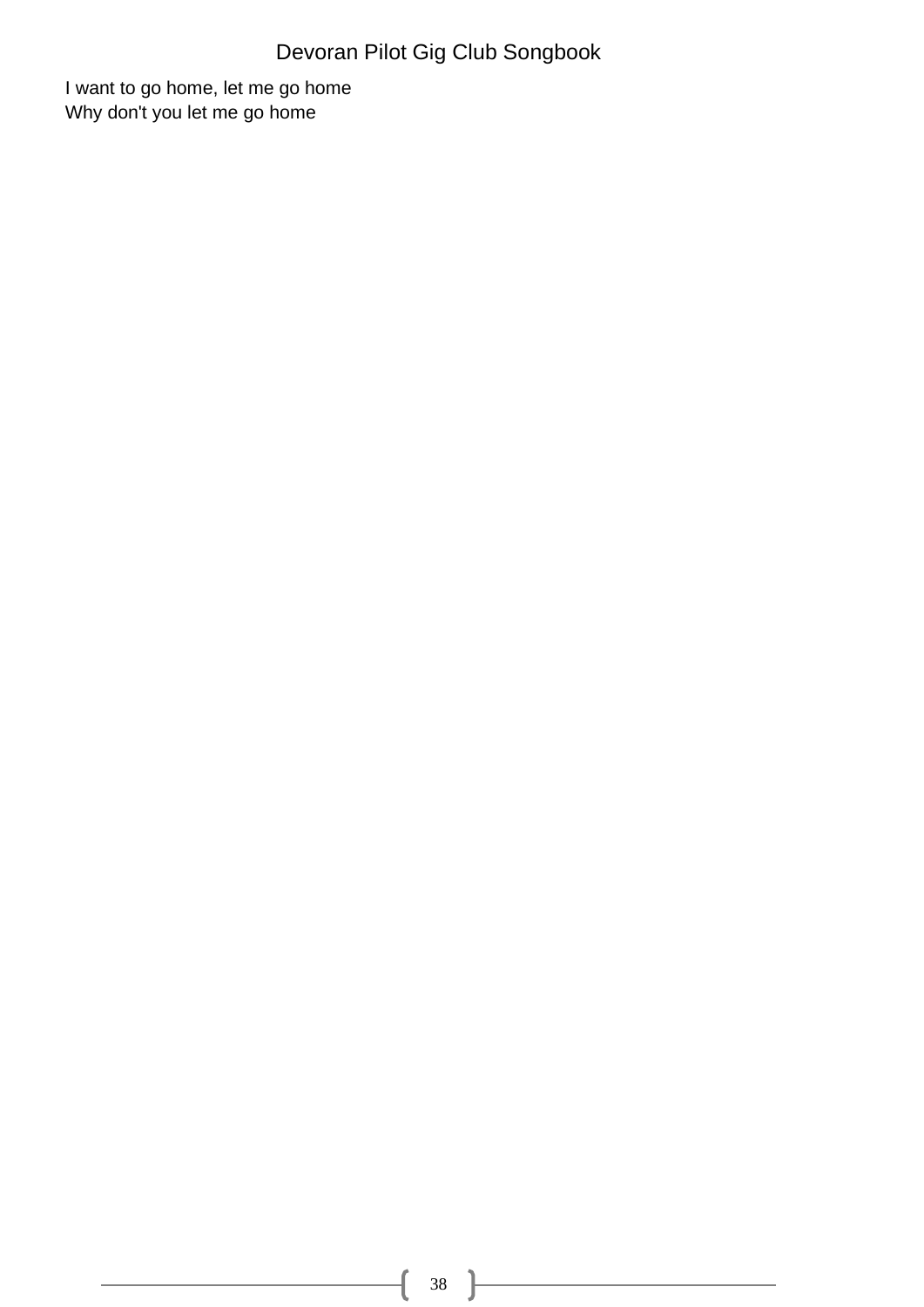## Strike the Bell

### <https://www.youtube.com/watch?v=TOsIwQpP7W0>

Up on the poop deck and walking about, There is the second mate so steady and so stout. What he is a-thinkin' of he doesn't know too well, We wish that he would hurry up and strike, strike the bell.

#### [Chorus:]

Strike the bell second mate, let us go below; Look ye well to windward you can see its going to blow. Look at the glass you can see that it has fell, We wish that you would hurry up and strike, strike the bell.

Down on the main deck and workin' at the pumps, There is the larboard watch just longing for their bunks; Look out to windward, you can see a great swell, We wish that you would hurry up and strike, strike the bell.

### [Chorus:]

Forward at the forecastle head and keepin' sharp lookout, There is Johnny standin', a longin' fer to shout, "Lights are burnin' bright sir and everything is well." He's wishing that the second mate would, strike the bell.

#### [Chorus:]

Aft at the wheelhouse old Anderson stands, Graspin' at the helm with his frostbitten hands, Lookin' at the compass though the course is clear as hell; He's wishin' that the second mate would, strike the bell.

[Chorus:]

Nothing in sight, Sir the lights are burning bright Relieve at the helm and I wish you good night Dreaming of our sweethearts and we hope that we'll sleep well And I wish that you would hurry up and strike, strike the bell!

### [Chorus:]

Aft on the quarter deck our gallant captain stands, Lookin' out to windward with a spyglass in his hand. What he is a-thinkin' of we know very well. He's thinking more of shortenin' sail than striking the bell.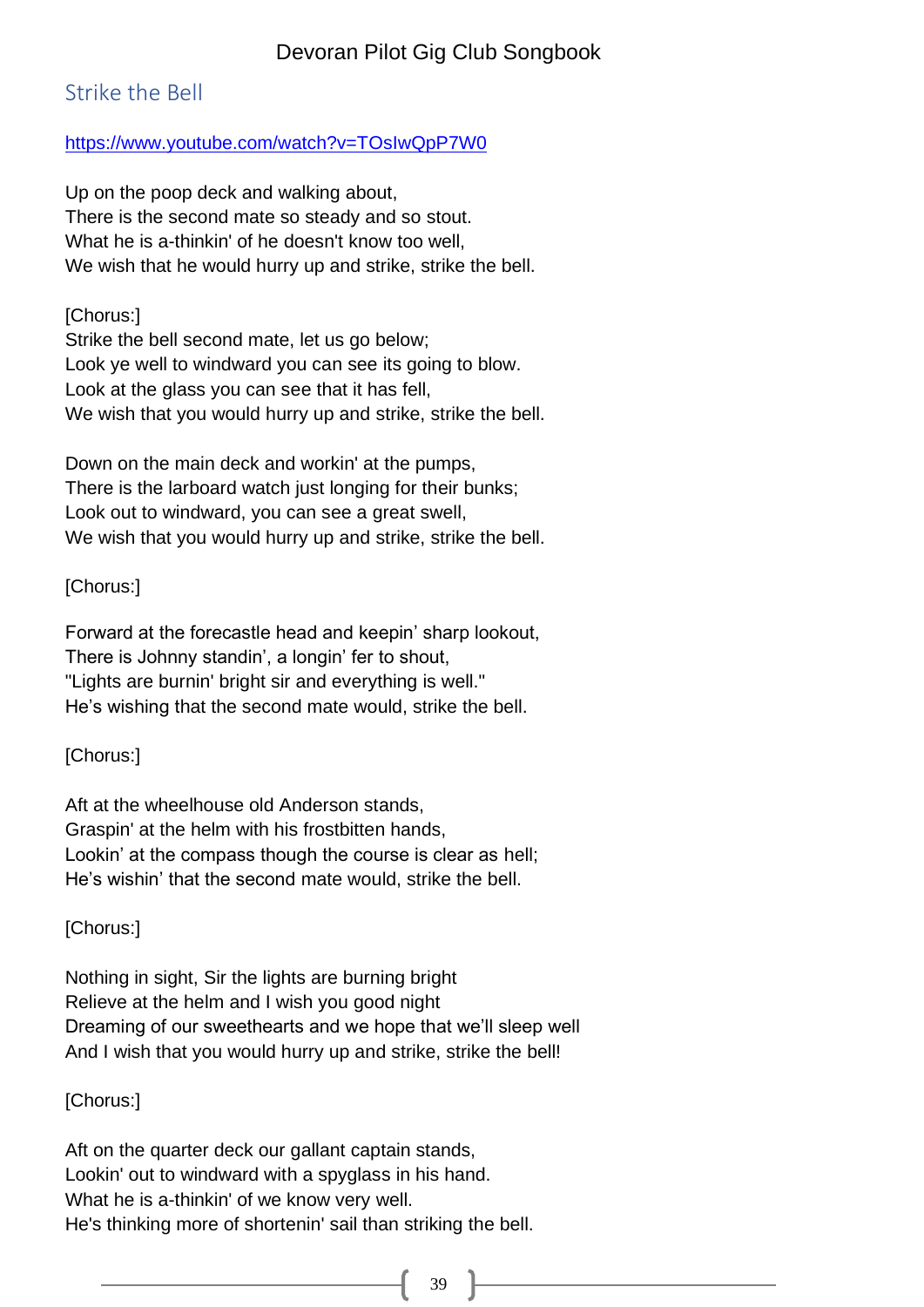[Chorus:]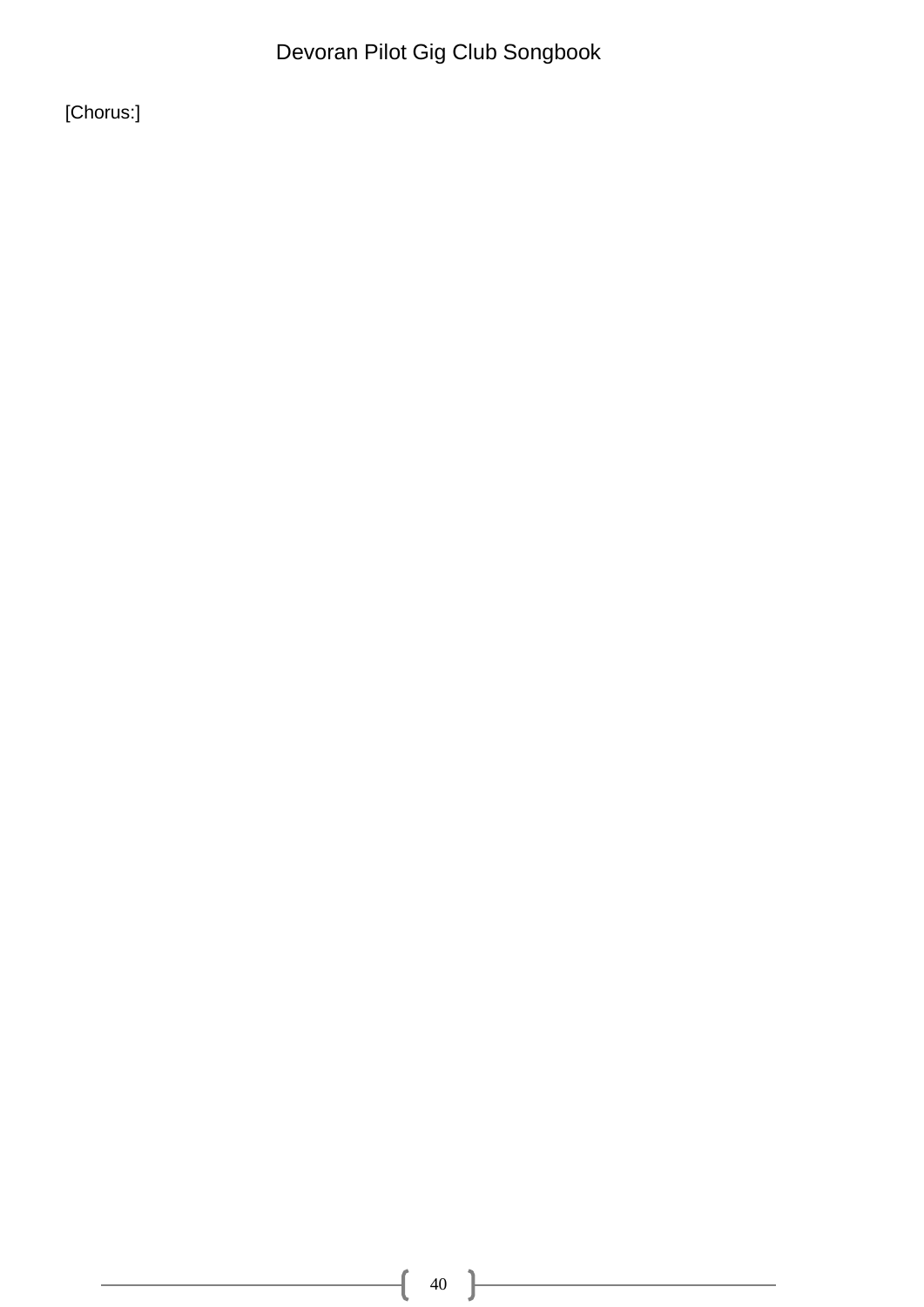## Home Boys Home

#### <https://www.youtube.com/watch?v=eLaL32gdgOs>

Well who wouldn't be a sailor lad a sailing on the main, To gain the good will of his captain's good name, He came ashore one evening for to be, And that was the beginning of me old true love and me.

### [Chorus:]

And it's home boys home, home I'd like to be, Home for a while in me own country, Where the Oak and the Ash,and the bonny Rowan tree, Are all growing greener in the old country.

Well I asked her for a candle for to light me way to bed, And likewise for a handkerchief to tie around me head, She tended to me needs like a young maid aught to do, And then I said to her now would you lep in with me too.

### [Chorus:]

Well she jumped into bed making no alarm, Thinking a young sailor lad could do to her no harm, Well I hugged her and I kissed her the whole night long, Till she wished the short night,had been seven years long.

### [Chorus:]

Well early next morning the sailor lad arose, And into Mary's apron threw a handful of gold, Saying take this me dear for the mischief that I've done, For tonight I fear I've left you with a daughter or a son.

### [Chorus:]

Well if it be a girl child send her out to nurse, With gold in her pocket and silver in her purse, And if it be a boy child,he'll ware the jacket blue, And go climbing up the riggin' like his daddy used to do

[Chorus:]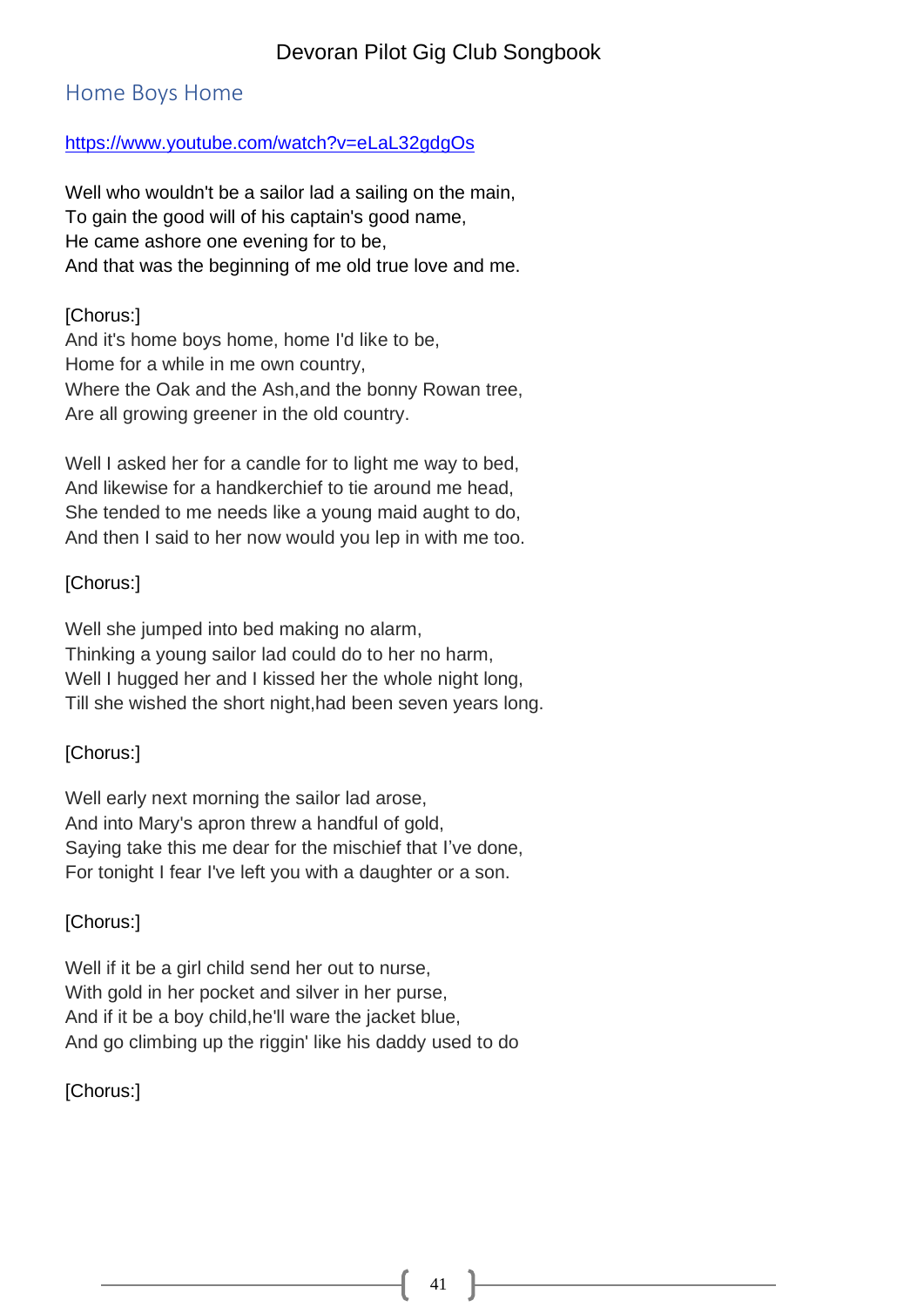## The Mermaid

#### <https://www.youtube.com/watch?v=a5g61BYew0U>

It was Friday morn when we set sail, And we were not far from the land When our Captain he spied a mermaid so fair With a comb and a glass in her hand.

#### [Chorus:]

And the ocean waves do roll And the stormy winds do blow And we poor sailors are skippin' in the tops While the landlubbers lie down below below below While the landlubbers lie down below!

### [Chorus:]

Then up spoke the captain of our gallant ship And a fine old man was he! "This sweet mermaid has warned us of our doom; We shall sink to the bottom of the sea!"

#### [Chorus:]

Then up spoke the mate of our gallant ship, And a fine spoken man was he! "I have me a wife in Salem by the sea, And tonight a widow she will be!"

#### [Chorus:]

Then up spoke the cabin-boy of our gallant ship, And a brave young lad was he! "I have a sweetheart in Plymouth by the sea, And tonight she'll be weepin' there for me!"

#### [Chorus:]

Then up spoke the cook of our gallant ship, And a crazy old butcher was he! "I care much more for my pots and my pans Than I do for the bottom of the sea!"

#### [Chorus:]

Then three times round spun our gallant ship, And three times round spun she;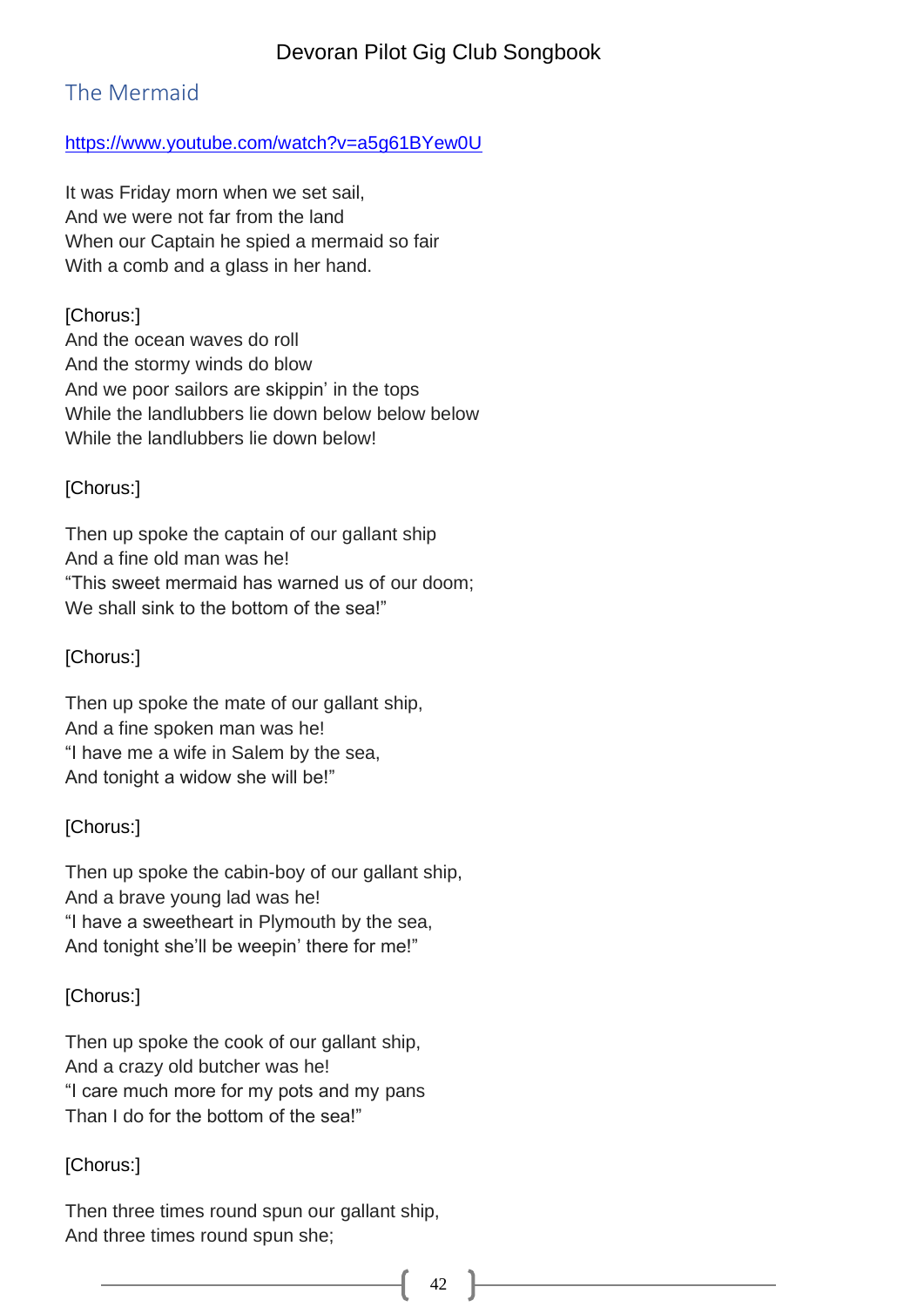Three times round spun our gallant ship, And she sank to the bottom of the sea!

[Chorus:]

<u> 1989 - Johann Barbara, martxa a</u>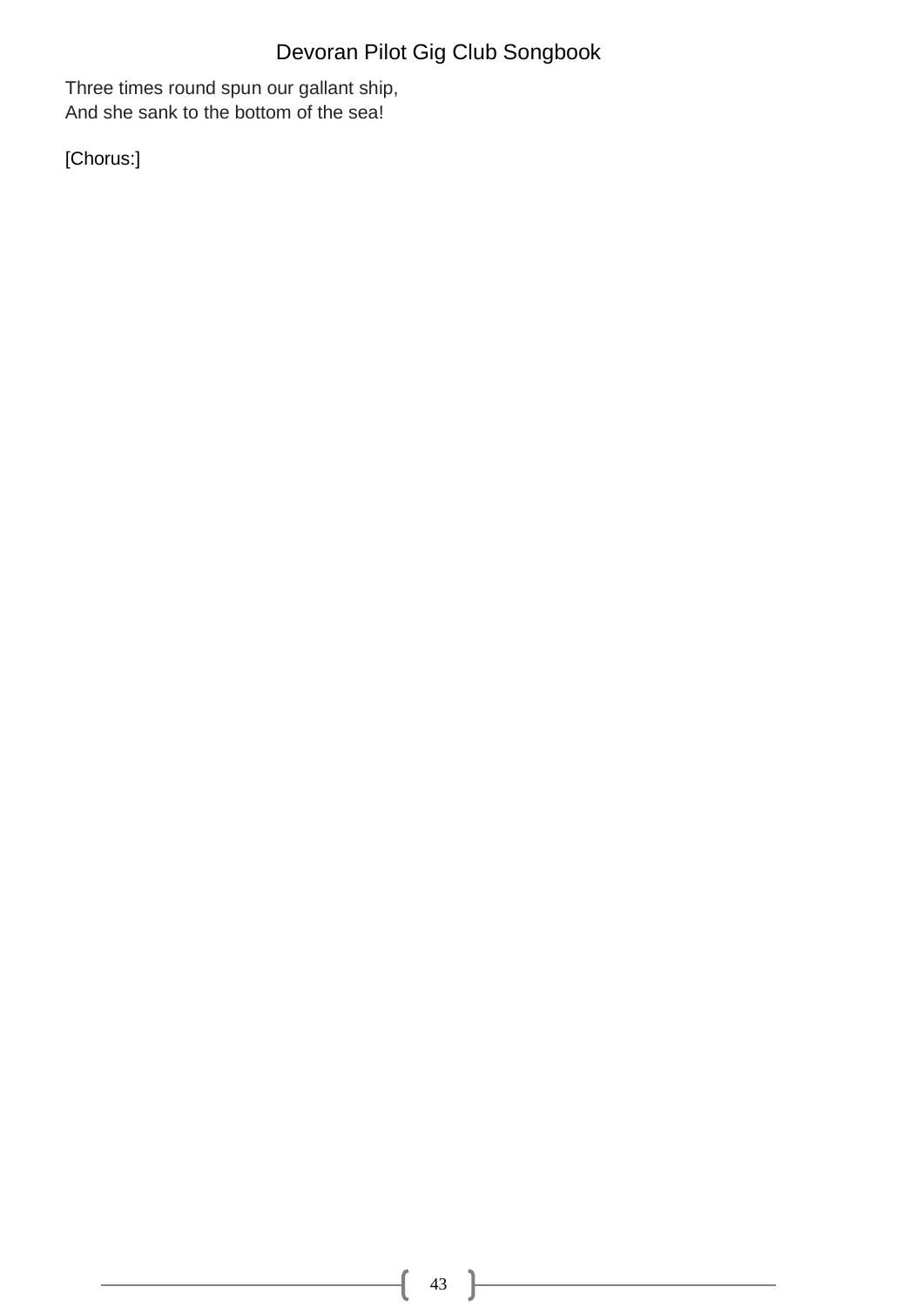## Fiddler's Green

### <https://www.youtube.com/watch?v=cBp1uiGHu-M>

As I walked by the dockside one evening so fair To view the salt waters and take in the salt air I heard an old fisherman singing a song Sign, take me away boys me time is not long

### [Chorus:]

Wrap me up in me oilskin and jumpers No more on the docks I'll be seen Just tell me old shipmates, I'm taking a trip mates And I'll see you someday in Fiddlers Green

Now Fiddler's Green is a place I've heard tell Where the fishermen go if they don't go to hell Where the skies are is all clear and the dolphins do play And the cold coast of Greenland is far, far away

### [Chorus:]

Where the skies are all clear and there's never a gale And the fish jump on board with one swish on their tail Where you lie at your leisure, there's no work to do And the skipper's below making tea for the crew

#### [Chorus:]

When you land in dock and the long trip is through There's pubs and there's clubs and there's lassies there too And the girls are all pretty and the beer is all free And there's bottles of rum hanging on every tree

### [Chorus:]

Now I don't want a harp nor a halo, not me Just give me a breeze and a dark rolling sea I'll play me old squeeze-box as we sail along With the wind in the riggin to sing me a song

#### [Chorus:]

Just tell me old shipmates, I'm taking a trip mates And I'll see you someday in Fiddlers Green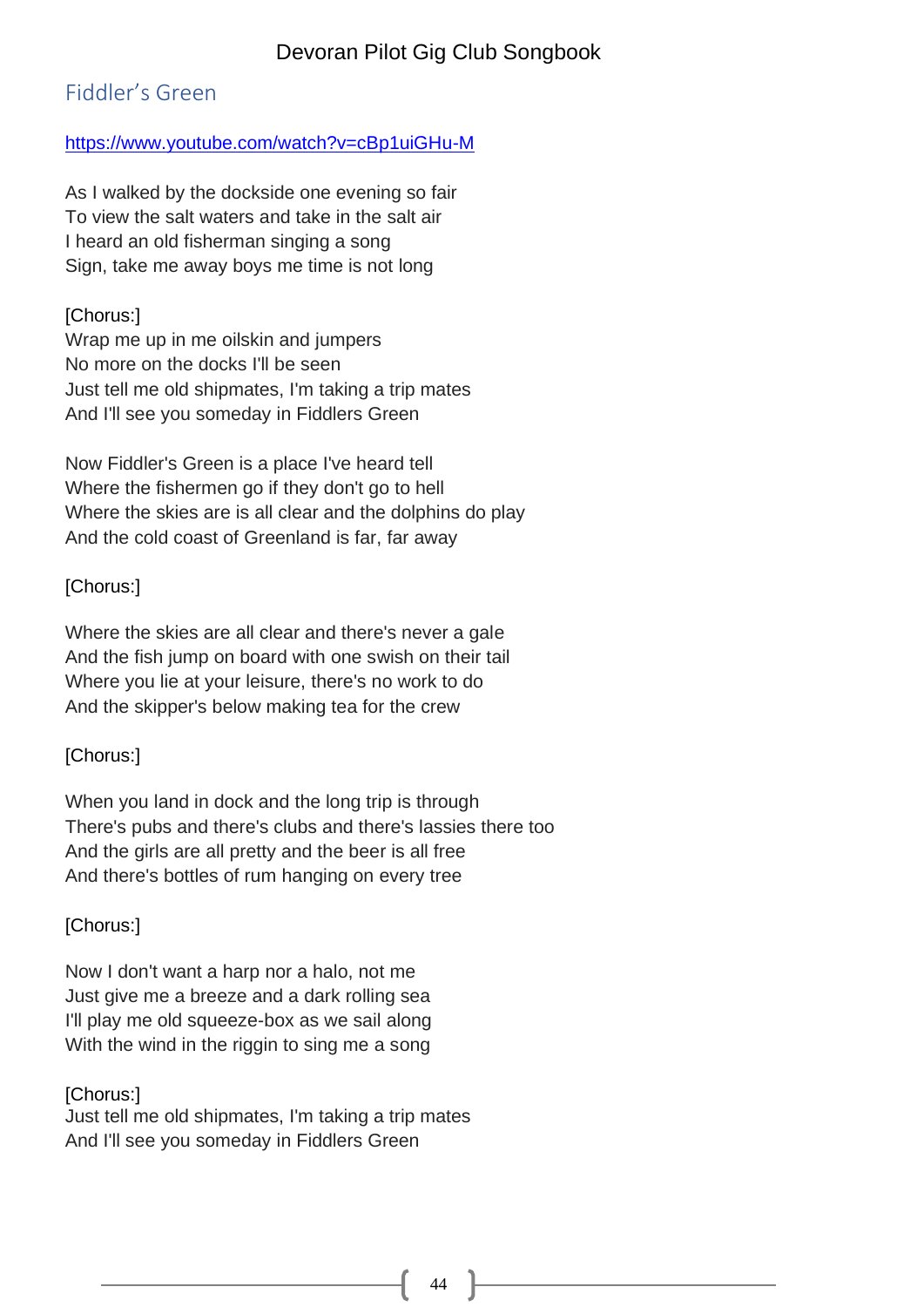## Roll The Old Chariot Along / A Drop of Nelson's Blood

### <https://www.youtube.com/watch?v=-CuyLbC2TZo>

Oh, we'd be alright if the wind was in our sails We'd be alright if the wind was in our sails We'd be alright if the wind was in our sails And we'll all hang on behind...

## [Chorus:]

And we'll ro-o-oll the old chariot along! We'll ro-o-oll the old chariot along! We'll ro-o-oll the old chariot along! And we'll all hang on behind!

Oh, we'd be alright if we make it round The Horn We'd be alright if we make it round The Horn We'd be alright if we make it round The Horn And we'll all hang on behind...

### [Chorus:]

Well a night on the town wouldn't do us any harm A night on the town wouldn't do us any harm Oh, a night on the town wouldn't do us any harm And we'll all hang on behind...

### [Chorus:]

Now, another festival wouldn't do us any harm Oh, another festival wouldn't do us any harm Woah, another festival wouldn't do us any harm And we'll all hang on behind...

### [Chorus:]

Oh, a drop of Nelson's blood wouldn't do us any harm, Oh, a drop of Nelson's blood wouldn't do us any harm, Oh, a drop of Nelson's blood wouldn't do us any harm, An' we'll all hang on behind!

### [Chorus:]

Oh, a plate of Irish stew wouldn't do us any harm, Oh, a plate of Irish stew wouldn't do us any harm, Oh, a plate of Irish stew wouldn't do us any harm, An' we'll all hang on behind!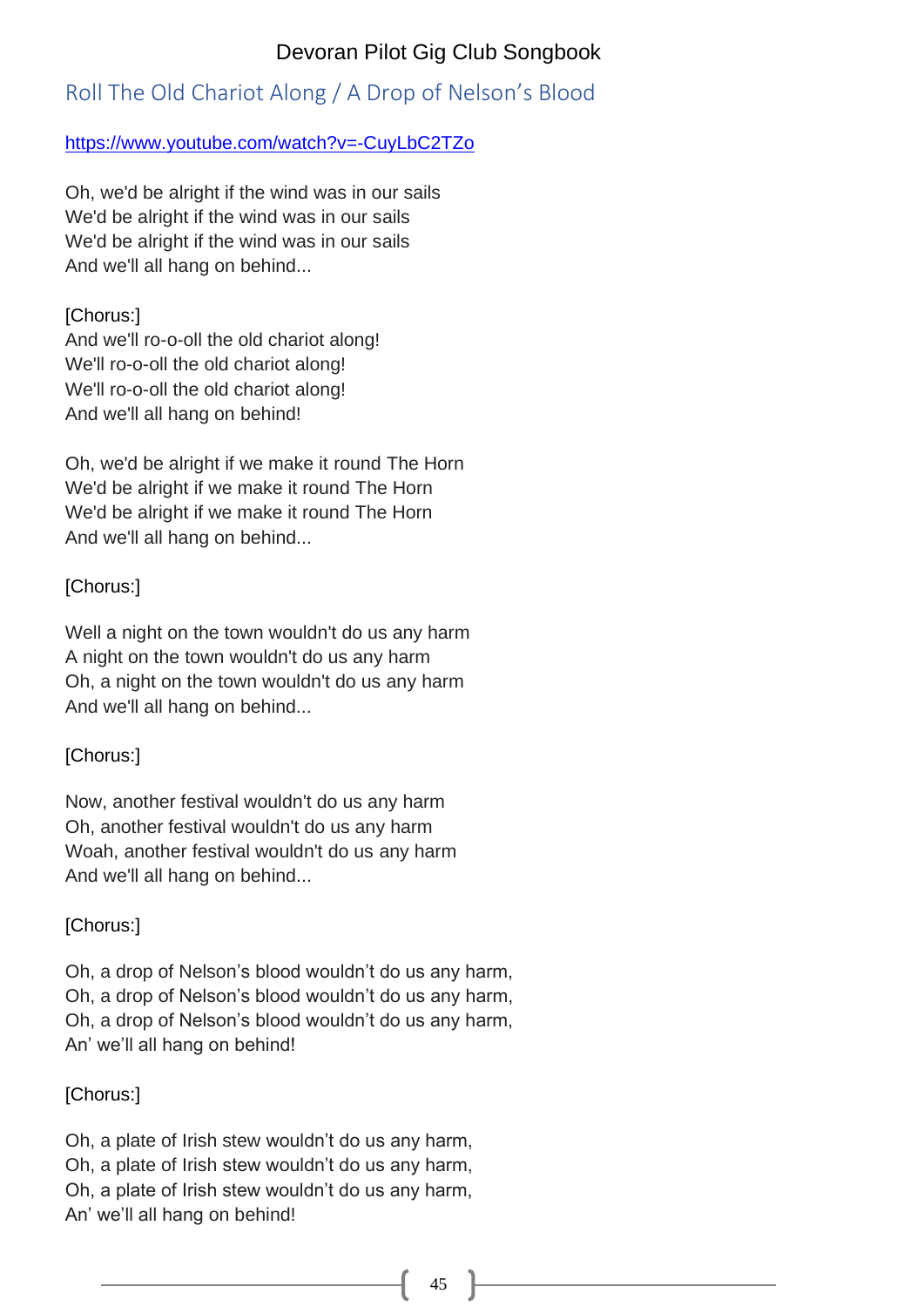- Oh, a nice fat cook wouldn't do us any harm.
- Oh, a roll in the clover wouldn't do us any harm.
- Oh, a long spell in gaol wouldn't do us any harm.
- Oh, a nice watch below wouldn't do us any harm.
- Oh, a night with the gals wouldn't do us any harm.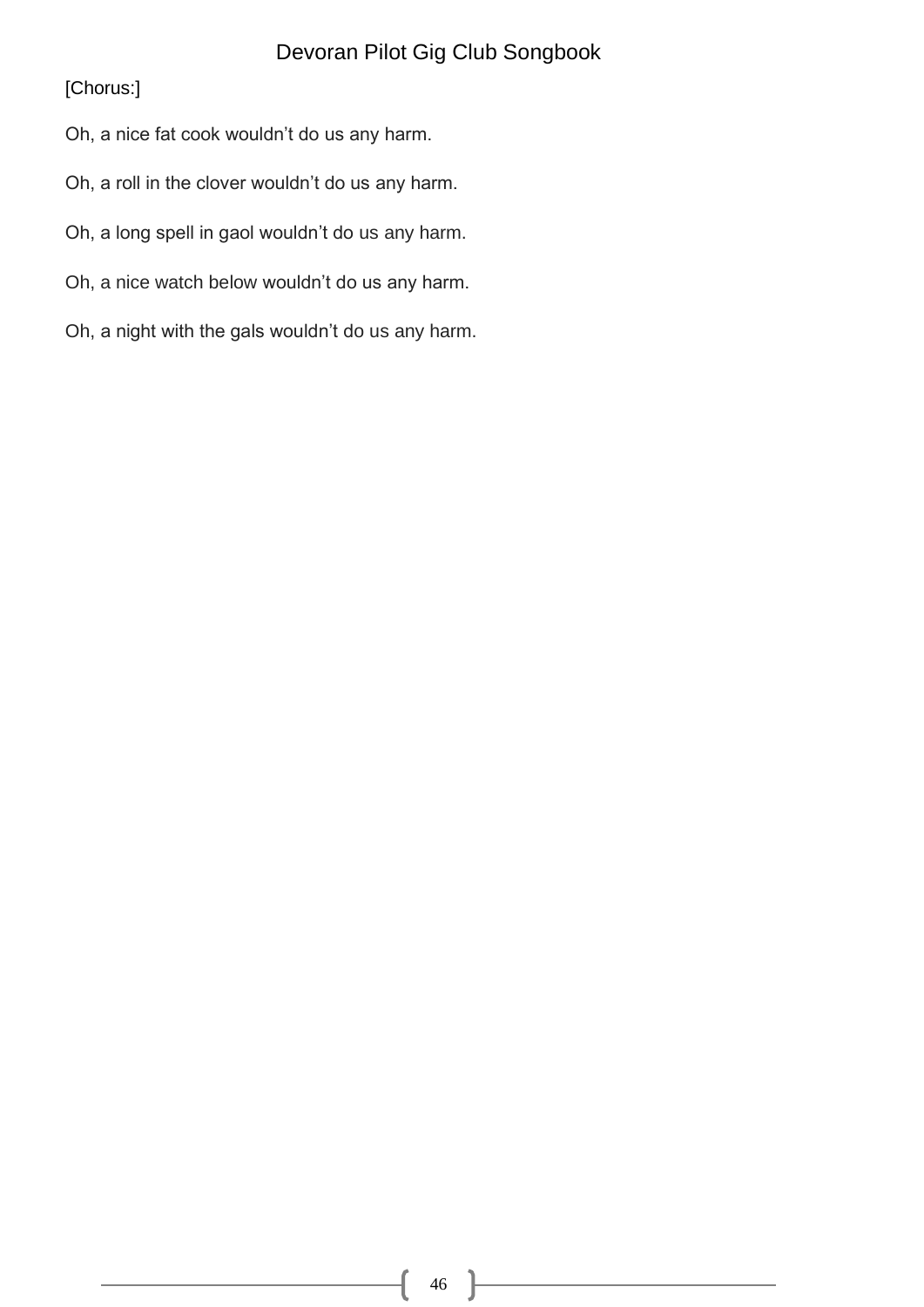### Sally Brown

#### <https://www.youtube.com/watch?v=cLLKaERWhMk>

Shipped on board a Liverpool liner Way hey roll and go And we rolled all night And we rolled all day For to spend our money along with sally brown

Sally Brown is a nice young lady Way hay roll and go And we rolled all night And we rolled all day For to spend my money along with sally brown

She's tall and she's dark and she's not too shady Way hay roll and go And we rolled all night And we rolled all day For to spend my money along with sally brown

Her mother doesn't like no tarry sailor Way hay roll and go And we rolled all night And we rolled all day For to spend my money along with sally brown

She once had to marry a one-legged captain Way hay roll and go And we rolled all night And we rolled all day For to spend our money along with sally brown

Sally wouldn't marry me so I shipped across the water Way hay roll and go And we rolled all night And we rolled all day For to spend our money along with sally brown

And now I am courting Sally's daughter Way hay roll and go And we rolled all night And we rolled all day For to spend our money along with sally brown.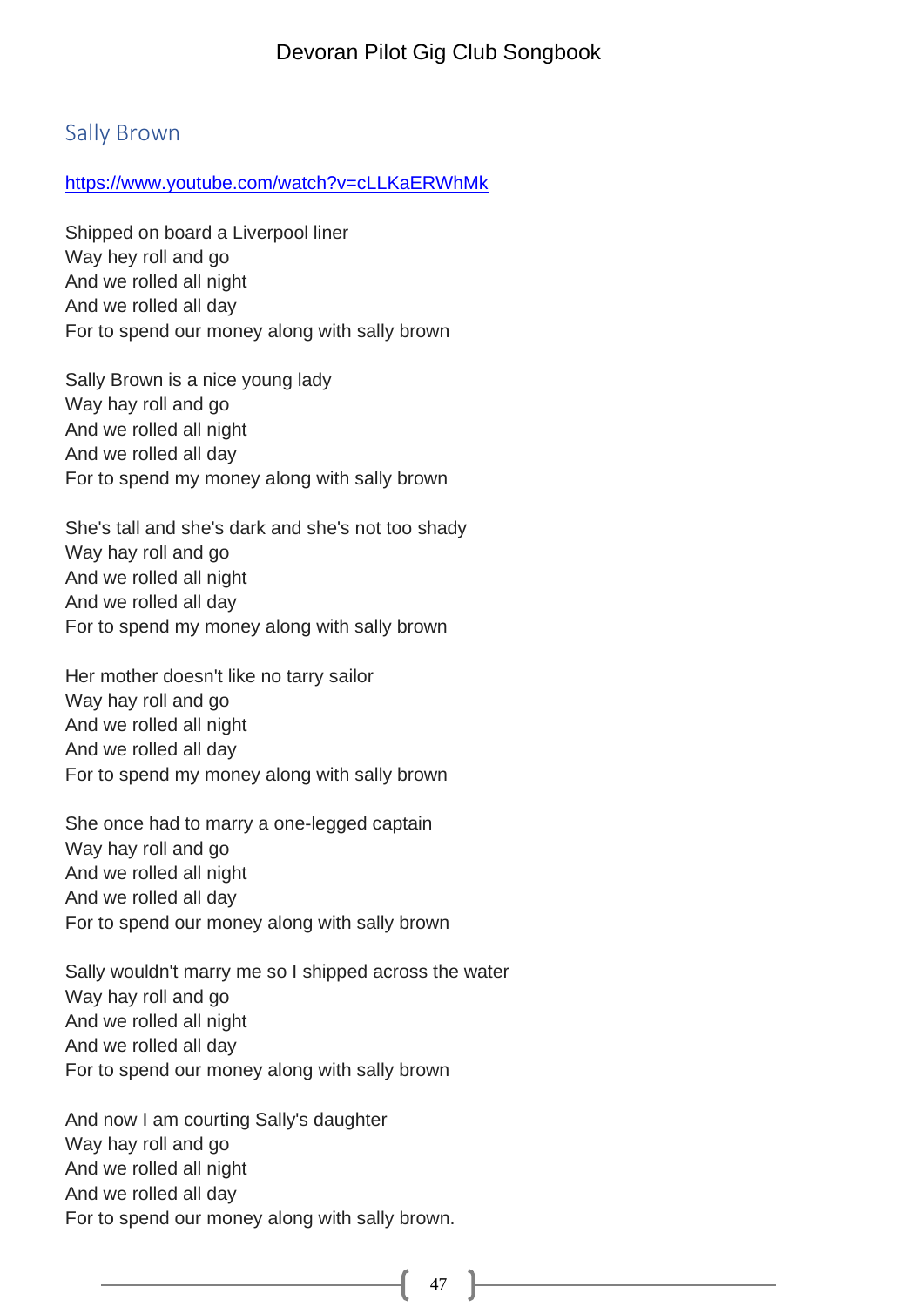I shipped off board a Liverpool liner Way hey roll and go And we rolled all night And we rolled all day For to spend our money along with sally brown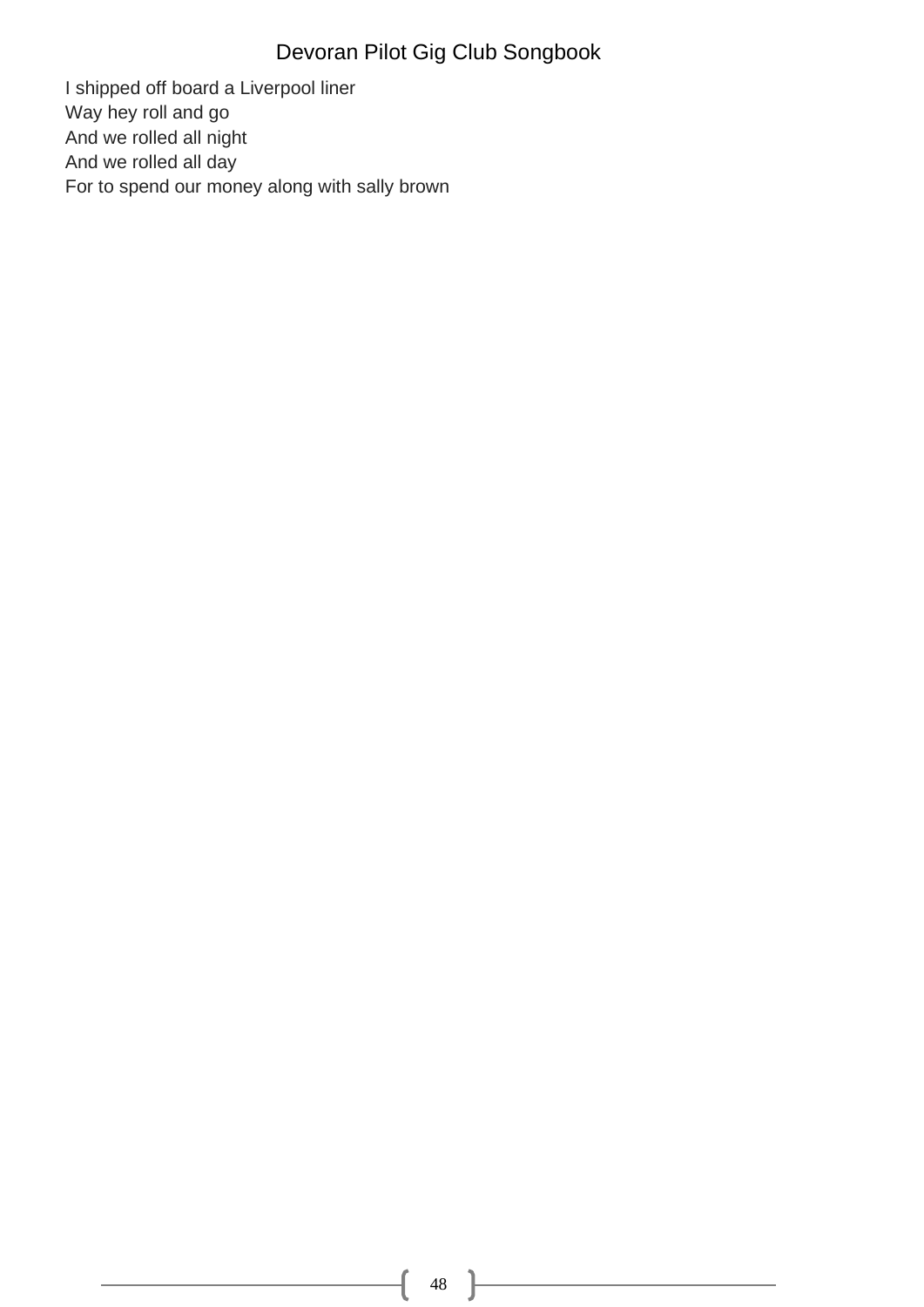### Don't Forget Your Old Shipmate

#### <https://www.youtube.com/watch?v=wY1fUAPYH3M>

Safe and sound at home again, let the waters roar, Jack. Safe and sound at home again, let the waters roar, Jack. Long we've tossed on the rolling main, now we're safe ashore, Jack. Don't forget yer old shipmate, faldee raldee raldee raldee rye-eye-doe!

Since we sailed from Plymouth Sound, four years gone, or nigh, Jack. Was there ever chummies, now, such as you and I, Jack? Long we've tossed on the rolling main, now we're safe ashore, Jack. Don't forget yer old shipmate, faldee raldee raldee raldee rye-eye-doe!

We have worked the self-same gun, quarterdeck division. Sponger I and loader you, through the whole commission. Long we've tossed on the rolling main, now we're safe ashore, Jack. Don't forget yer old shipmate, faldee raldee raldee raldee rye-eye-doe!

Oftentimes have we laid out, toil nor danger fearing, Tugging out the flapping sail to the weather earring. Long we've tossed on the rolling main, now we're safe ashore, Jack. Don't forget yer old shipmate, faldee raldee raldee raldee rye-eye-doe!

When the middle watch was on, and the time went slow, boy, Who could choose a rousing stave, who like Jack or Joe, boy? Long we've tossed on the rolling main, now we're safe ashore, Jack. Don't forget yer old shipmate, faldee raldee raldee raldee rye-eye-doe!

There she swings, an empty hulk, not a soul below now. Number seven starboard mess misses Jack and Joe now. Long we've tossed on the rolling main, now we're safe ashore, Jack. Don't forget yer old shipmate, faldee raldee raldee raldee rye-eye-doe!

But the best of friends must part, fair or foul the weather.

Hand yer flipper for a shake, now a drink together.

Long we've tossed on the rolling main, now we're safe ashore, Jack. Don't forget yer old shipmate, faldee raldee raldee raldee rye-eye-doe! Long we've tossed on the rolling main, now we're safe ashore, Jack. Don't forget yer old shipmate, faldee raldee raldee raldee rye-eye-doe!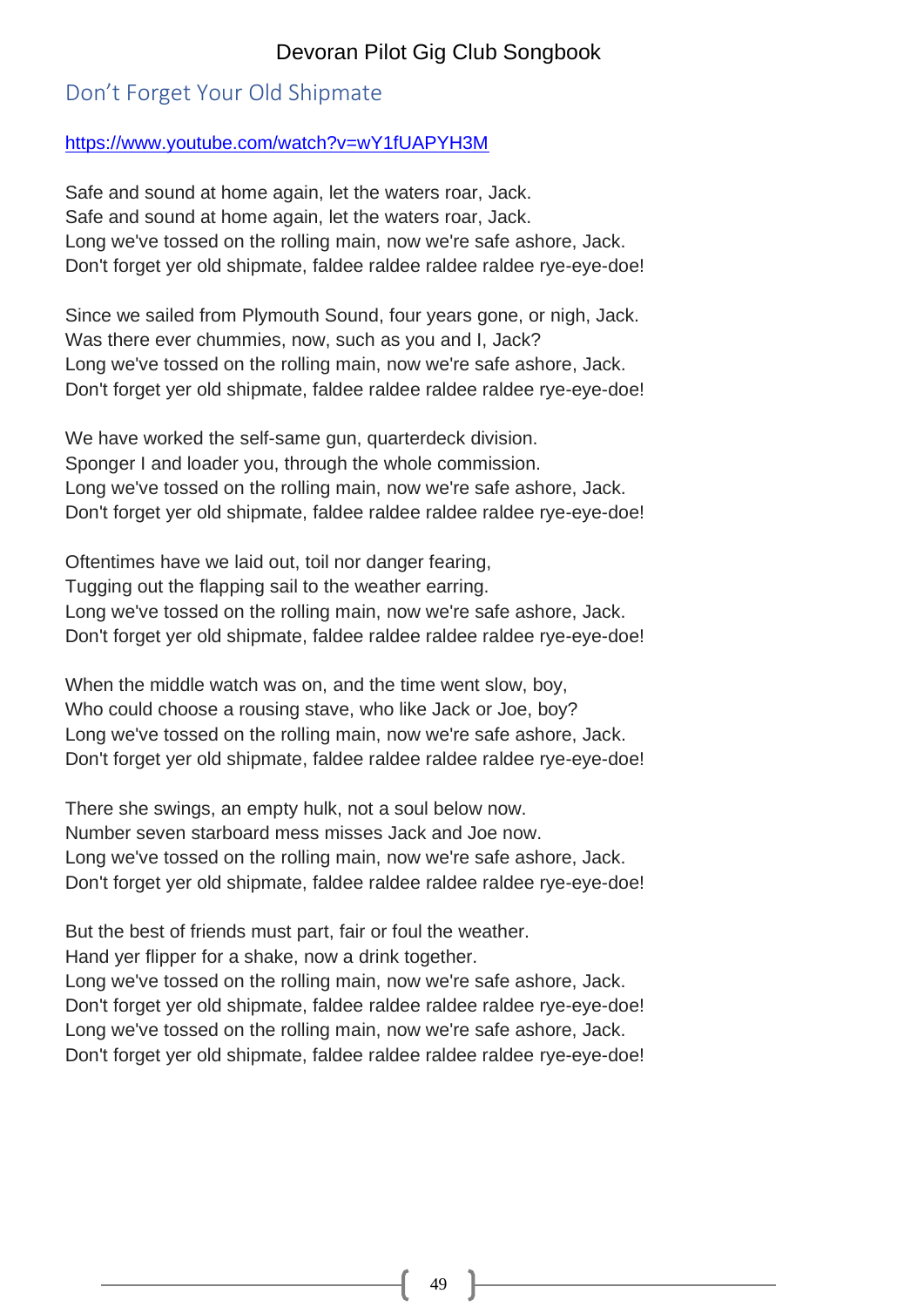### Leave Her Johnny, Leave Her

#### <https://www.youtube.com/watch?v=4fVQwzv5Qfc>

Oh the work was hard and the wages low. Leave her Johnny, leave her. I guess its time for us to go And its time for us to leave her.

#### [Chorus:]

Leave her Johnny, leave her, Oh leave her Johnny, leave her. Oh the voyage is done and the winds don't blow And it's time for us to leave her.

Oh I thought I heard the old man say, Leave her Johnny, leave her. Oh tomorrow you will get your pay And it's time for us to leave her,

#### [Chorus:]

The winds blew foul and the seas ran high. Leave her Johnny, leave her. We shipped up green and none went by And it's time for us to leave her,

#### [Chorus:]

The mate was a bucco and the old man was a Turk. Leave her Johnny, leave her. And the boatswain was a begger with a middle name of work And it's time for us to leave her.

#### [Chorus:]

The old man swears, and the mate swears too, Leave her Johnny, leave her. The crew all swear, and so would you And it's time for us to leave her,

#### [Chorus:]

The starboard pump is like the crew Leave her Johnny, leave her. It's all worn out and will not do And it's time for us to leave her,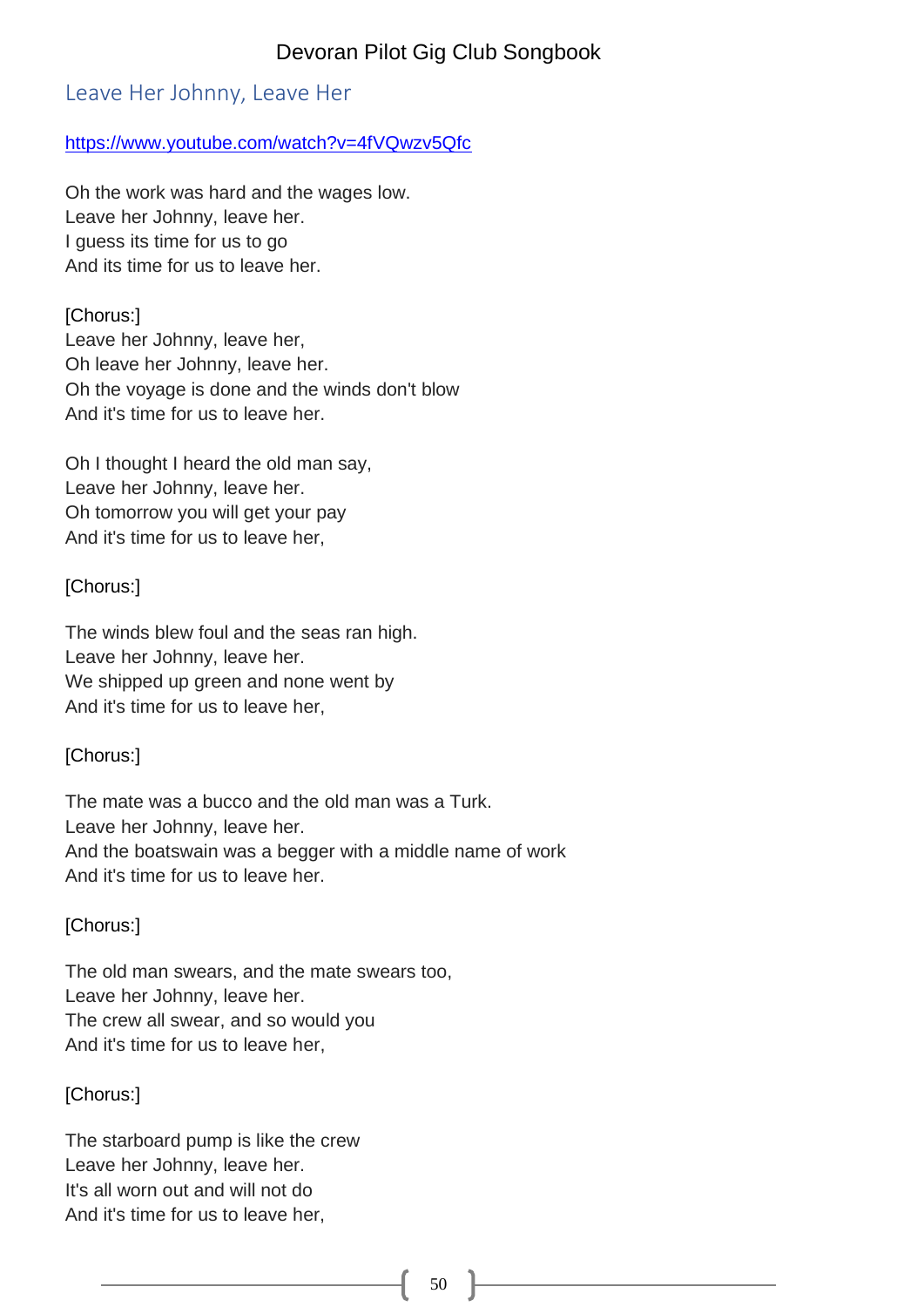[Chorus:]

The rats have gone and we the crew Leave her Johnny, leave her. It's the time be-damned that we went too And it's time for us to leave her,

[Chorus:]

Well I pray that we shall ne're more see Leave her Johnny, leave her. A hungry ship, the likes of she And it's time for us to leave her,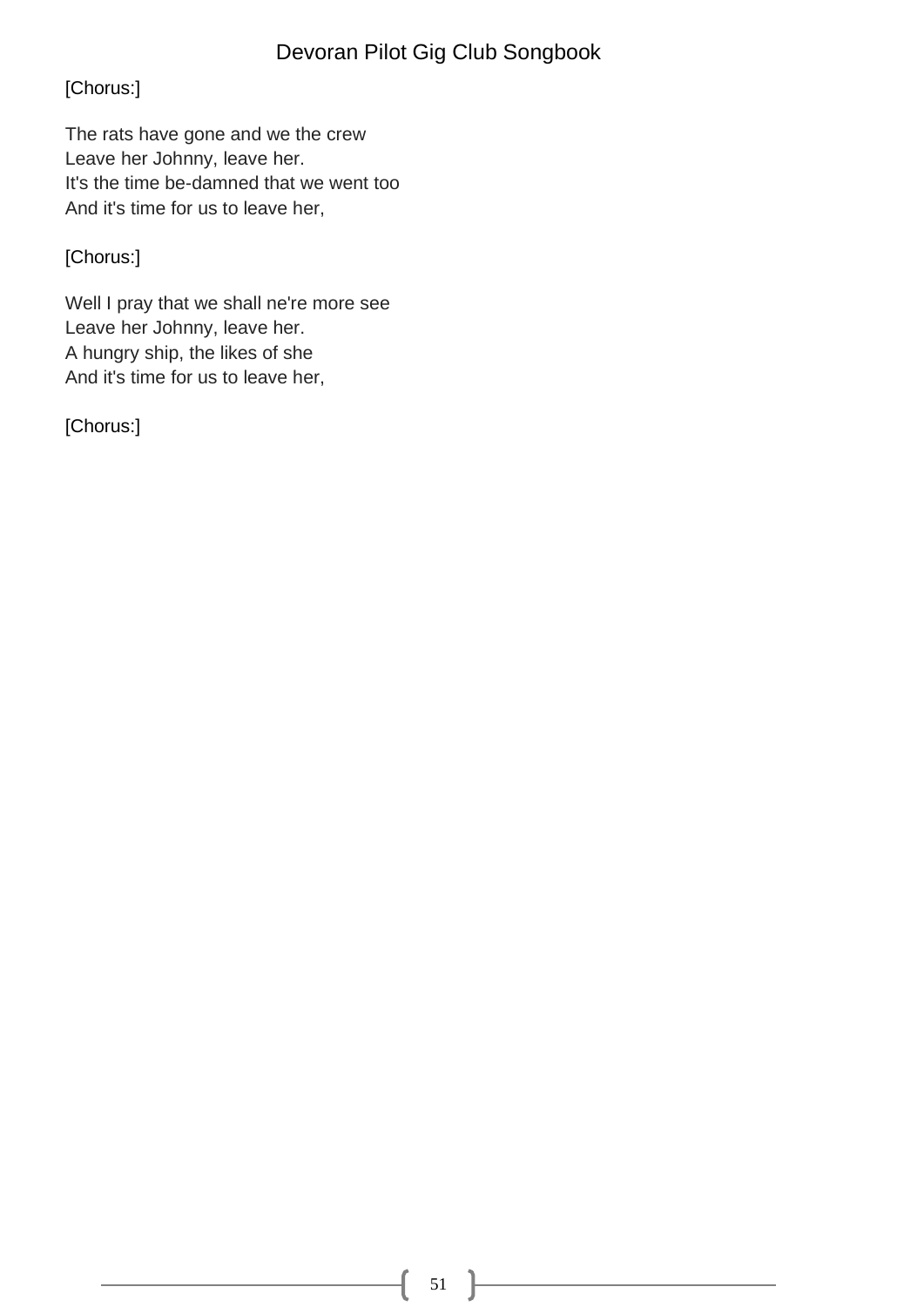## Heart of Oak

### <https://www.youtube.com/watch?v=4NXFCDgyanA>

Come, cheer up, my lads, 'tis to glory we steer, To add something more to this wonderful year. To honour we call you, not press you like slaves, For who are so free as the sons of the waves?

### [Chorus:]

Heart of oak are our ships, jolly tars are our men, We always are ready; Steady, boys, steady. We'll fight and we'll conquer again and again.

We ne'er see our foes but we wish them to stay, They never see us but they wish us away. If they run, why we follow, and run them ashore, And if they won't fight us, we can do no more.

### [Chorus:]

They swear they'll invade us, these terrible foes, They frighten our women, our children and beaus, But should their flat bottoms in darkness get o'er, Still Britons they'll find to receive them on shore.

#### [Chorus:]

Still Britain shall triumph, her ships plough the sea, Her standard be Justice – her watchword, 'be free.' Then cheer up, my lads, with one heart let's sing, Our soldiers, our sailors, our statesmen and king.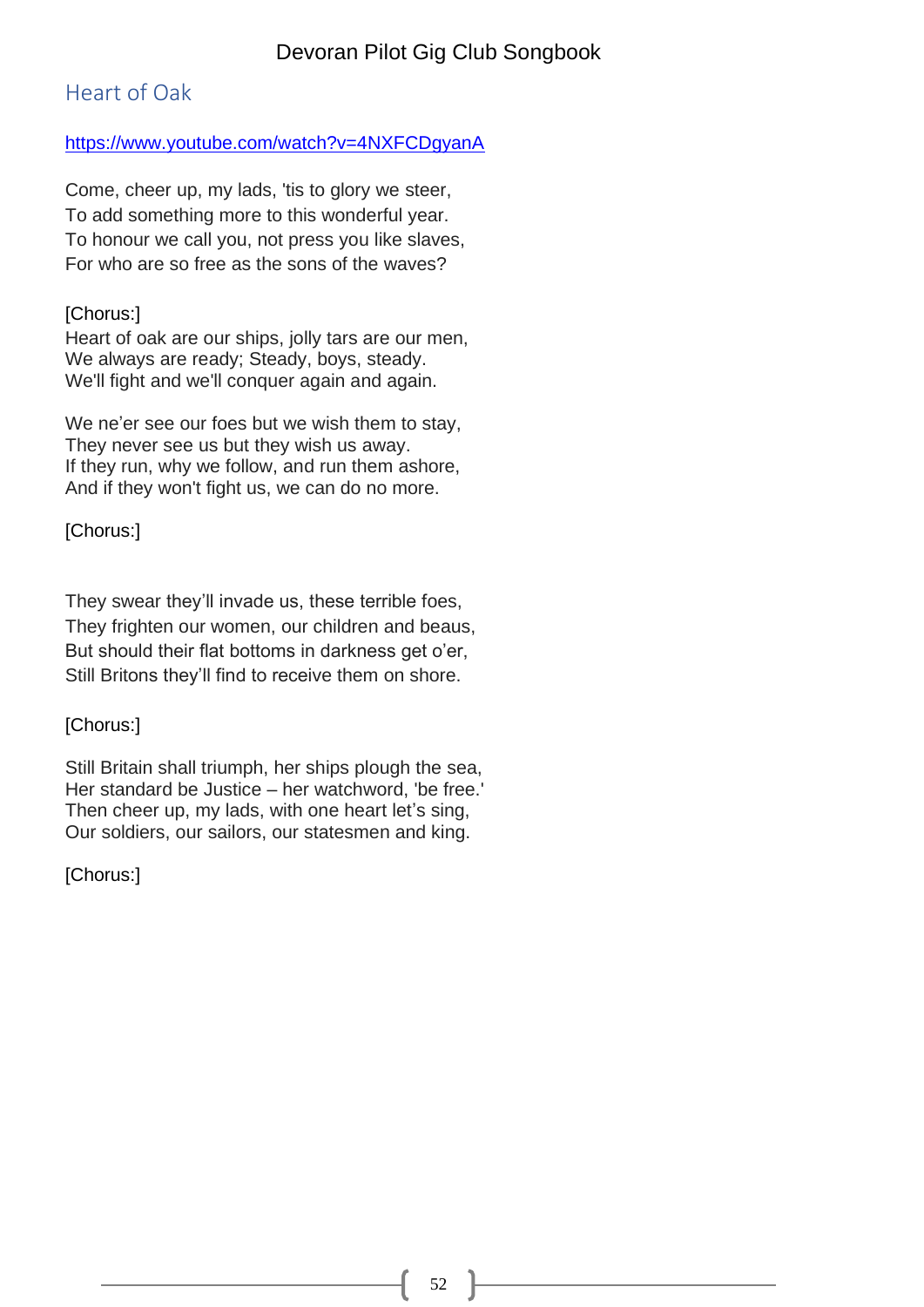## Mingulay Boat Song

#### <https://www.youtube.com/watch?v=lOxRfeYHWfM>

[Chorus:] Heel y'ho boys, let her go boys Bring her head round into the weather Heel y'ho boys, let her go boys Sailing homeward to Mingulay!

What care we how white the Minch is What care we for wind and weather? Let her go boys, every inch is Sailing homeward to Mingulay!

[Chorus:]

Wives are waiting, by the pier heads, Looking seaward from the heather. Pull her head round, then you'll anchor 'Ere the sun sets on Mingulay!

[Chorus:]

Ships returning, heavy laden Mothers holding bairns a'cryin We'll return boys, when the sun sets We'll return home to Mingulay!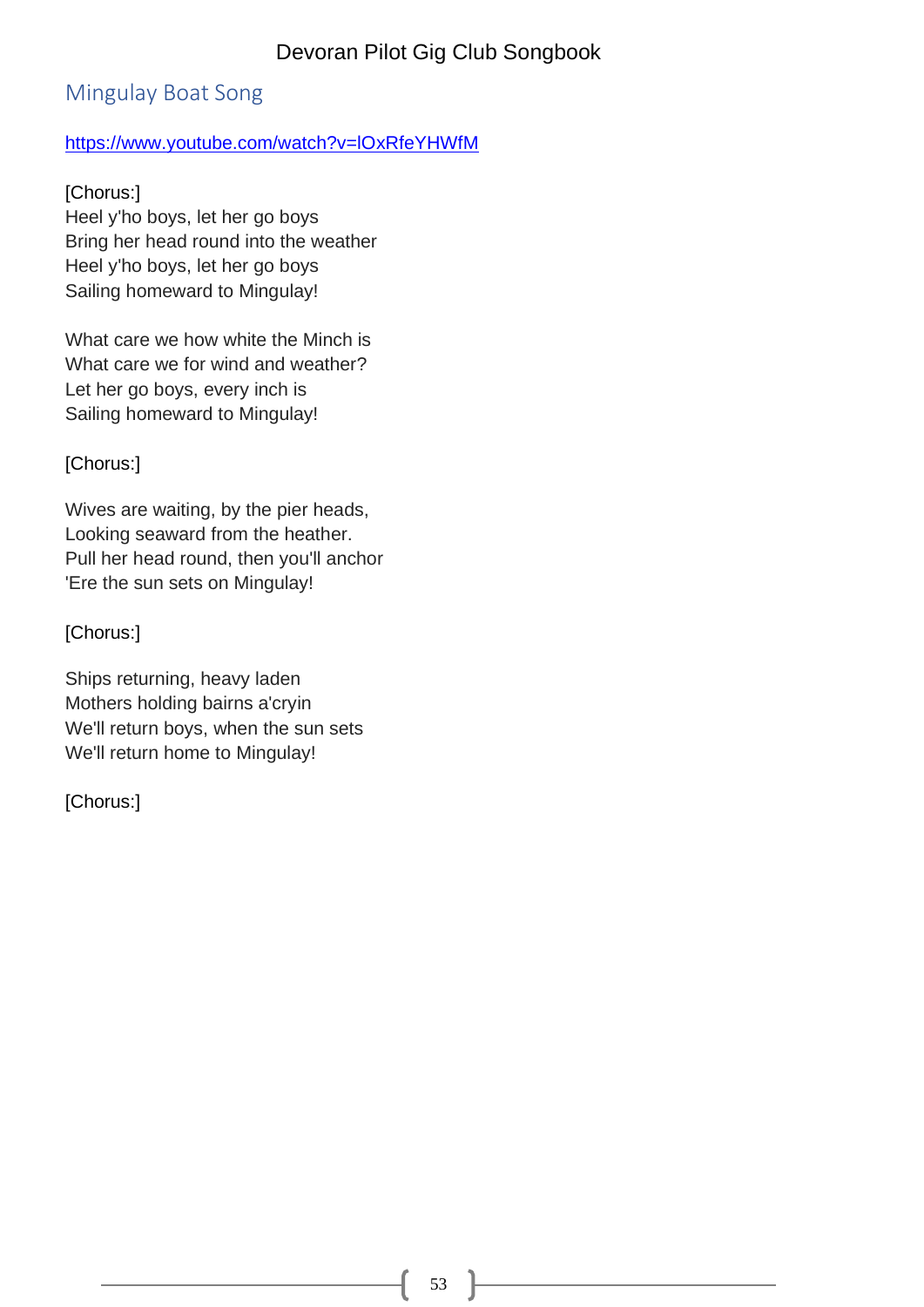## Seth Davey (Whiskey on a Sunday)

### <https://www.youtube.com/watch?v=jdBEhbeHJVk>

[Chorus:] Come day, go day Wish in me heart it was Sunday Drinking buttermilk all the week, Whiskey on a Sunday

He sits on the corner of Bevington Bush Astride of an old packing crate The three dancing dolls at the end of the plank As he croons with a smile on his face

[Chorus:]

His tired old hands tug away at the strings And the dolls they dance to a cheer A far better show than you ever would see At the Pivvy or New Brighton pier

### [Chorus:]

In nineteen oh five old Seth Davy died And his songs were heard no more The three wooden dolls in the jowler bin were laid And the plank went to mend the back door His songs will be heard nevermore

### [Chorus:]

But some stormy night when you're passing that way And the wind's blowing up from the sea You'll still hear the song of old Seth Davy As he croons to his dancing dolls three

[Chorus:]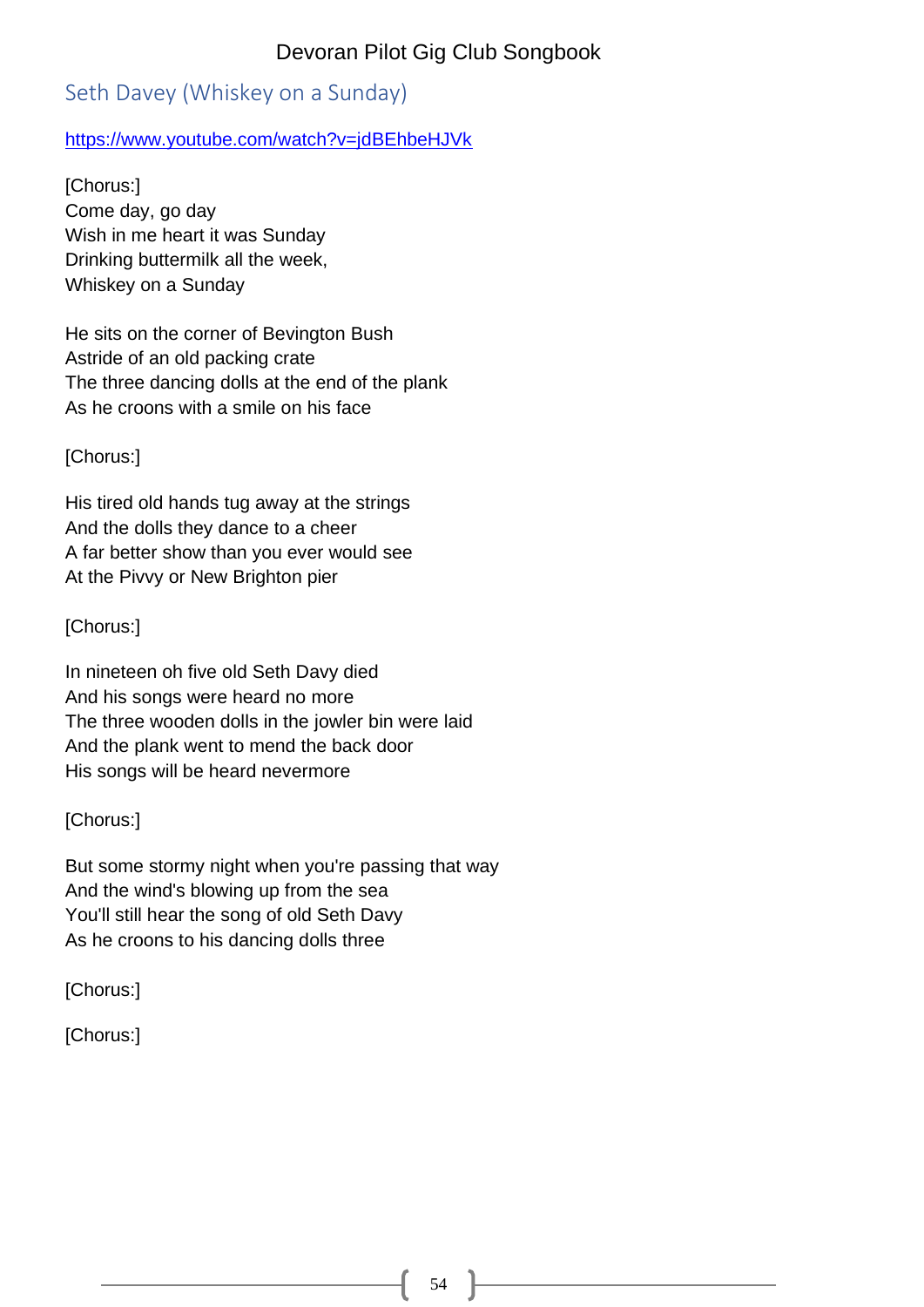## Wild Mountain Thyme

### <https://www.youtube.com/watch?v=c3DPPBM3ntI>

Oh, the summer time is coming, And the trees are sweetly blooming, And the wild mountain thyme Grows around the blooming heather. Will ye go, lassie go?

[Chorus:] And we'll all go together To pluck wild mountain thyme All around the blooming heather, Will ye go, lassie, go?

I will build my love a tower Near yon pure crystal fountain, And on it I will build, All the flowers of the mountain. Will ye go, lassie go?

[Chorus:]

If my true love, she were gone, I will surely find another Where wild mountain thyme Grows around the blooming heather. Will ye go, lassie go?

[Chorus:]

Oh, the summertime is coming And the trees are sweetly blooming And the wild mountain thyme Grows around the blooming heather. Will ye go, lassie go?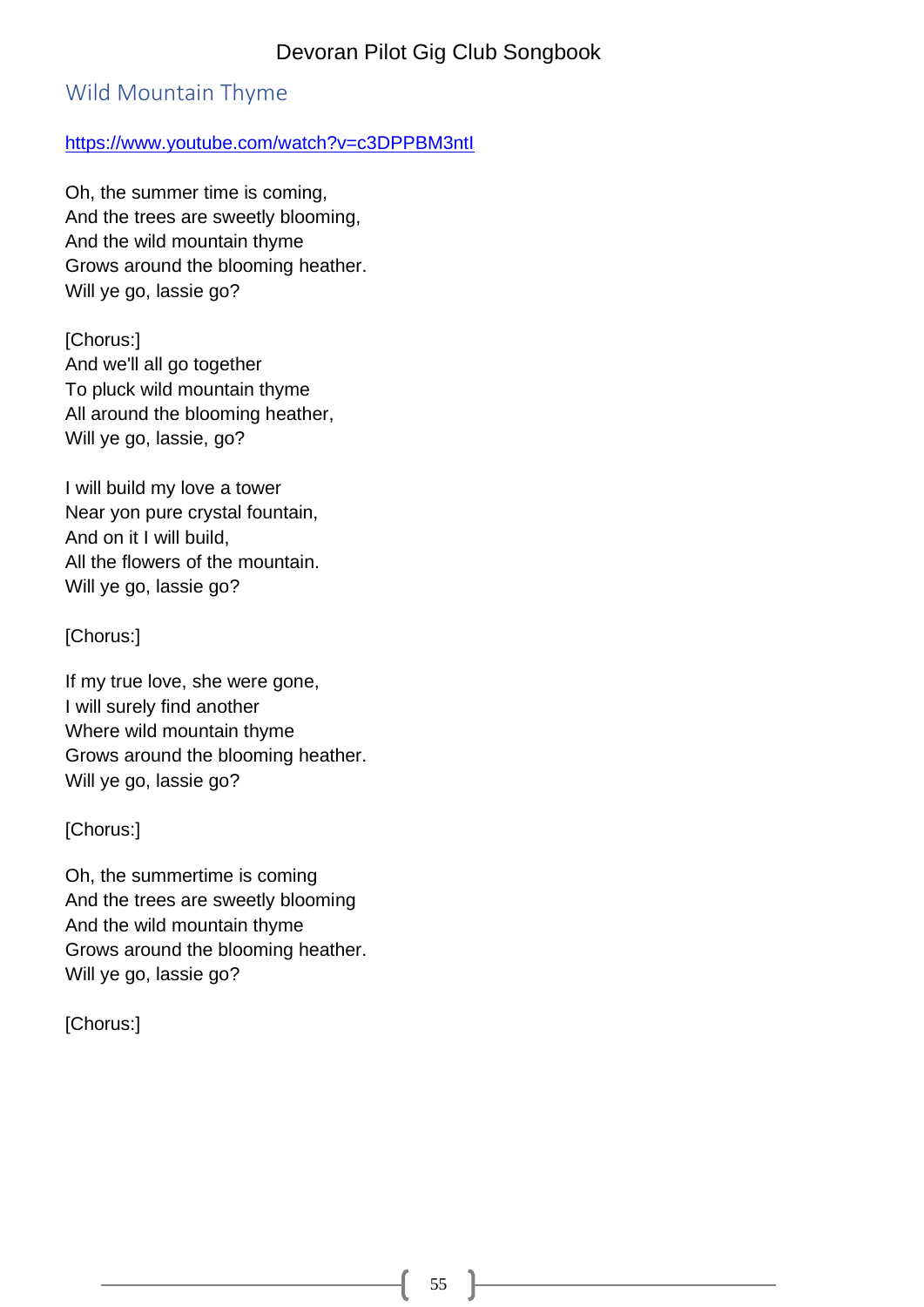### When You Were Sweet Sixteen

#### <https://www.youtube.com/watch?v=z265BuKCQrc>

When first I saw the love light in your eye, I thought the world held naught but joy for me. And even though we drifted far apart, I never dream, but what I dream of thee

I love you as I've never loved before, Since first I saw you on the village green. Come to me e'er my dreams of love are o'er, I love you as I loved you, When you were sweet, When you were sweet sixteen.

I love you as I've never loved before, Since first I saw you on the village green. Come to me e'er my dreams of love are o'er, I love you as I loved you, When you were sweet, When you were sweet sixteen.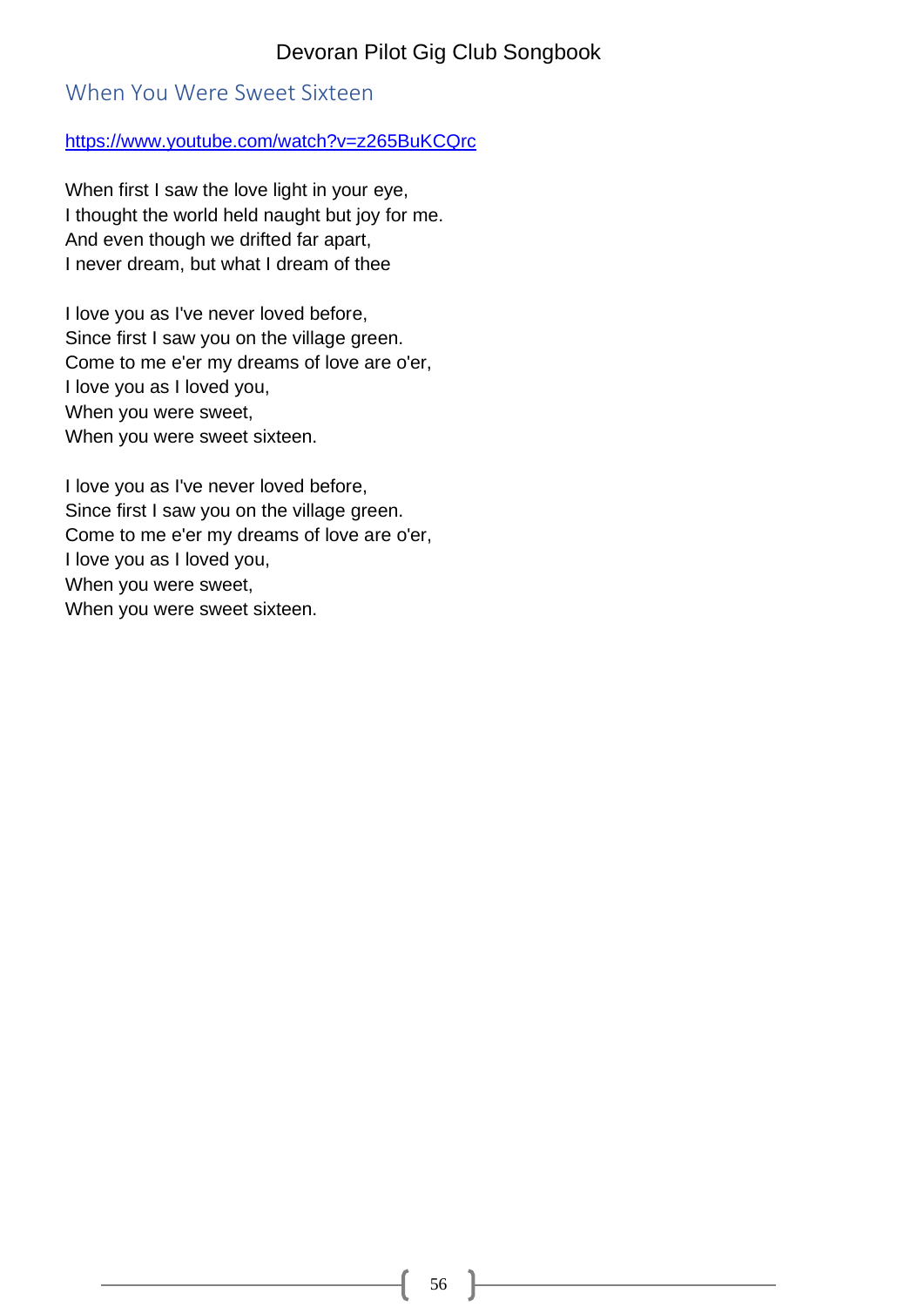### Swing Low Sweet Chariot

#### <https://www.youtube.com/watch?v=LdJT4l6kBuk>

[Chorus:] Swing low, sweet chariot Comin' for to carry me home Swing low, sweet chariot Comin' for to carry me home

I looked over Jordan and what did I see? Comin' for to carry me home There was a band of angels, a-comin' after me Comin' for to carry me home

[Chorus:]

I'm sometimes up, and I'm sometimes down Comin' for to carry me home But but I know my soul is heavenly bound Comin' for to carry me home

[Chorus:]

If you get there before I do Comin' for to carry me home Tell all my friends that I'm a-comin' too Comin' for to carry me home

[Chorus:] And now they're comin' for to carry me home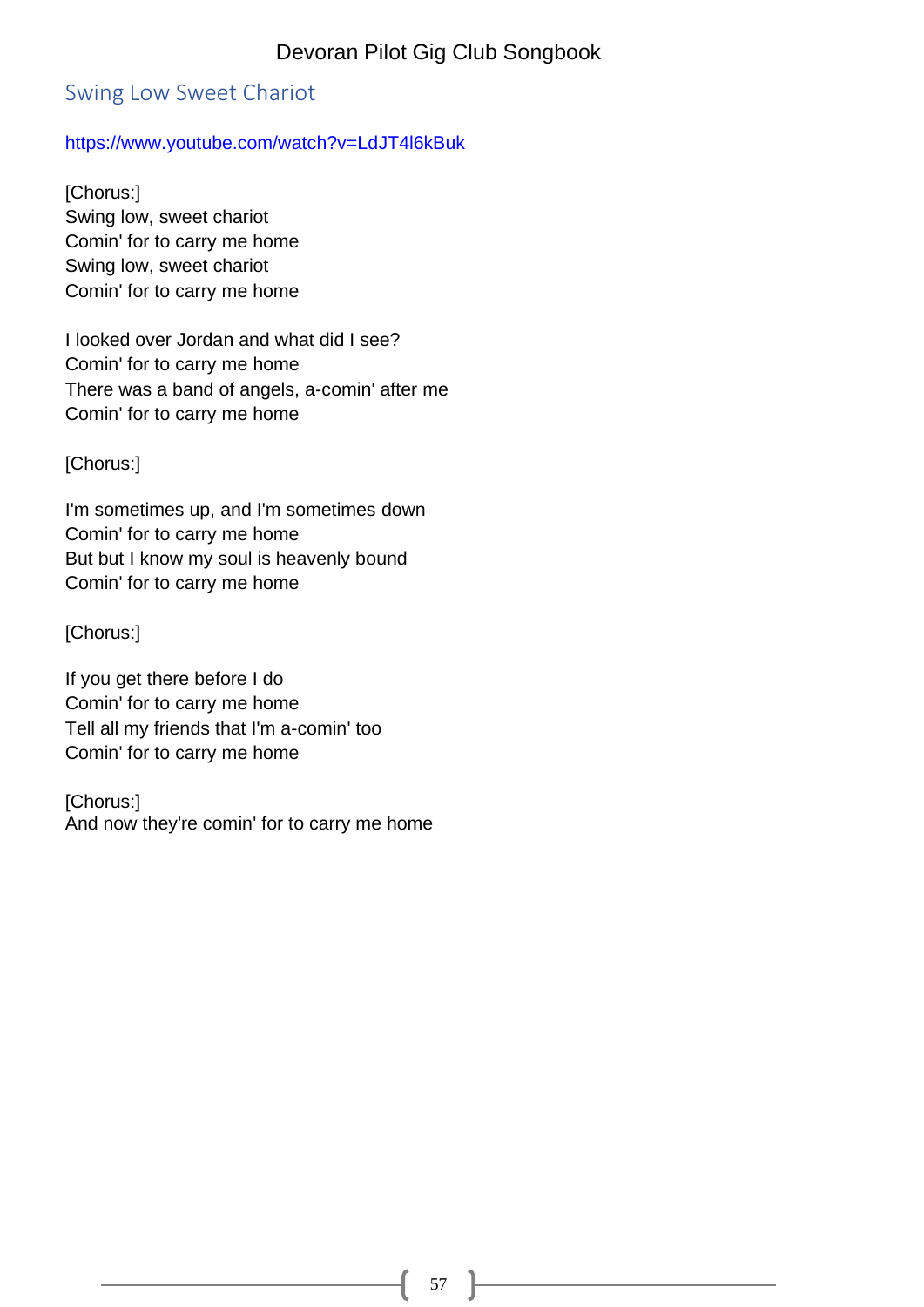## Land Of My Fathers

#### <https://www.youtube.com/watch?v=3kUnCwV3AYE>

Mae hen wlad fy nhadau yn annwyl i mi Gwlad beirdd a chantorion enwogion o fri Ei gwrol ryfelwr, gwlad garwyr tra mad Tros ryddid collasant eu gwaed.

Gwlad Gwlad, Pleidiol wyf i'm gwlad, Tra môr yn fur i'r bur hoff bau O bydded i'r hen iaith barhau

O land of my fathers, O land of my love, Dear mother of minstrels who kindle and move, And hero on hero, who at honour's proud call, For freedom their lifeblood let fall.

[Chorus:] Wales! Wales! O but my heart is with you! And long as the sea Your bulwark shall be, To Cymru my heart shall be true.

O land of the mountains, the bard's paradise, Whose precipice, valleys lone as the skies, Green murmuring forest, far echoing flood Fire the fancy and quicken the blood.

#### [Chorus:]

For tho' the fierce foeman has ravaged your realm, The old speech of Cymru he cannot o'erwhelm, Our passionate poets to silence command Or banish the harp from your strand.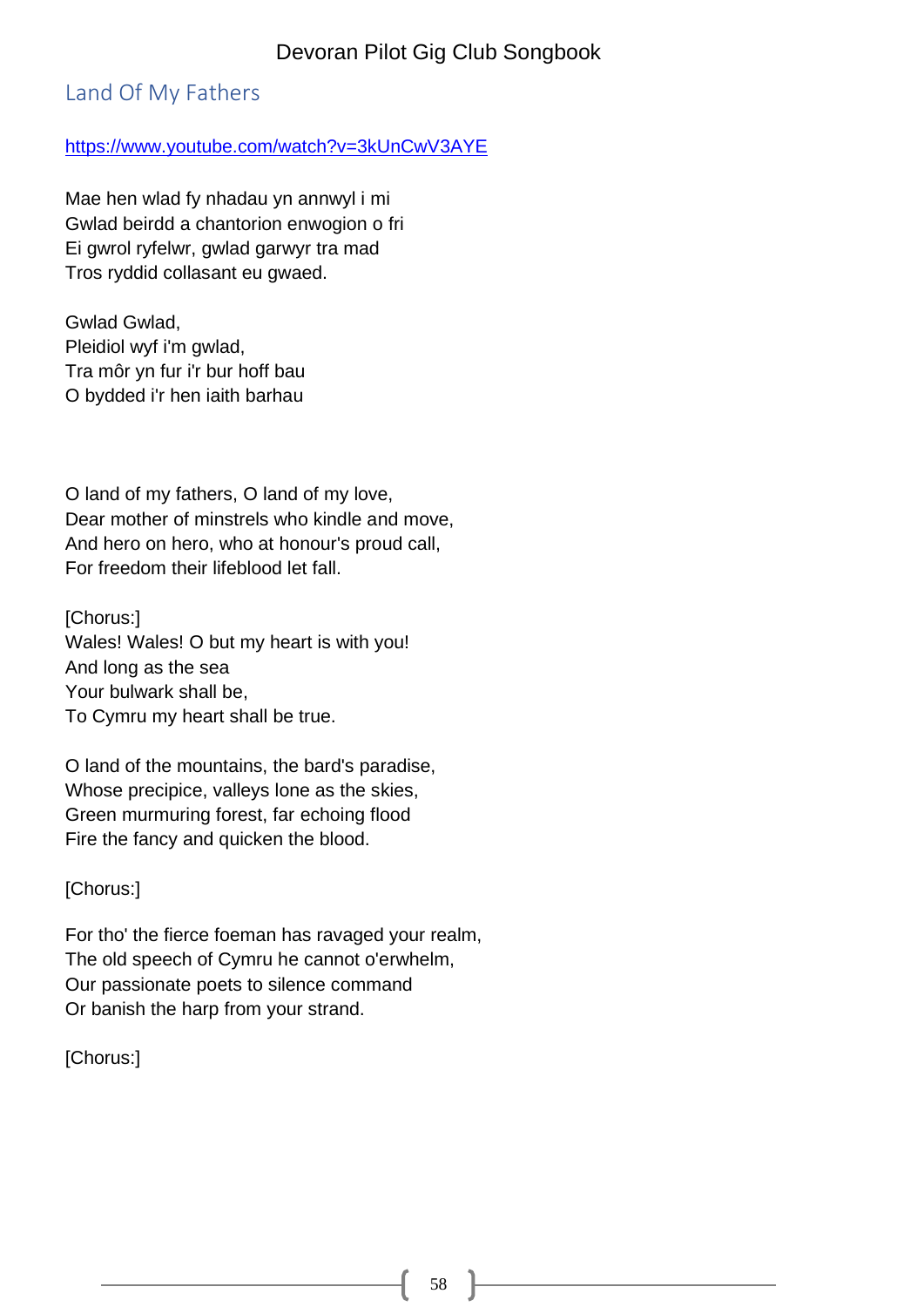The Skye Boat Song

#### <https://www.youtube.com/watch?v=4GxCjoZ5yLQ>

Speed bonnie boat, like a bird on the wing, Onward, the sailors cry Carry the lad that's born to be king Over the sea to Skye

Loud the winds howl, loud the waves roar, Thunder clouds rend the air; Baffled our foe's stand on the shore Follow they will not dare

Though the waves leap, soft shall ye sleep Ocean's a royal bed Rocked in the deep, Flora will keep Watch by your weary head

Many's the lad fought on that day Well the claymore could wield When the night came, silently lay Dead on Culloden's field

Burned are our homes, exile and death Scatter the loyal men Yet, e'er the sword cool in the sheath, Charlie will come again.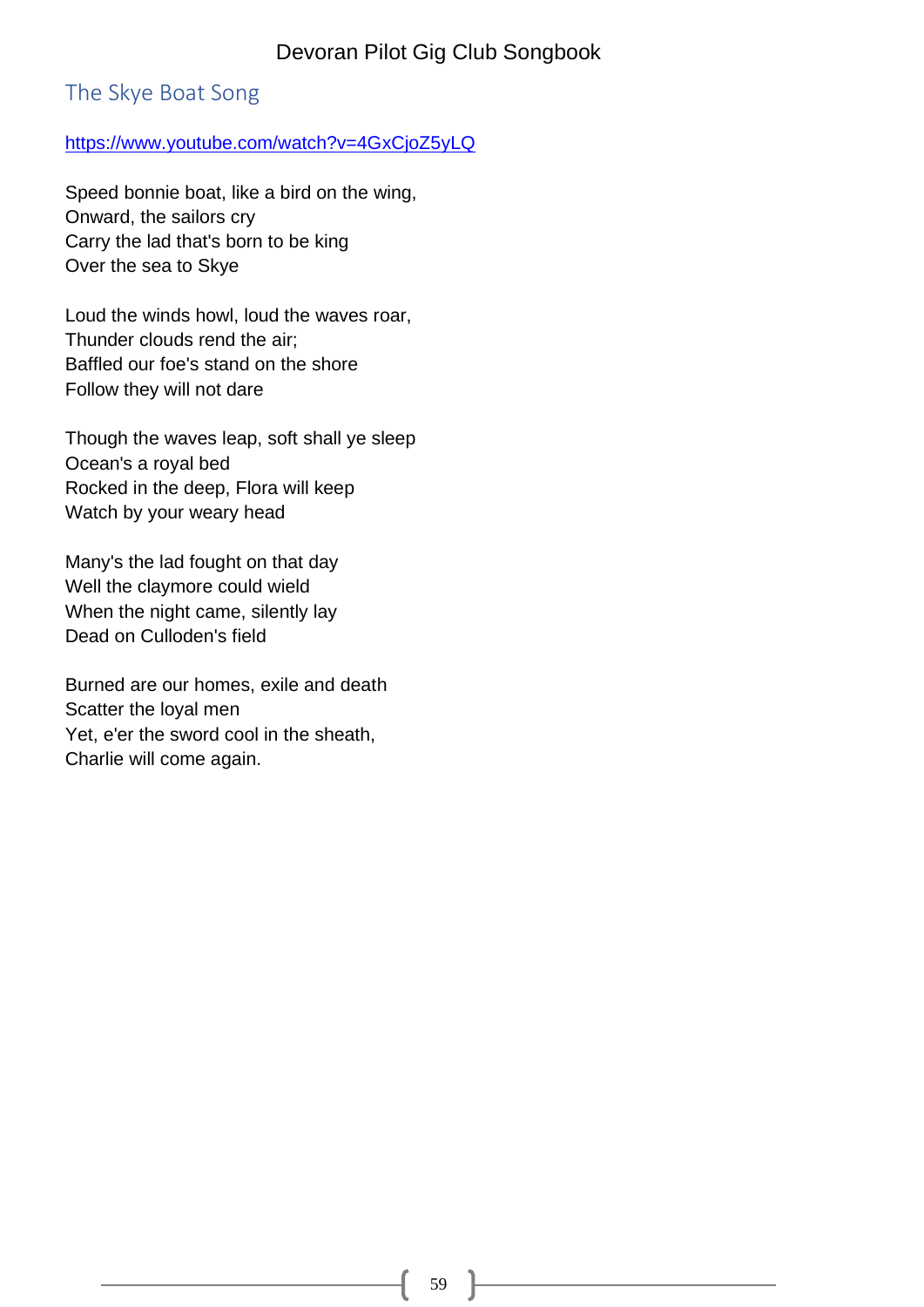### Land of Hope and Glory

#### <https://www.youtube.com/watch?v=-tW0QqiT2LU>

Land of Hope and Glory Mother of the Free How shall we extol thee Who are born of thee? Wider still, and wider Shall thy bounds be set; God, who made thee mighty Make thee mightier yet!

Dear Land of Hope, thy hope is crowned God make thee mightier yet! On Sov'ran brows, beloved, renowned Once more thy crown is set Thine equal laws, by Freedom gained Have ruled thee well and long; By Freedom gained, by Truth maintained Thine Empire shall be strong

Thy fame is ancient as the days As Ocean large and wide: A pride that dares, and heeds not praise A stern and silent pride Not that false joy that dreams content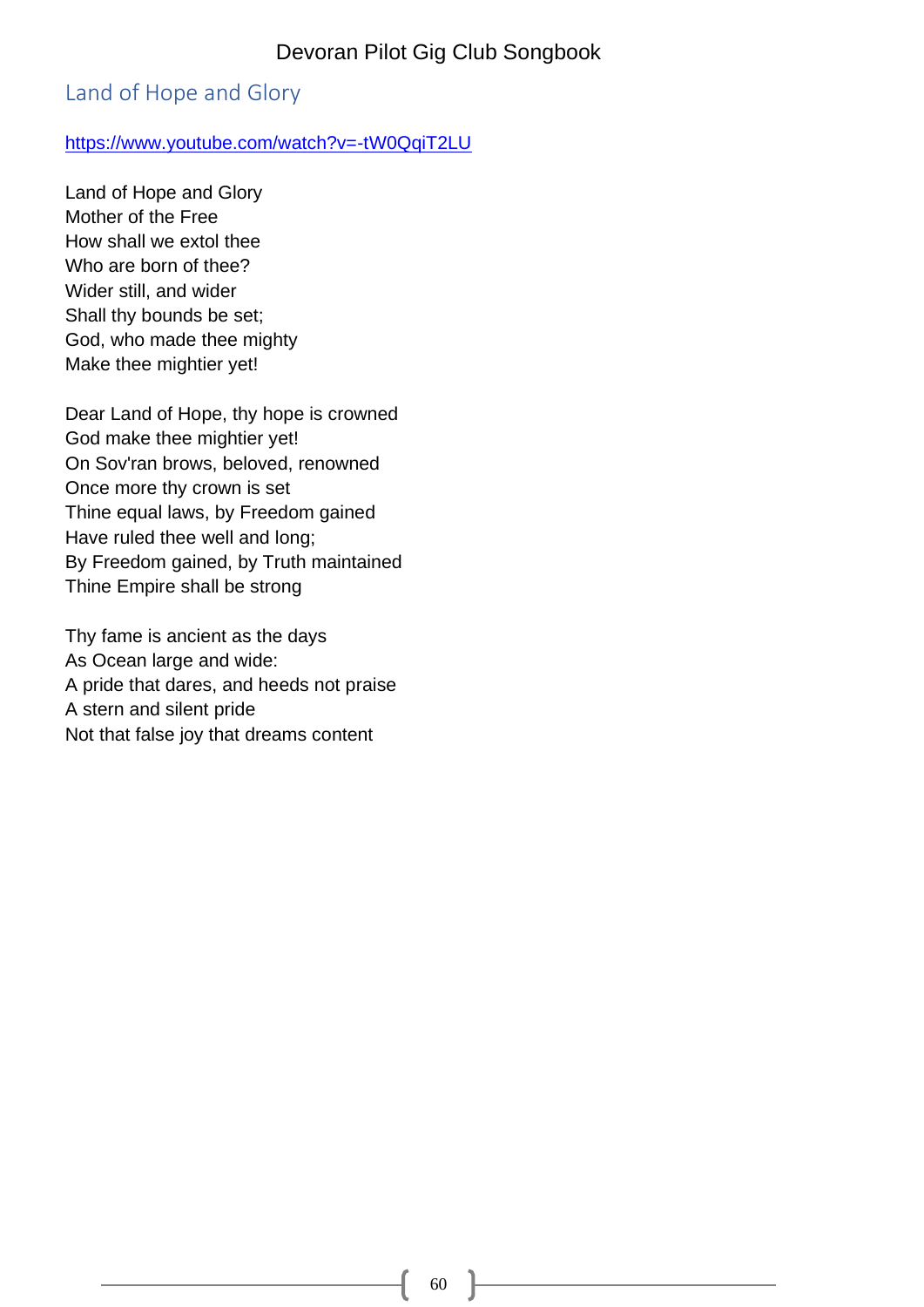### Jerusalem

<https://www.youtube.com/watch?v=rT1HEXNI9c4>

And did those feet in ancient time Walk upon England's mountains green? And was the holy Lamb of God On England's pleasant pastures seen? And did the Countenance Divine Shine forth upon our clouded hills? And was Jerusalem builded here Among these dark Satanic mills?

Bring me my bow of burning gold: Bring me my arrows of desire: Bring me my spear: O clouds unfold! Bring me my chariot of fire. I will not cease from mental fight, Nor shall my sword sleep in my hand Till we have built Jerusalem In England's green and pleasant land.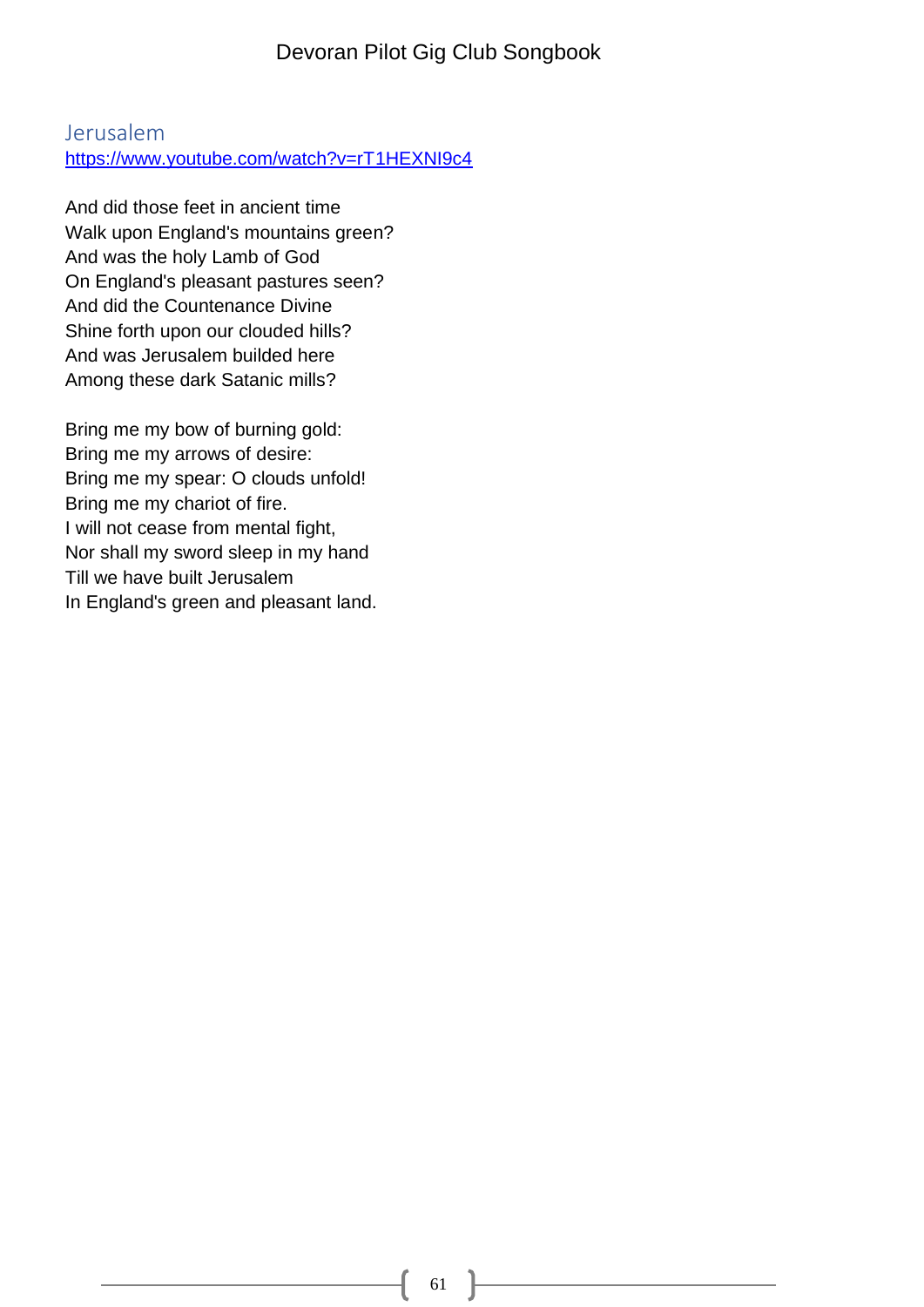### I Vow to Thee My Country

#### <https://www.youtube.com/watch?v=o6ZvylOSy5A>

I vow to thee my country, all earthly things above, Entire and whole and perfect, the service of my love. The love that asks no question, the love that stands the test, That lays upon the altar the dearest and the best. The love that never falters, the love that pays the price, The love that makes undaunted the final sacrifice.

And there's another country I've heard of long ago, Most dear to them that love her, most great to them that know. We may not count her armies, we may not see her king, Her fortress is a faithful heart, her pride is suffering. And soul by soul and silently her shining bounds increase, And her ways are ways of gentleness and all her paths are peace.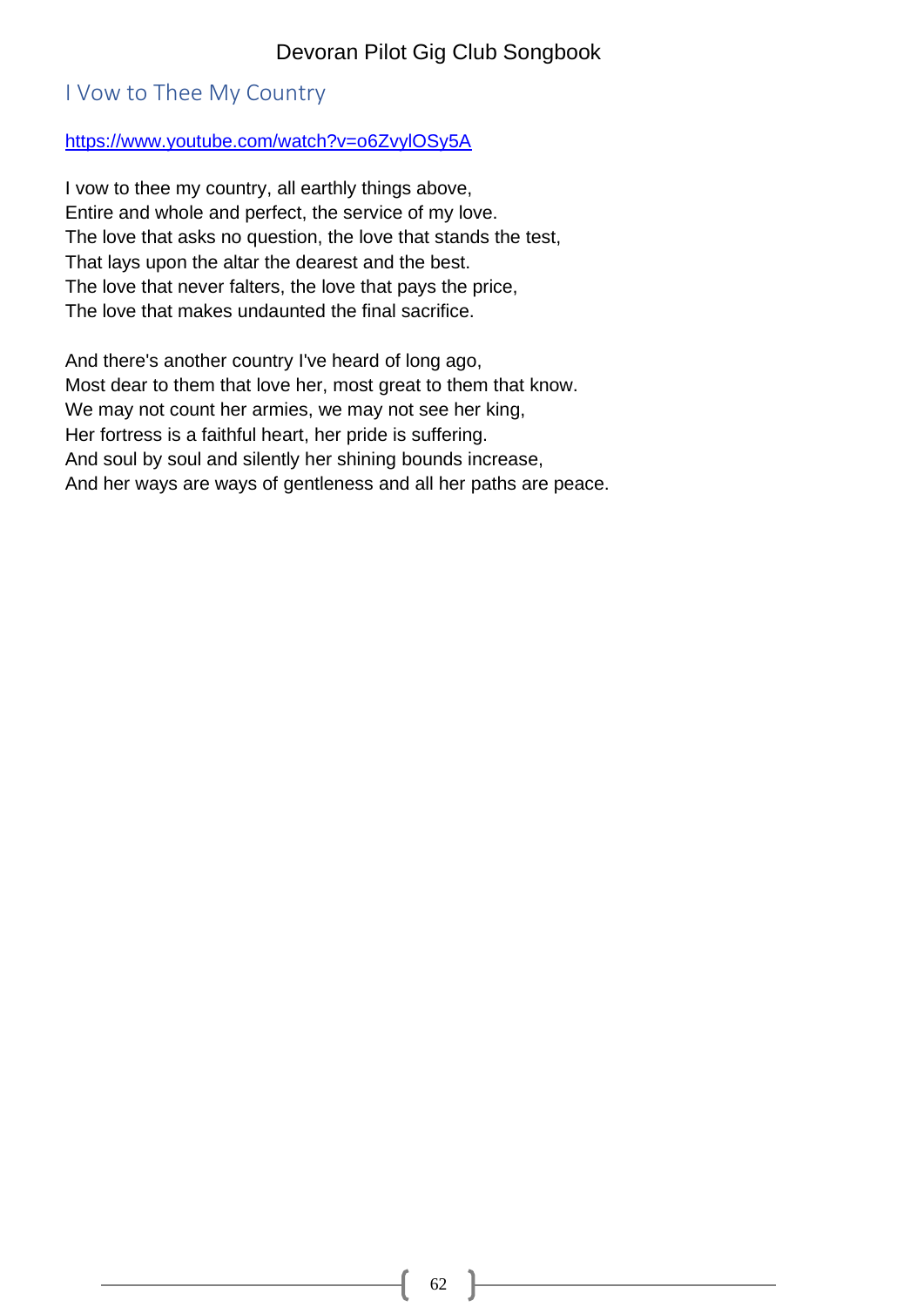## Men of Harlech

#### <https://www.youtube.com/watch?v=TFk-lzm84eY>

Tongues of fire on Idris flaring, News of foemen near declaring, To heroic deeds of daring, Call you, Harlech men. Groans of wounded peasants dying, Wails of wives and children flying, For the distant succour crying, Call you, Harlech Men.

Shall the voice of wailing, Now be unavailing, You to rouse, who never yet In battle's hour were failing? This our answer, crowds down pouring, Swift as winter torrents roaring. Not in vain the voice imploring Calls on Harlech men.

Loud the martial pipes are sounding, Every manly heart is bounding, As our trusted chief surrounding, March we, Harlech men. Short the sleep the foe is taking; Ere the morrow's morn is breaking, They shall have a rude awakening, Roused by Harlech Men.

Mothers, cease your weeping, Calm may be your sleeping, You and yours in safety now, The Harlech men are keeping. Ere the sun is high in heaven, They you fear, by panic riven, Shall, like frightened sheep, be driven, Far, by Harlech men.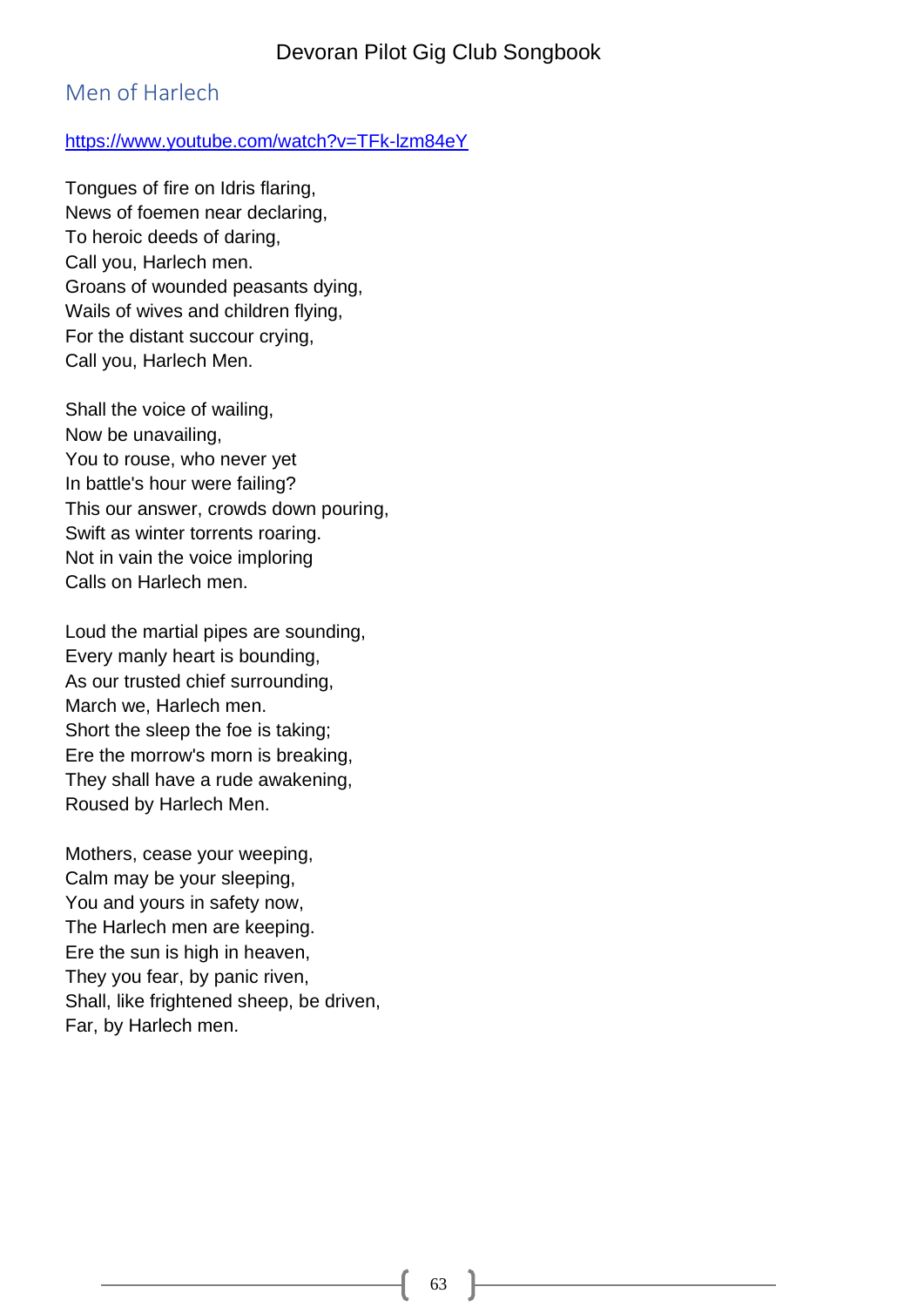### All Around My Hat

#### <https://www.youtube.com/watch?v=LGGZhFIhekI>

All around my hat I will wear the green willow And all around my hat for a twelve month and a day And if anyone should ask me the reason why I'm wearing it It's all for my true love who's far, far away

Fare thee well cold winter and fare thee well cold frost Nothing have I gained but my own true love I've lost I'll sing and I'll be merry when occasion I do see He's a false deluding young man, let him go, farewell he

The other night he brought me a fine diamond ring But he thought to have deprived me of a far better thing But I being careful like lovers ought to be He's a false deluding young man, let him go, farewell he and

It's a quarter pound of reasons and a half a pound of sense A small sprig of time and as much of prudence You mix them all together and you will plainly see He's a false deluding young man, let him go, farewell he and

All around my hat I will wear the green willow And all around my hat for a twelve month and a day And if anyone should ask me the reason why I'm wearing it It's all for my true love who's far, far away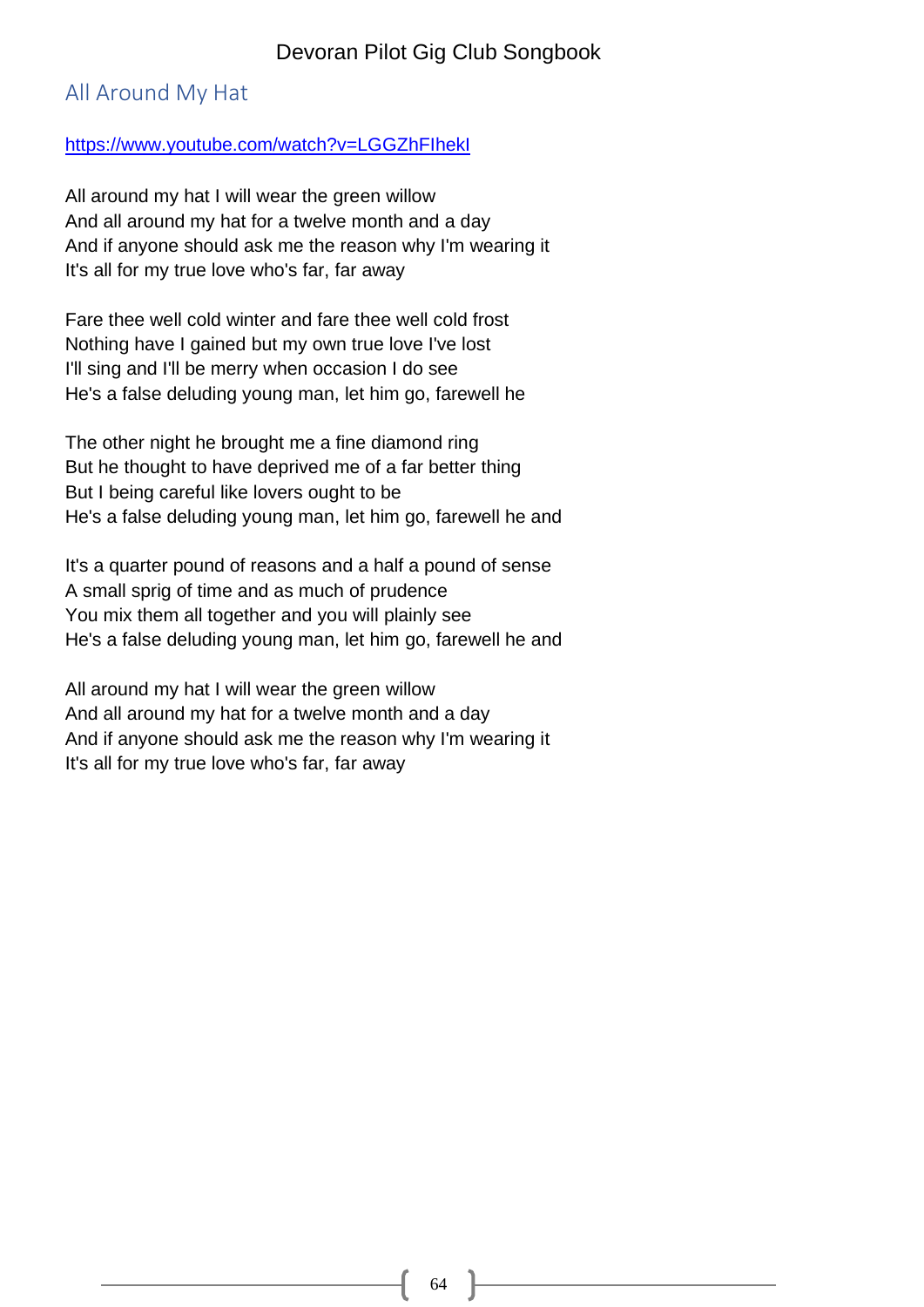### Cliffs of Dooneen

#### <https://www.youtube.com/watch?v=eH8jYhmcaQE>

You may travel far far from your own native home Far away o'er the mountains far away o'er the foam But of all the fine places that I've ever seen, There's none to compare with The Cliffs of Dooneen

Take a view o'er the mountains fine sights you'll see there You'll see the high rocky mountains on the West coast of Clare The towns of Kilkee and Kilrush can be seen From the high rocky slopes of The Cliffs of Dooneen

Its a nice place to be on a fine Summer's day Watching all the wild flowers that ne'er do decay The hare and lofty pheasant are plain to be seen Making homes for their young round The Cliffs of Dooneen

Fare thee well to Dooneen fare thee well for a while And to all the fine people I'm leaving behind To the streams and the meadows where late I have been And the high rocky slopes of The Cliffs of Dooneen

You may travel far far from your own native home Far away o'er the mountains far away o'er the foam But of all the fine places that I've ever seen, There's none to compare with The Cliffs of Dooneen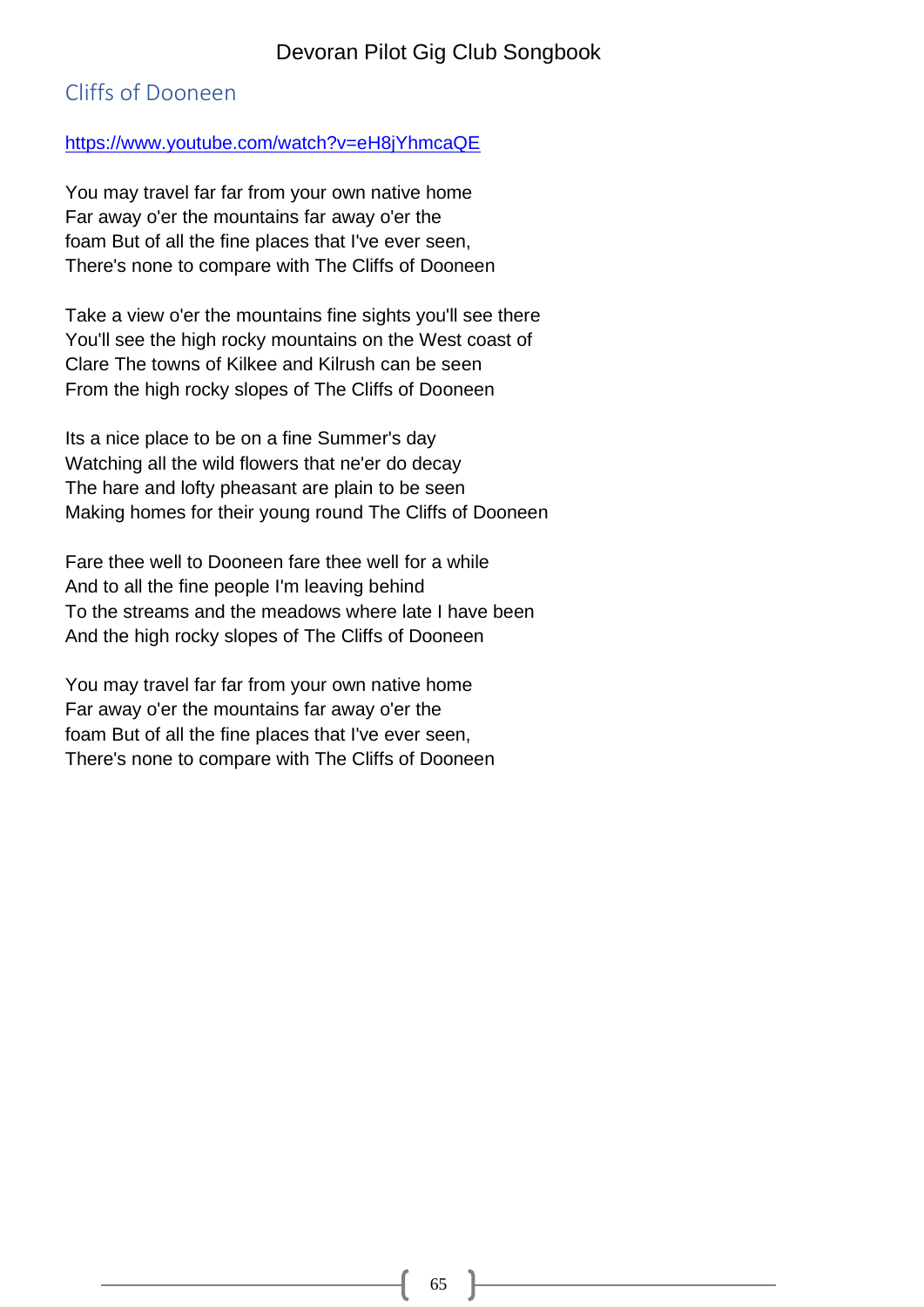### The Derry/Londonderry Air

#### <https://www.youtube.com/watch?v=UD3zpcWfvbc>

Oh Danny boy, the pipes The pipes are calling From glen to glen And down the mountain side The summer's gone And all the flowers are falling 'Tis you, 'tis you Must go and I must bide

But come ye back When summer's in the meadow Or when the valley's hushed And white with snow 'Tis I'll be there In sunshine or in shadow Oh Danny boy, oh Danny boy I love you so

And when you come And all the flowers are dying If I am dead As dead I may well be Ye'll come and find A place where I am lying And kneel and say An "Ave" there for me

And I shall hear Though soft your tread above me And all my grave Shall warmer sweeter be For you will bend And tell me that you love me And I shall rest In peace until you come to me

But if I live And should you die for Ireland Let not your dying thoughts Be just of me But say a prayer to God For our dearest Island I know He'll hear And help to set her free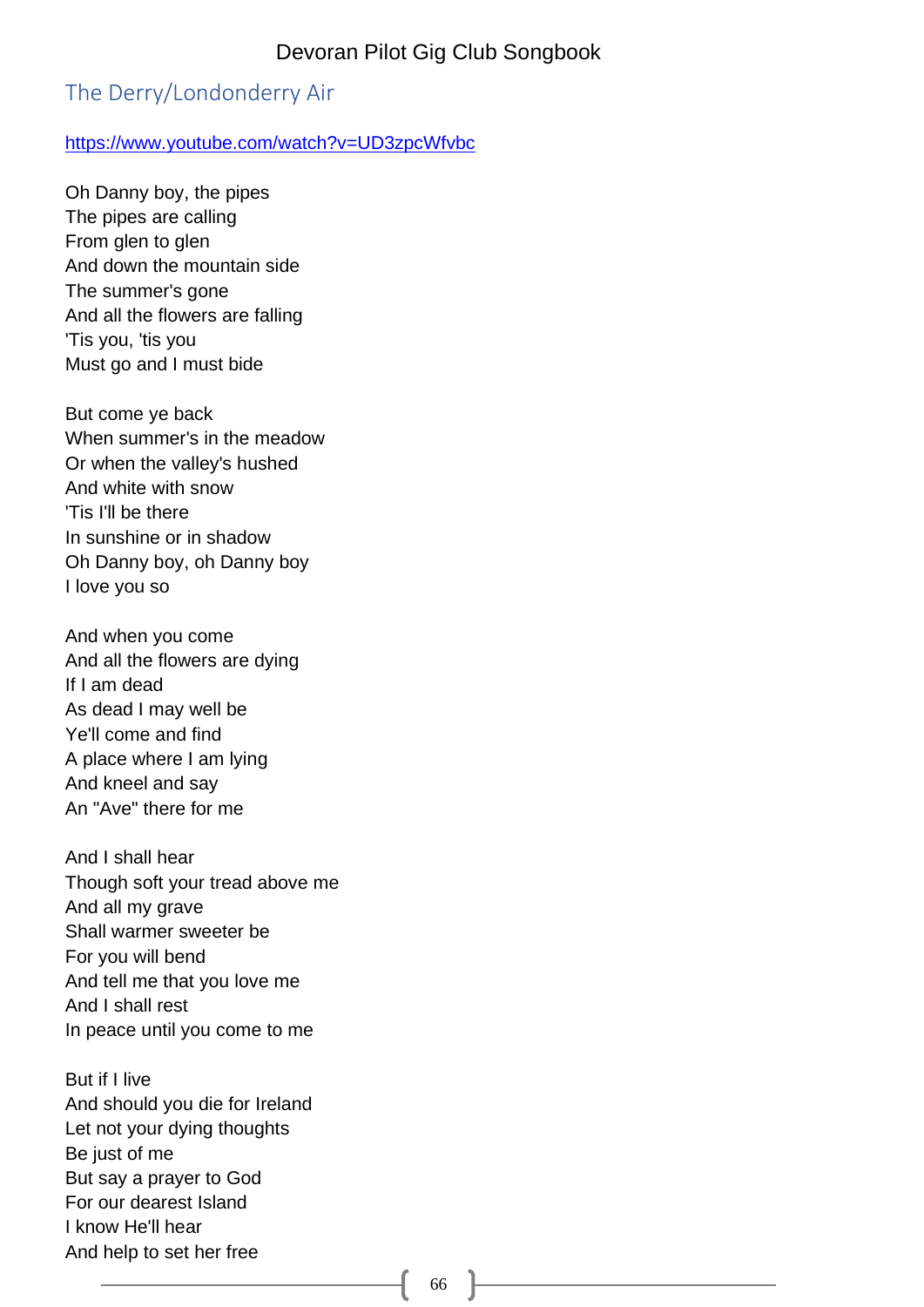And I will take your pike And place my dearest And strike a blow Though weak the blow may be Twill help the cause To which your heart was nearest Oh Danny Boy, Oh, Danny boy I love you so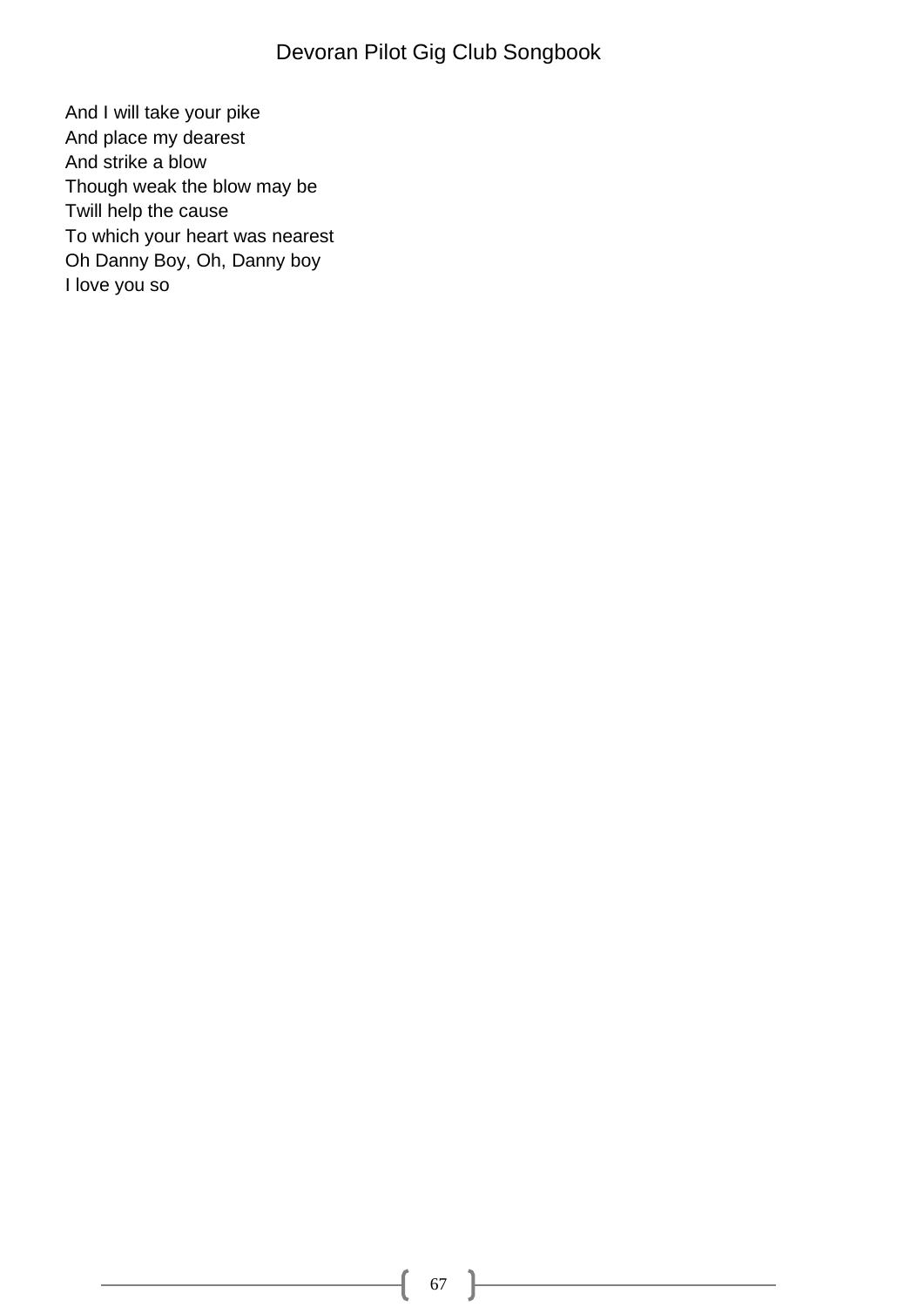### The Black Velvet Band

#### <https://www.youtube.com/watch?v=YIZNQ5YeEoQ>

In a neat little town they called Belfast Apprentice to trade I was bound And many an hour sweet happiness Have I spent in that neat little town As sad misfortune came over me Which caused me to stray from the land Far away from me friends and relations Betrayed by the black velvet band

#### [Chorus:]

Her eyes they shone like diamonds I thought her the queen of the land And her hair, it hung over her shoulder Tied up with a black velvet band

I took a stroll down Broadway Meaning not long for to stay When who should I meet but this pretty fair maid Come a-traipsing along the highway She was both fair and handsome Her neck, it was just like a swan And her hair, it hung over her shoulder Tied up with a black velvet band

#### [Chorus:]

I took a stroll with this pretty fair maid And a gentleman passing us by Well, I knew she meant the doing of him By the look in her roguish black eye A gold watch she took from his pocket And placed it right into my hand And the very first thing that I said, was Bad 'cess to the black velvet band

#### [Chorus:]

Before the judge and the jury Next morning, I had to appear The judge, he says to me: "Young man, you're case it is proven clear We'll give you seven years penal servitude To be spent far away from the land Far away from your friends and relations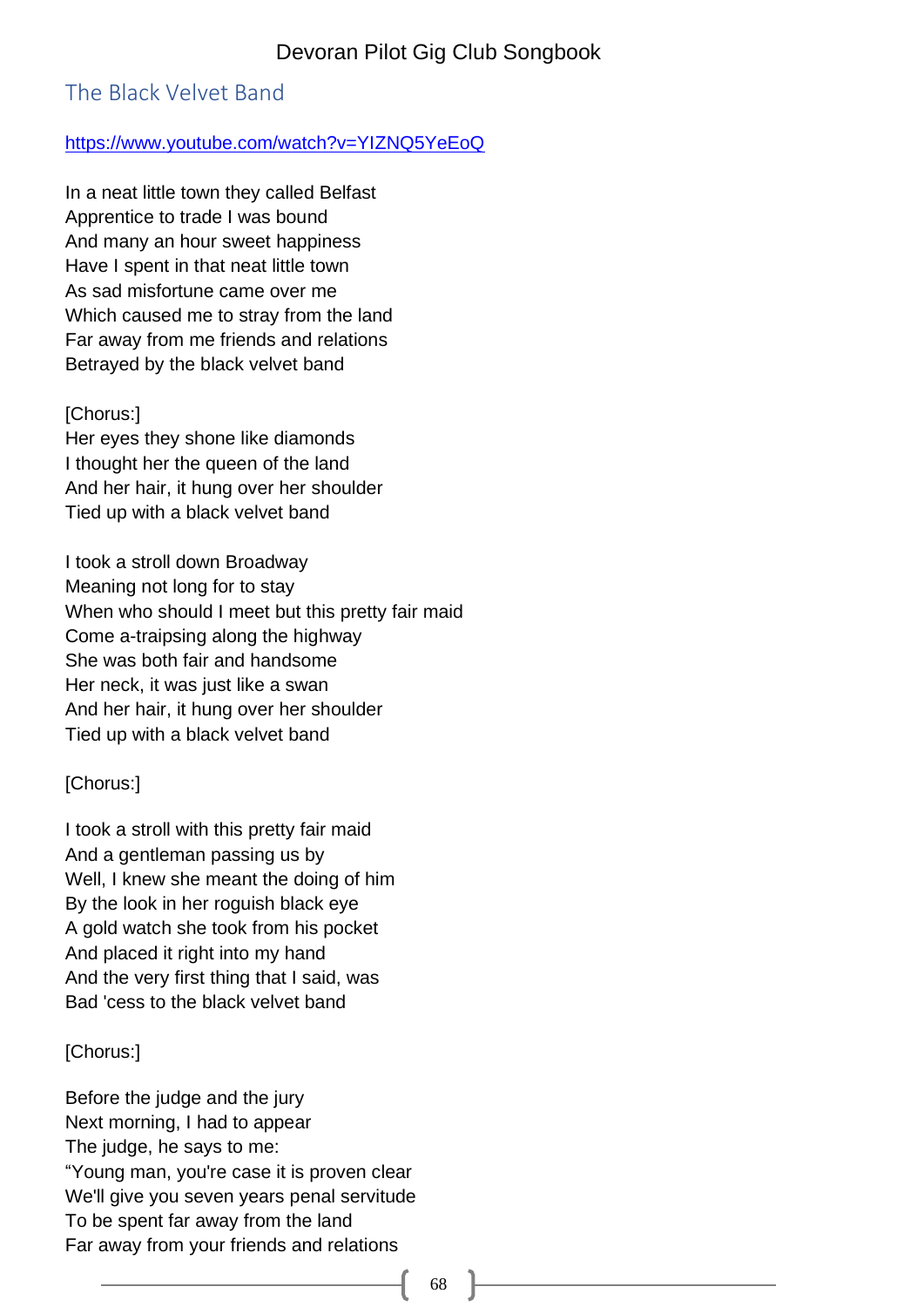Betrayed by the black velvet band"

[Chorus:]

So come all you jolly young fellows A warning take by me When you are out on the town, me lads Beware of the pretty cailíns They'll feed you with strong drink, me lads 'Till you are unable to stand And the very first thing that you'll know is You've landed in Van Diemens Land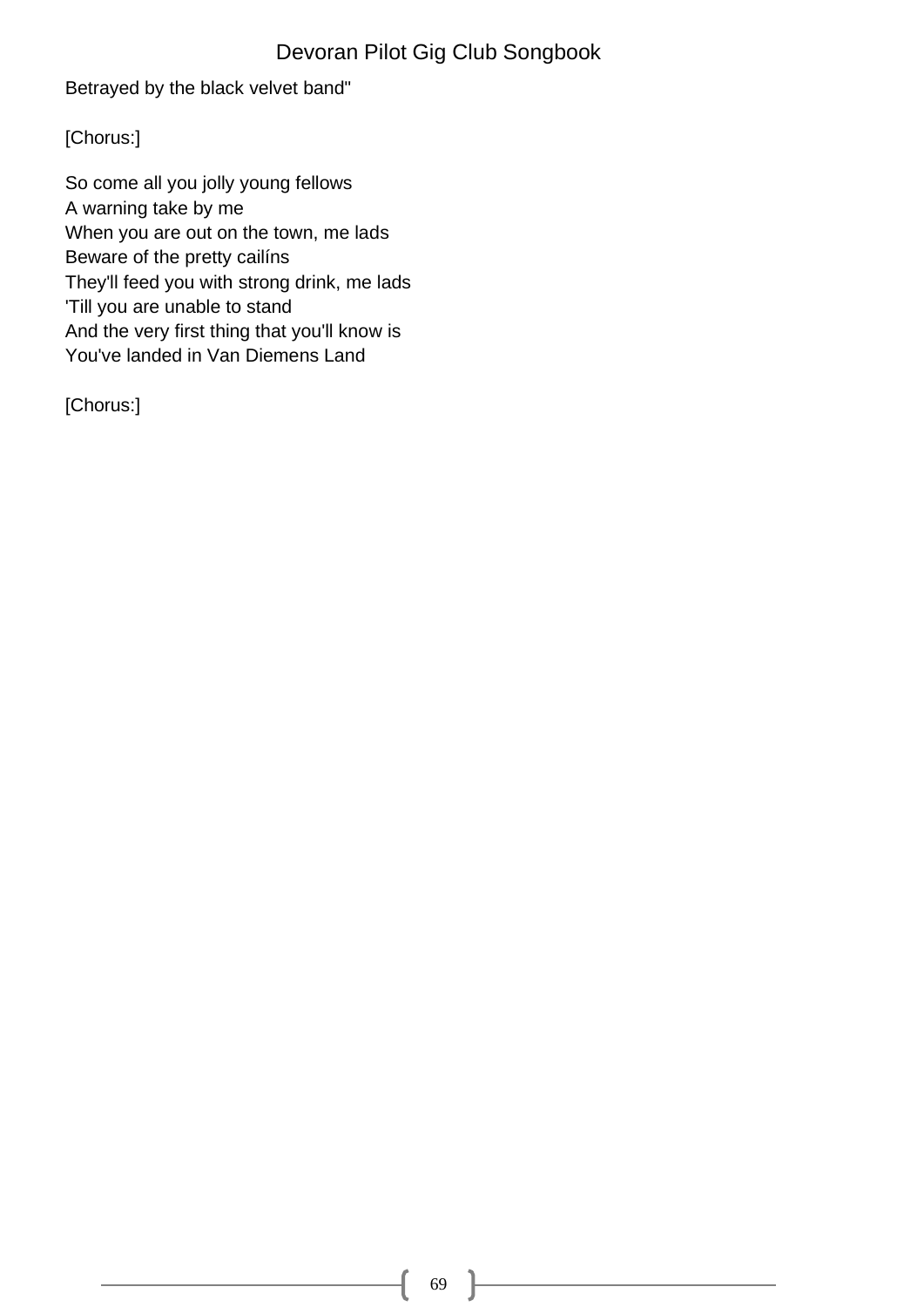### The Fields of Athenry

#### <https://www.youtube.com/watch?v=Zr1rzSSMsac>

By a lonely prison wall, I heard a young girl calling Michael they have taken you away, For you stole Trevelyan's corn So the young might see the morn, Now a prison ship lies waiting in the bay

[Chorus:]

Low lie, The Fields Of Athenry Where once we watched the small free birds fly Our love was on the wing We had dreams and songs to sing, It's so lonely round the Fields of Athenry

By a lonely prison wall I heard a young man calling 'Nothing matters Mary, when you're free' Against the famine and the crown, I rebelled, they ran me down Now you must raise our child with dignity

[Chorus:]

By a lonely harbour wall She watched the last star falling As the prison ship sailed out against the sky For she'll wait and hope and pray For her love in Botany Bay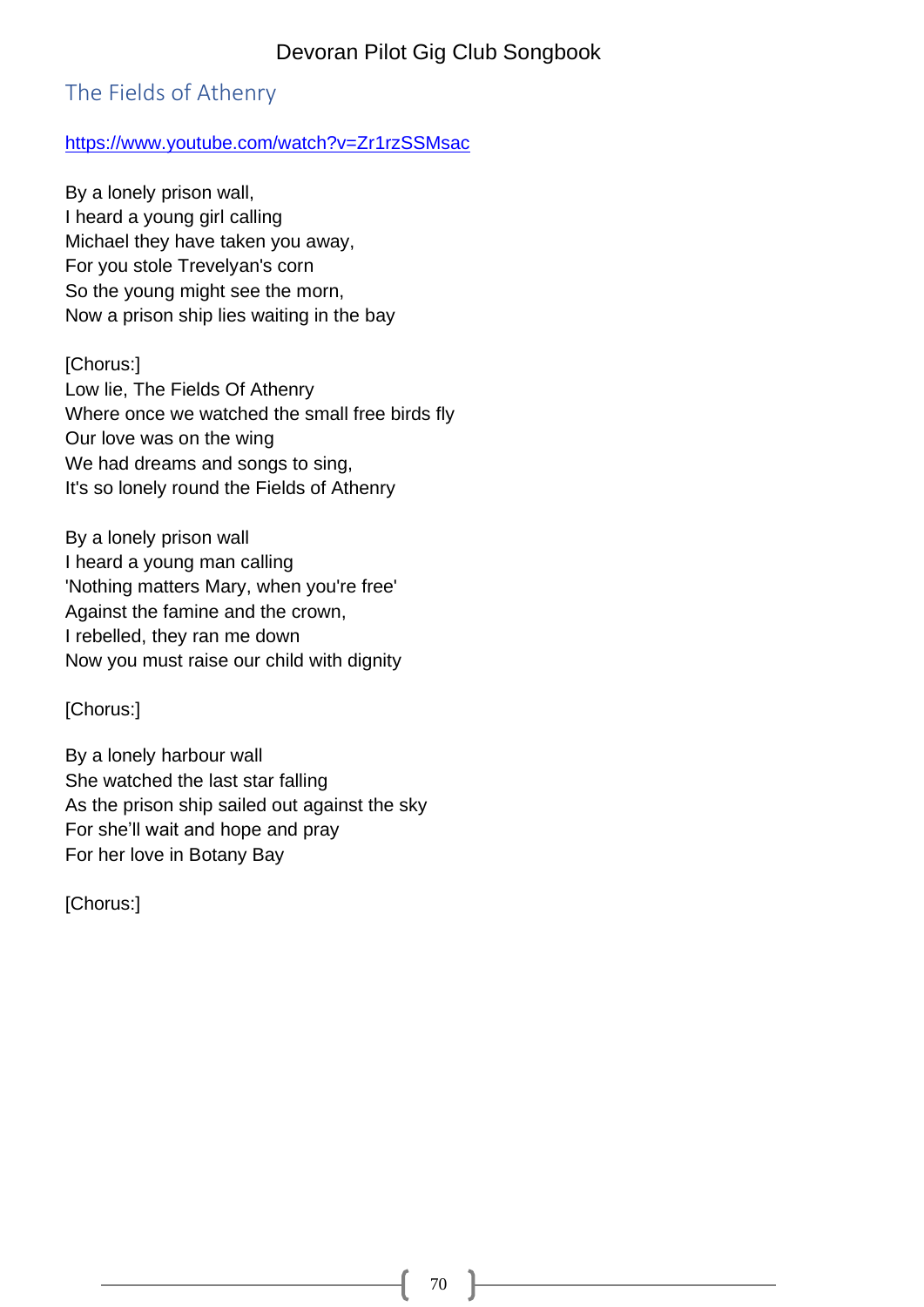## Dublin in the Rare Old Times

### <https://www.youtube.com/watch?v=mMTVa0mUZz4>

Raised on songs and stories, heroes of renown The passing tales and glories that once was Dublin town The hallowed halls and houses, the haunting childrens' rhymes That once was Dublin city in the rare ould times

[Chorus:] Ring a ring a rosie, as the light declines I remember Dublin city in the rare ould times

My name it is Sean Dempsey, as Dublin as can be Born hard and late in Pimlico, in a house that ceased to be By trade I was a cooper, lost out to redundancy Like my house that fell to progress, my trade's a memory

### [Chorus:]

And I courted Peggy Dignan, as pretty as you please A rogue and a child of Mary, from the rebel liberties I lost her to a student chap with a skin as black as coal When he took her off to Birmingham, she took away my soul

### [Chorus:]

The years have made me bitter, the gargle dims my brain 'Cause Dublin keeps on changing and nothing stays the same The Pillar and the Met have gone, the Royal long since pulled down As the great unyielding concrete makes a city of my town

### [Chorus:]

Fare thee well sweet Anna Liffey, I can no longer stay And watch the new glass cages, that spring up along the quay My mind's too full of memories, too old to hear new chimes I'm part of what was Dublin in the rare ould times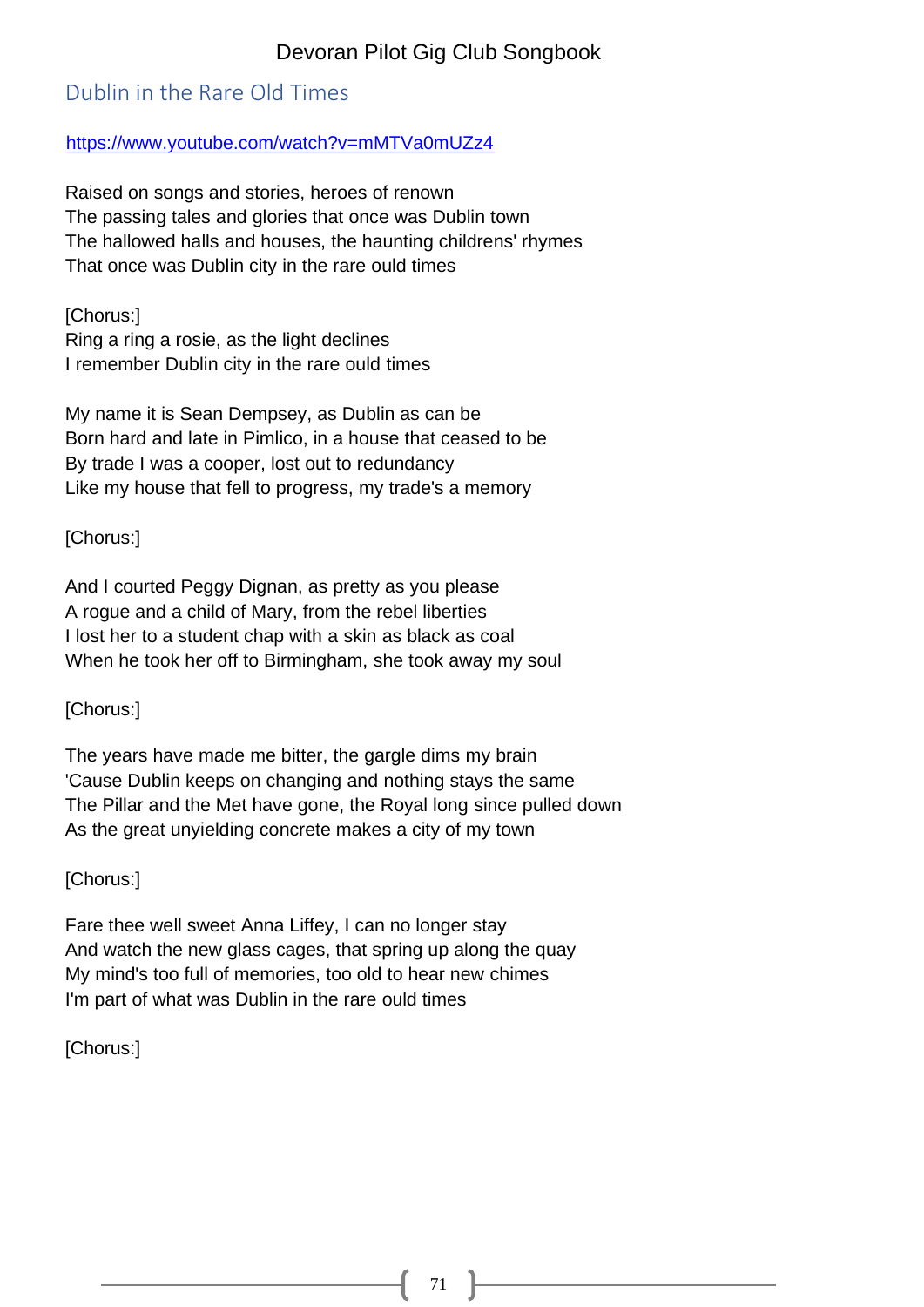## **Carrickfergus**

#### <https://www.youtube.com/watch?v=oRItteoDzXk>

I wish I was in Carrickfergus Only for nights in Ballygrand I would swim over the deepest ocean Only for nights in Ballygrand But the sea is wide and I cannot swim over And neither have I the wings to fly If I could find me a handsome boatman To ferry me over my love and I

My childhood days bring back sad reflections Of happy times there spent so long ago My boyhood friends and my own relations Have all past on now like the melting snow And I've spent my days in this endless roving Soft is the grass and my bed is free Oh to be back now in carrickfergus On the long winding road down to the sea

Now in Kilkenny it is reported On marble stones there as black as ink With gold and silver I would transport her But I'll sing no more now til I get a drink Cause I'm drunk today and I'm seldom sober A handsome rover from town to town Ah but I'm sick now my days are numbered Come all me young men and lay me down Come all me young men and lay me down.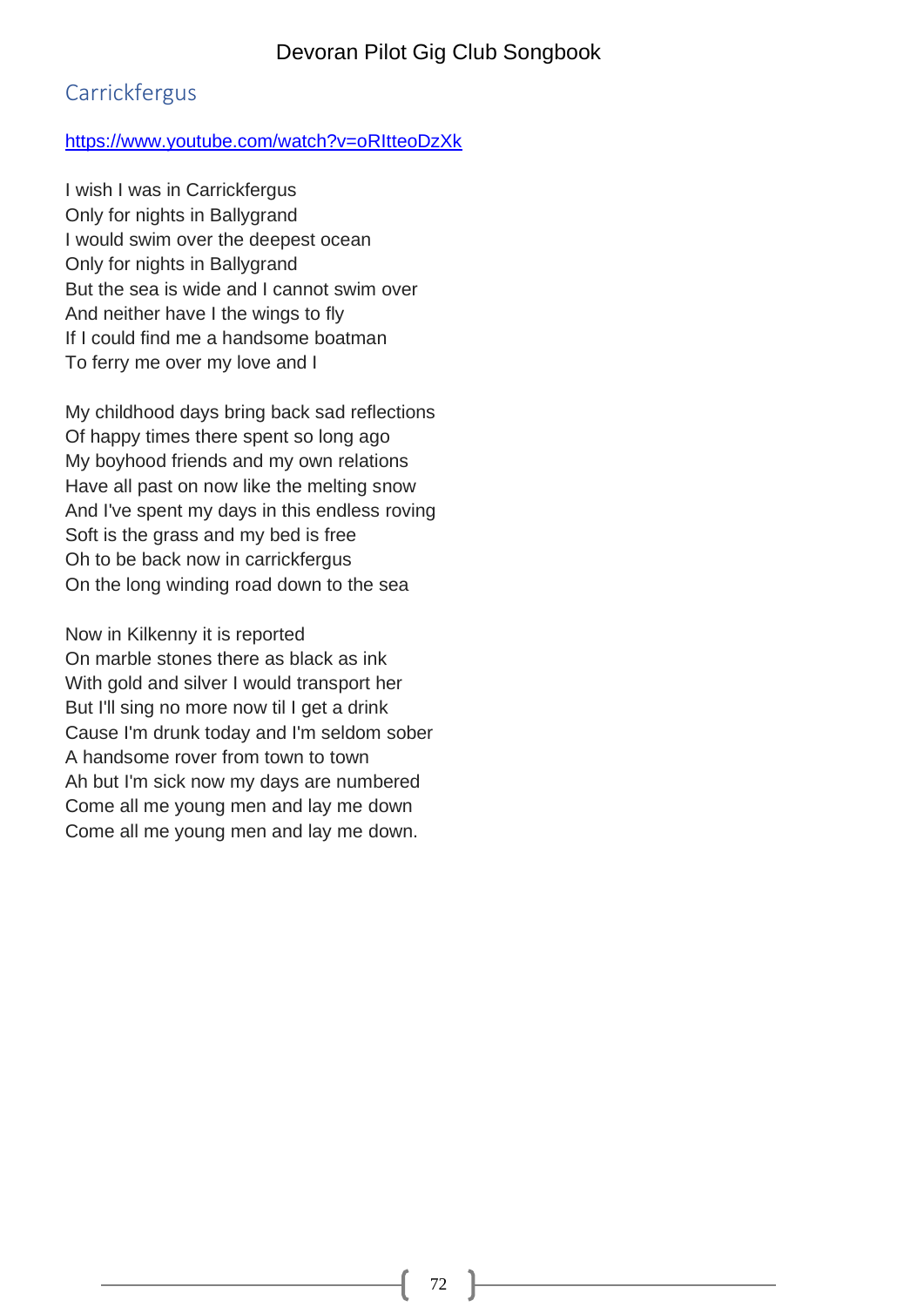### Dirty Old Town

#### <https://www.youtube.com/watch?v=uqIs2BdN33g>

I met my love by the gasworks wall Dreamed a dream by the old canal I kissed my girl by the factory wall Dirty old town Dirty old town

Clouds are drifting across the moon Cats are prowling on their beat Spring's a girl from the streets at night Dirty old town Dirty old town

I heard a siren from the docks Saw a train set the night on fire Smelled the spring on the smoky wind Dirty old town Dirty old town

I'm going to make a good sharp axe Shining steel tempered in the fire I'll chop you down like an old dead tree Dirty old town Dirty old town

I met my love by the gasworks wall Dreamed a dream by the old canal I kissed my girl by the factory wall Dirty old town Dirty old town Dirty old town Dirty old town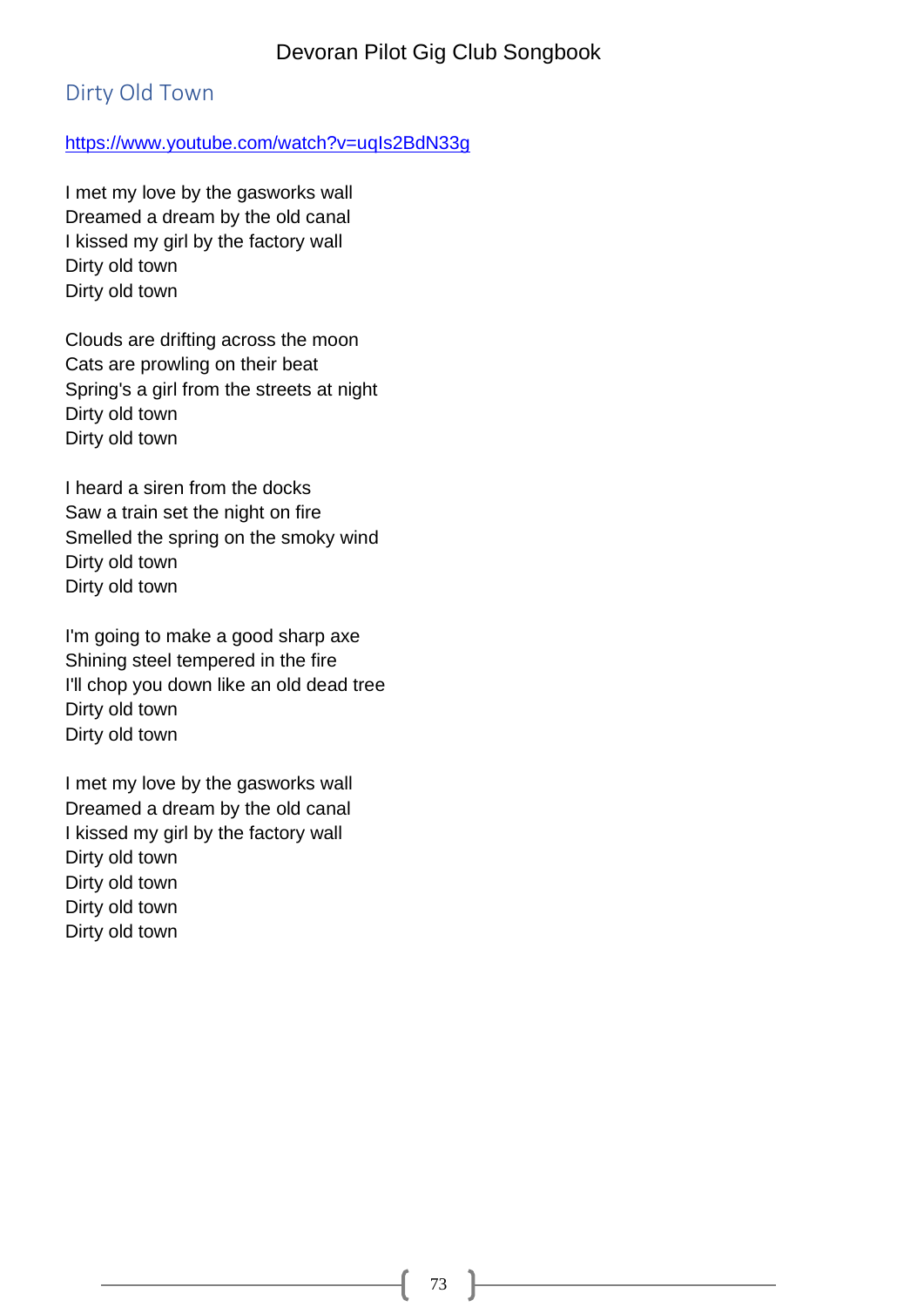### The Town I Loved So Well

#### <https://www.youtube.com/watch?v=55OBEs98Pj4>

In my memory I will always see The town that I have loved so well Where our school played ball by the gasyard wall And we laughed through the smoke and the smell

Going home in the rain, running up the dark lane Past the jail and down behind the fountain Those were happy days in so many, many ways In the town I loved so well

In the early morning the shirt factory horn Called women from Creggan, the Moor and the Bog While the men on the dole played a mother's role, Fed the children and then trained the dogs

And when times got tough there was just about enough But they saw it through without complaining For deep inside was a burning pride In the town I loved so well

There was music there in the Derry air Like a language that we all could understand I remember the day when I earned my first pay And I played in a small pick-up band

There I spent my youth and to tell you the truth I was sad to leave it all behind me For I learned about life and I'd found a wife In the town I loved so well

But when I returned how my eyes have burned To see how a town could be brought to its knees By the armoured cars and the bombed out bars And the gas that hangs on to every tree

Now the army's installed by that old gasyard wall And the damned barbed wire gets higher and higher With their tanks and their guns, oh my God, what have they done To the town I loved so well

Now the music's gone but they carry on For their spirit's been bruised, never broken They will not forget but their hearts are set On tomorrow and peace once again

74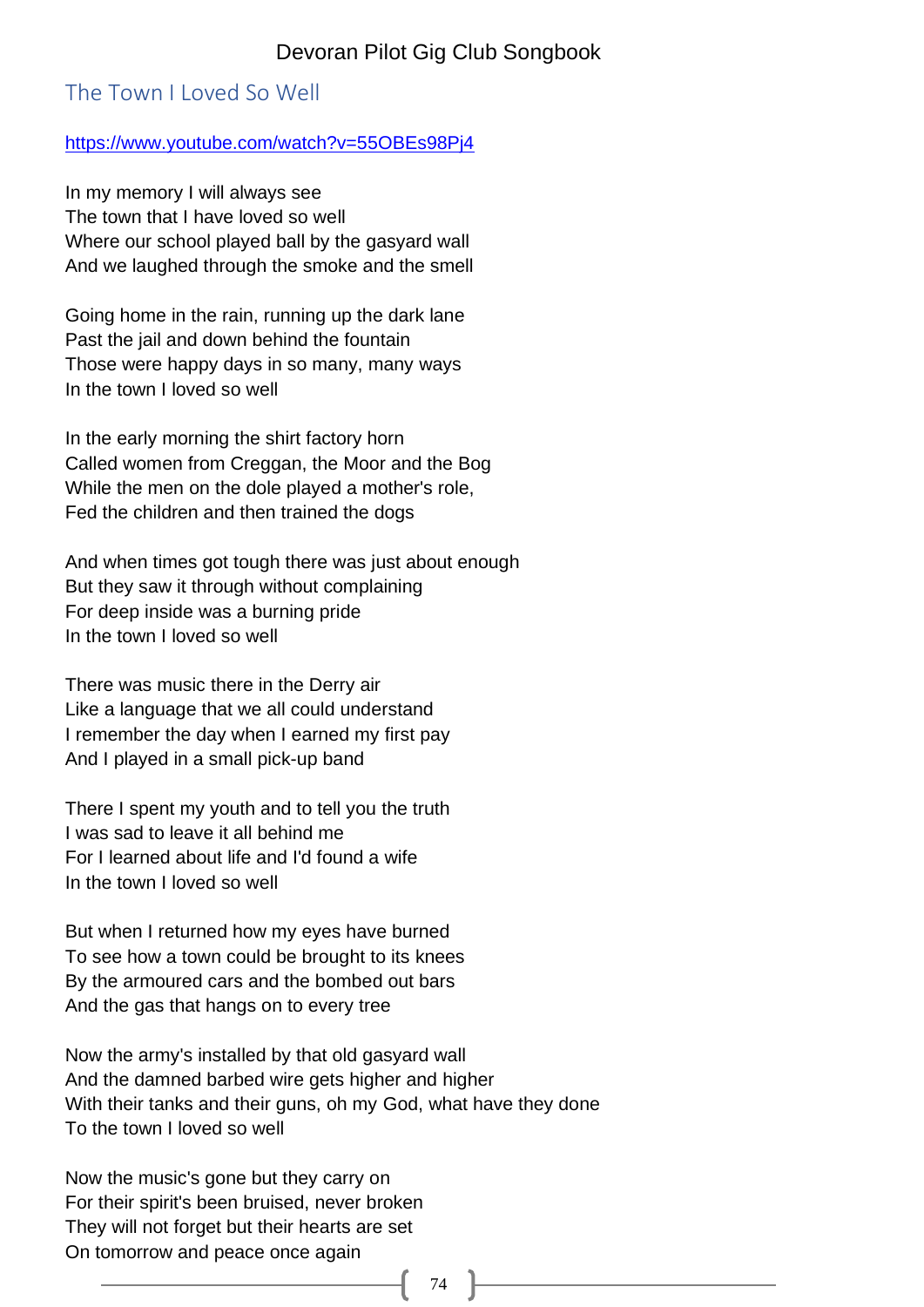For what's done is done and what's won is won And what's lost is lost and gone forever I can only pray for a bright, brand new day In the town I loved so well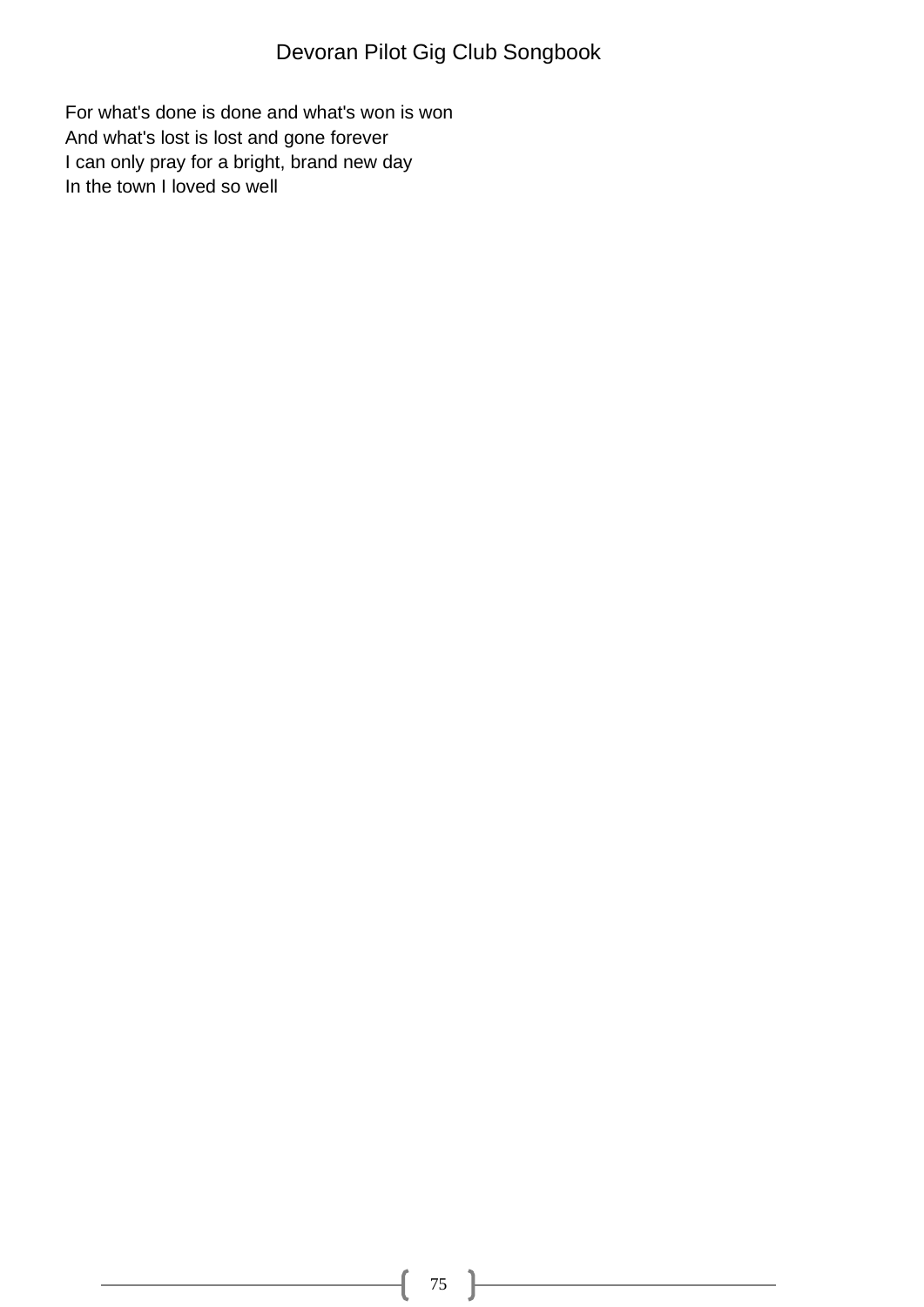### Finnigan's Wake lyrics

#### <https://www.youtube.com/watch?v=YSjR2LqB7cI>

Ah Tim Finnegan lived in Walkin Street A gentleman Irish mighty odd Well, he had a tongue both rich and sweet An' to rise in the world he carried a hod Ah but Tim had a sort of a tipplin' way With the love of the liquor he was born An' to send him on his way each day He'd a drop of the craythur every morn

#### [Chorus:]

Whack fol the dah will ya dance to yer partner Around the flure yer trotters shake Wasn't it the truth I told you? Lots of fun at Finnegan's Wake

One morning Tim was rather full His head felt heavy which made him shake He fell off the ladder and he broke his skull And they carried him home his corpse to wake Well they rolled him up in a nice clean sheet And they laid him out upon the bed With a bottle of whiskey at his feet And a barrel of porter at his head

#### [Chorus:]

Well his friends assembled at the wake And Mrs Finnegan called for lunch Well first they brought in tay and cake Then pipes, tobacco and brandy punch Then the widow Malone began to cry "Such a lovely corpse, did you ever see, Arrah, Tim avourneen, why did you die?" "Will ye hould your gob?" said Molly McGee

#### [Chorus:]

Well Mary O'Connor took up the job "Biddy" says she "you're wrong, I'm sure" Well Biddy gave her a belt in the gob And left her sprawling on the floor Well civil war did then engage T'was woman to woman and man to man Shillelagh law was all the rage

76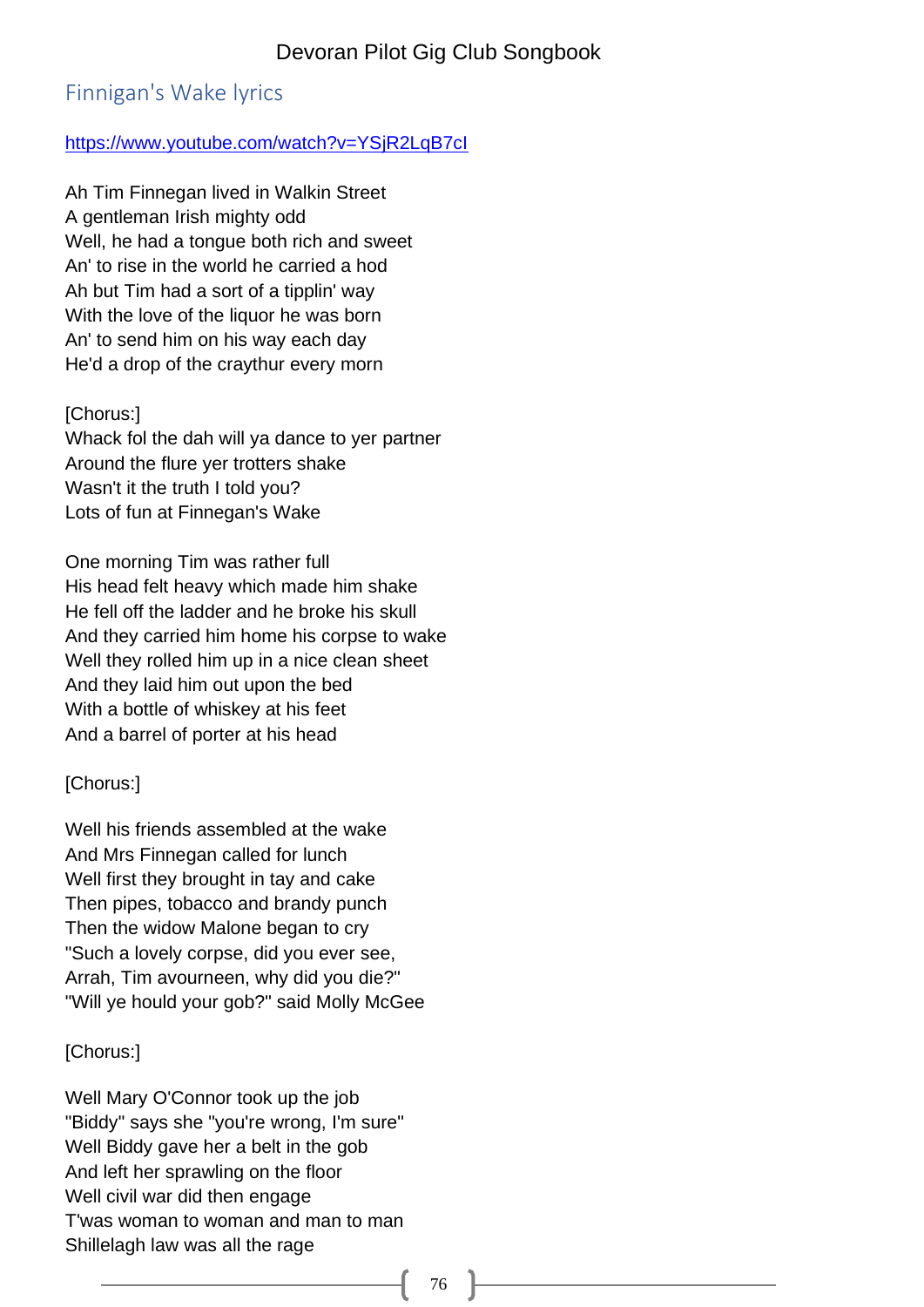And a row and a ruction soon began

### [Chorus:]

Well Tim Maloney raised his head When a bottle of whiskey flew at him He ducked, and landing on the bed The whiskey scattered over Tim Bedad he revives, see how he rises Tim Finnegan rising in the bed Saying "Whittle your whiskey around like blazes T'underin' Jaysus, do ye think I'm dead?"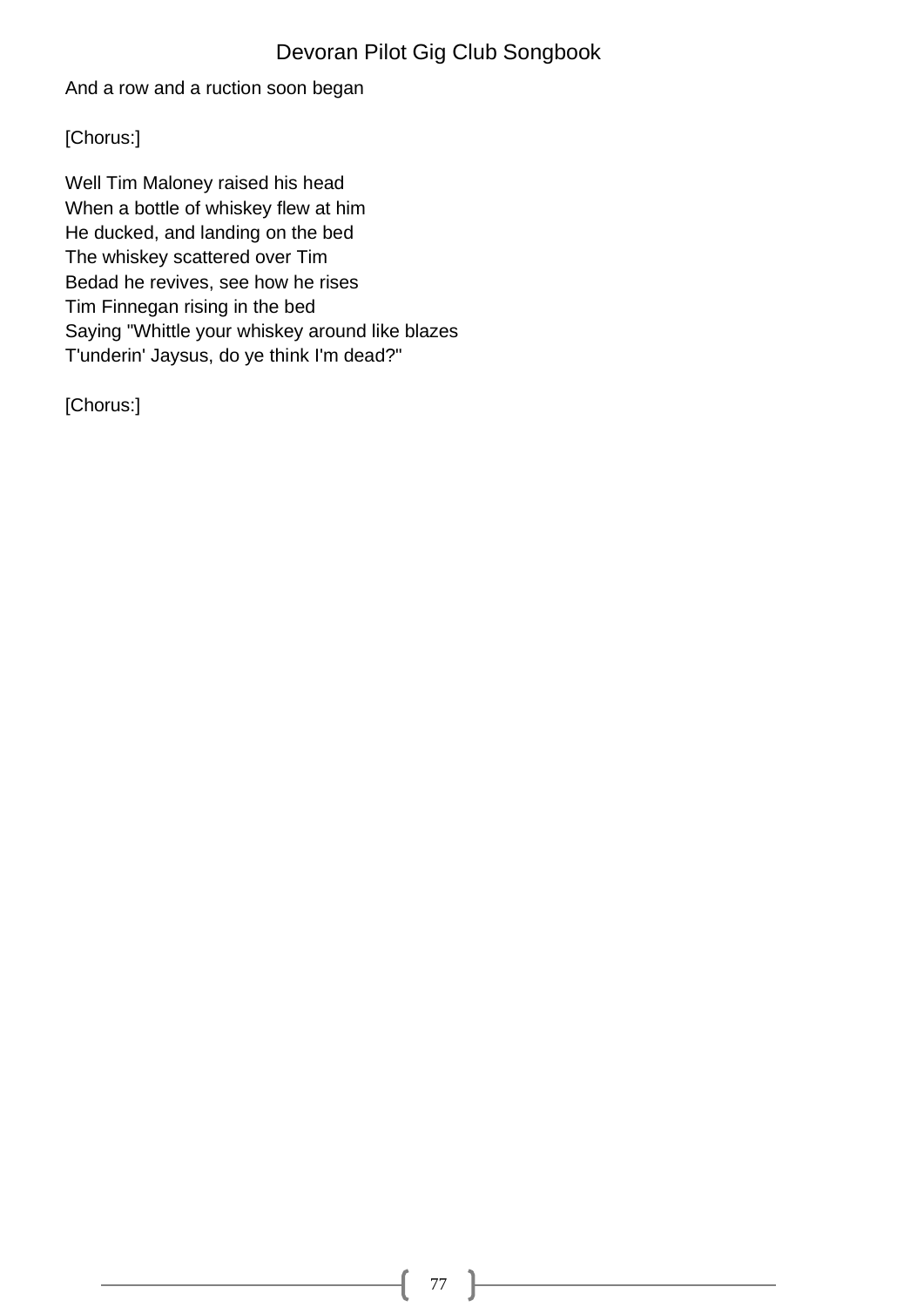## Muirsheen Durkin

#### <https://www.youtube.com/watch?v=HY3EJAOLlQw>

In the days I went a courtin', I was never tired resortin' To an alehouse or a playhouse and many's the house beside But I told me brother Seamus, I'd go off and be right famous And I'd never would return again till I'd roamed the world wide

[Chorus:]

Goodbye Muirsheen Durkin, I'm sick and tired of workin' No more I'll dig the praties and no longer I'll be fooled As sure as me name is Carney, I'll be off to Californy Where instead of diggin' praties, I'll be diggin' lumps of gold

I've courted girls in Blarney, in Kanturk and in Killarney In Passage and in Queenstown that is the Cobh of Cork Goodbye to all this pleasure I'll be off to take me leisure And the next time that you hear will be a letter from New York

[Chorus:]

Goodbye to all the girls at home, I'm going far across the foam To try and make me fortune in far Americay There's gold and jewels in plenty for the poor and for the gentry And when I return again I never more will say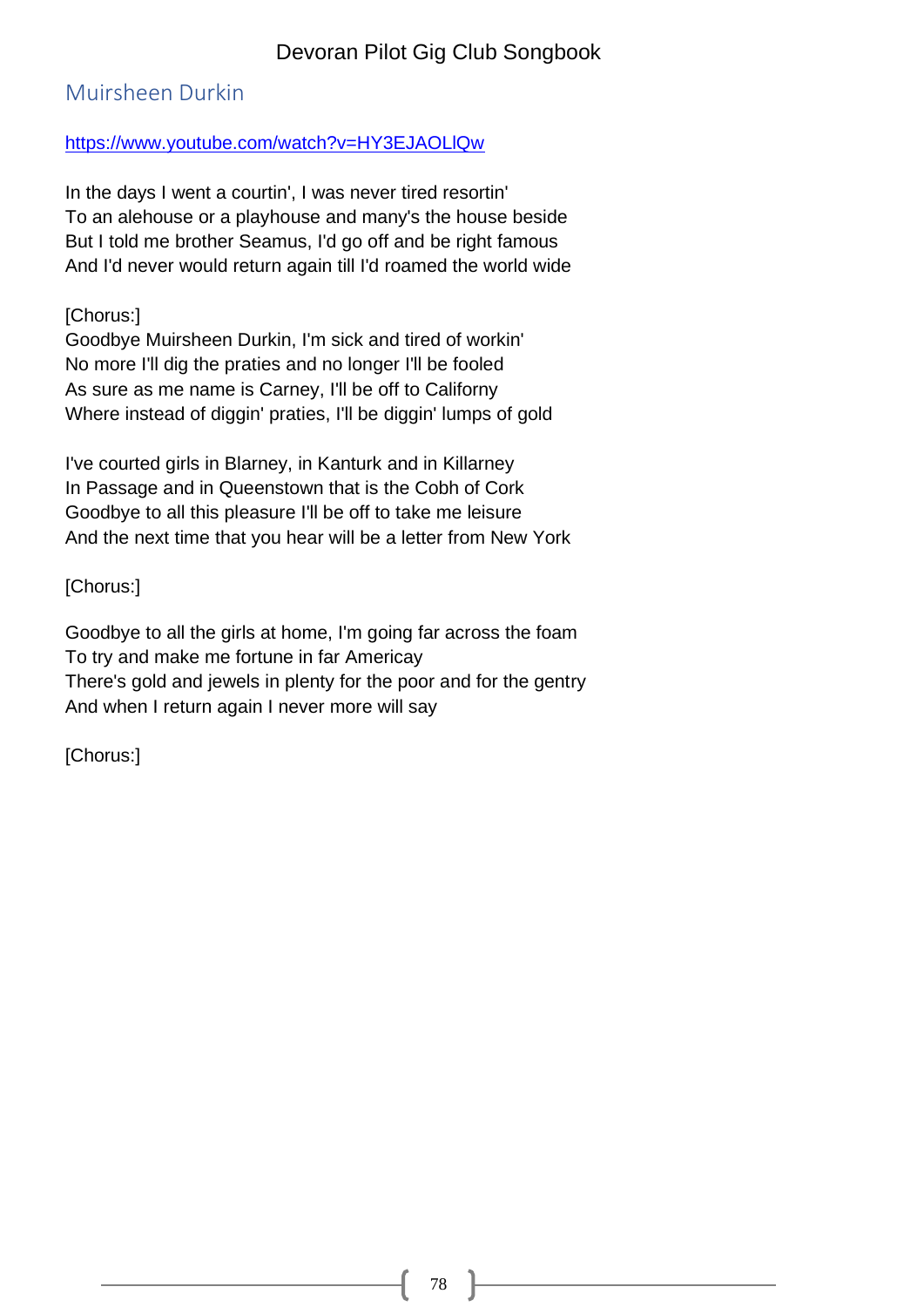## Dicey Reilly

#### <https://www.youtube.com/watch?v=x92hqR9RQR0>

[Chorus:] Oh poor old Dicey Reilly she has taken to the sup. Oh poor old Dicey Reilly she will never give it up. For it's off each morning to the pop, And then she's in for another little drop, For the heart of the rowl is Dicey Reilly.

Oh she walks along Fitzgibbon street with an independent air, Then it's down by Summerhill up where the people stare She says it's nearly half past one, It's time I had another little one, For the heart of the rowl is Dicey Reilly.

#### [Chorus:]

Long years ago when men were men and fancied May of Long Or lovely Beckie Cooper or Maggie's Mary Wong, One woman put them all to shame, Just one was worthy of the name, And the name of the dame was Dicey Reilly.

### [Chorus:]

She owns a little sweet shop at the corner of her street, It' ev'ry evening after school I go to wash her feet But she leaves me there to mind the shop While she goes out for another little drop Oh the heart of the rowl is Dicey Reilly.

### [Chorus:]

Oh but time went catching up on her like many a pretty whore, And it's after you along the street before you're out the door, Their looks all fade and the balance vague, But out of all that great brigade, Still the heart of the rowl is Dicey Reilly.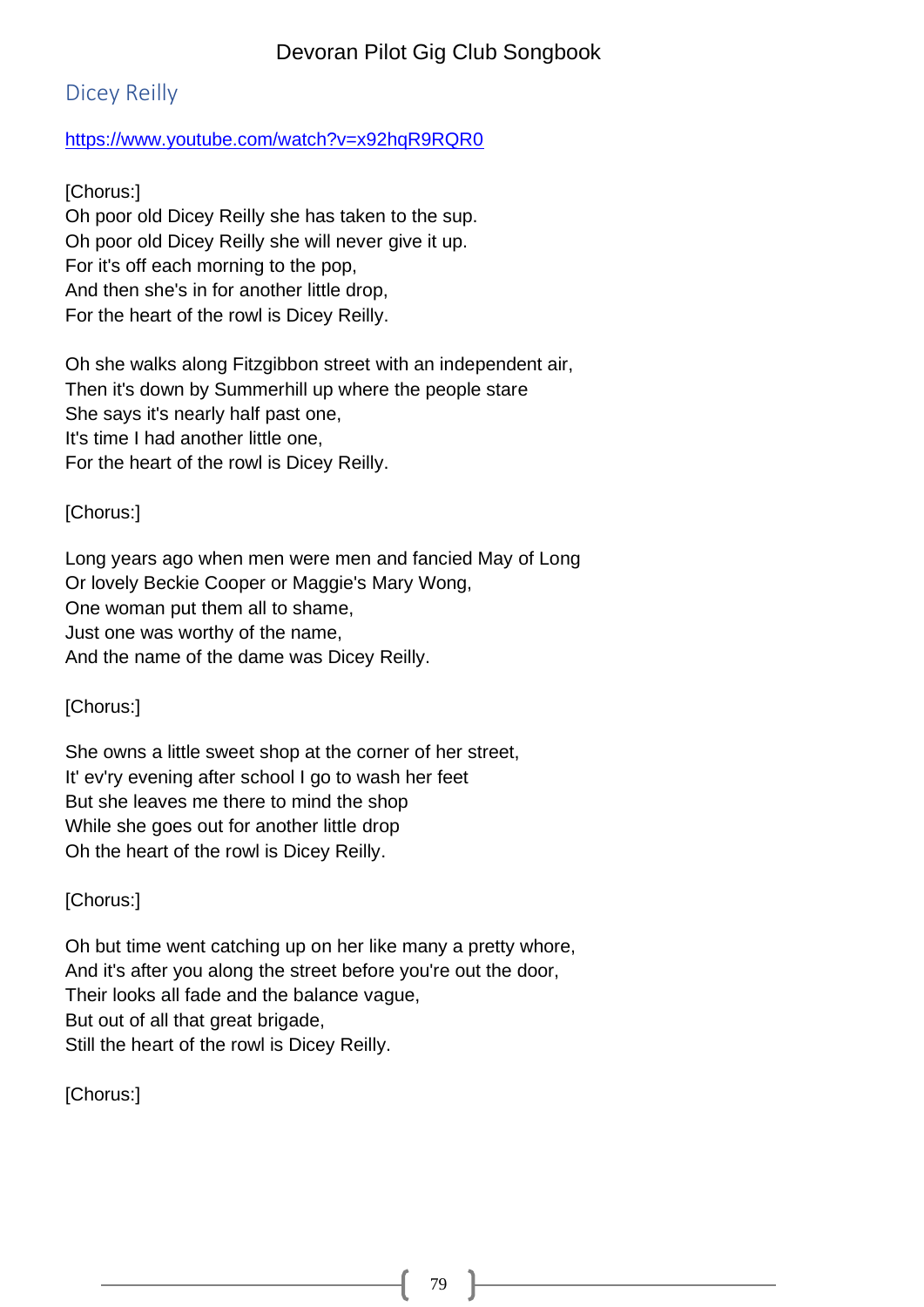### Kelly the Boy from Killane

#### <https://www.youtube.com/watch?v=fXvt25IsIZ0>

What's the news, what's the news oh my bold Shelmalier With your long barrelled guns from the sea Say what wind from the south brings a messenger here With the hymn of the dawn for the free

Goodly news, goodly news do I bring youth of Forth Goodly news shall you hear Bargy man For the boys march at dawn from the south to the north Led by Kelly, the boy from Killane

Tell me who is the giant with the gold curling hair He who rides at the head of your band Seven feet is his height with some inches to spare And he looks like a king in command

Ah my boys that's the pride of the bold Shelmaliers 'Mongst the greatest of hero's a man Fling your beavers aloft and give three ringing cheers For John Kelly the boy from Killane

Enniscorthy's in flames and old Wexford is won And the Barrow tomorrow we will cross On a hill o'er the town we have planted a gun That will batter the gateway to Ross

All the Forth men and Bargies will march o'er the heath With brave Harvey to lead in the van But the foremost of all in the grim gap of death Will be Kelly the boy from Killane

But the gold sun of freedom grew darkened at Ross And it set by the Slaney's red waves And poor Wexford stripped naked, hung high on a cross With her heart pierced by traitors and slaves

Glory-o, glory-o to her brave sons who died For the cause of long down trodden man Glory-o to Mount Leinster's own darling and pride Dauntless Kelly the boy from Killane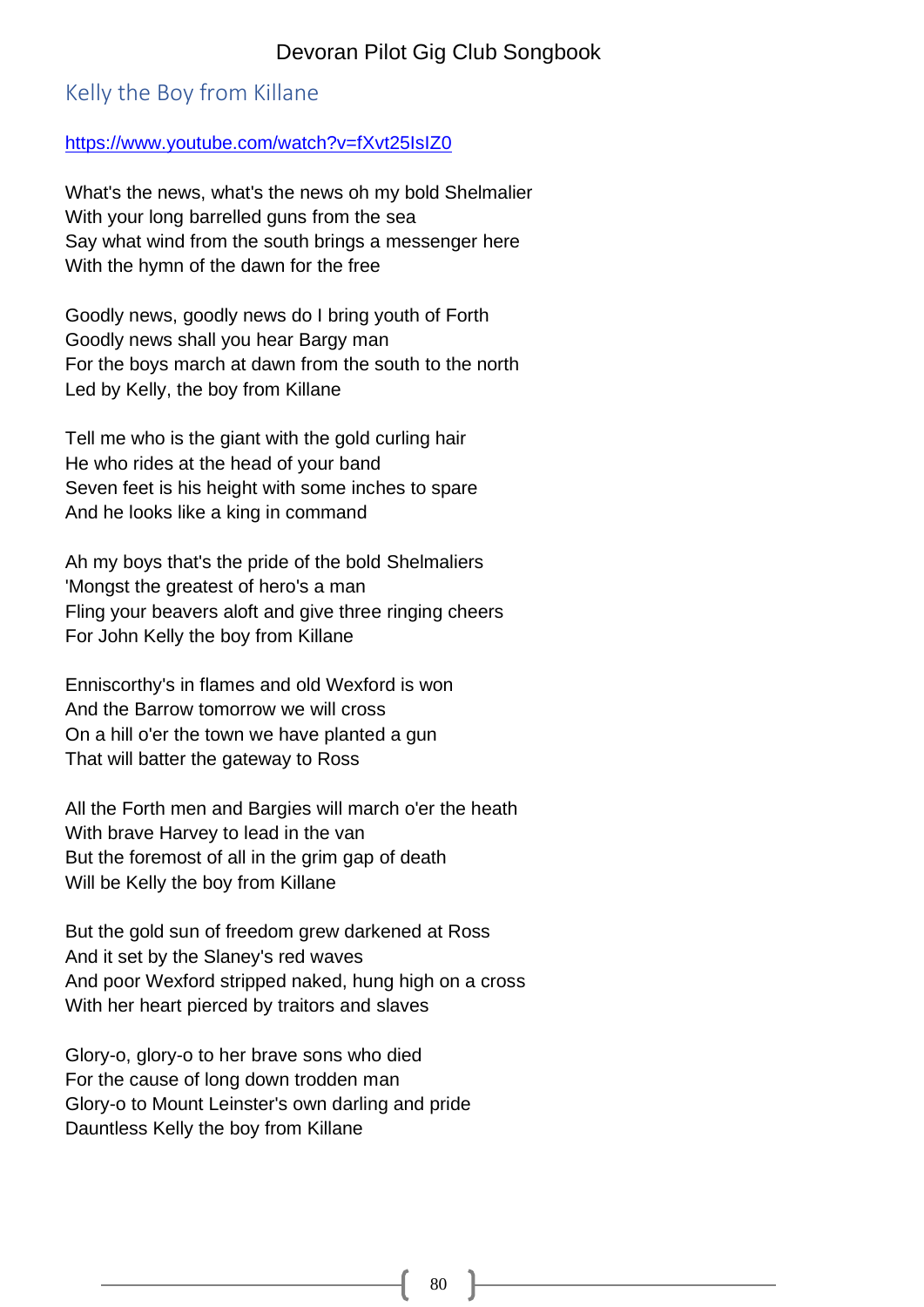## Lannigan's Ball

#### <https://www.youtube.com/watch?v=IegKblChggM>

In the town of Athy, one Jeremy Lanigan battered away till he hadn't a pound. His father died, made him a man again, left him a farm and ten acres of ground. Myself, to be sure, got free invitations for the boys and girls I might ask. Having been asked, friends and relations danced like bees around a sweet cask. There was lashings of drink wine for the ladies, potatoes and cake bacon and tea. Nolans and Dolans and all the O'Gradys, courting the girls and dancing away. While songs went round as plenty as water,

The harps that are sounded through Tara's old hall, Biddie Grey and the rat catcher's daughter singing away at Lanigan's ball.

#### [Chorus:]

Six long months I spent in Dublin, six long months doing nothing at all, Six long months I spent in Dublin, learning to dance for Lanigan's ball. She stepped out, I stepped in again. I stepped out and she stepped in again. She stepped out, I stepped in again, learning to dance for Lanigan's ball.

They were doing all kinds of nonsensical dances all around in a whirligigig. Julie and I soon banished their nonsense, Out on the floor for a reel and a jig. How the girls all got mad at me for they thought the ceilings would fall. I spent six months in Brook's Academy learning to dance for Lanigan's ball.

[Chorus:]

Well the boys were merry and the girls all hearty Dancing around in their couples and groups. An accident happened; Terence McCarthy, He put his right leg through Miss Finnerty's hoops. She fell down in a faint and cried, 'Holy murder!' Called for her brothers and gathered them all. Carmody swore he'd go no further till he got revenge at Lanigan's ball.

### [Chorus:]

In the midst of the row Miss Kerrigan fainted Her cheeks at the same time as red as a rose Some of the boys decreed she was painted She took a wee drop too much I suppose Her sweetheart Ned Morgan so powerful and able When he saw his colleen stretched out by the wall He tore the left leg from under the table and smashed all the dishes at Lanigan's Ball

#### [Chorus:]

Boys oh boys 'tis then there was ructions. I got a belt from Phelim Mc Hugh.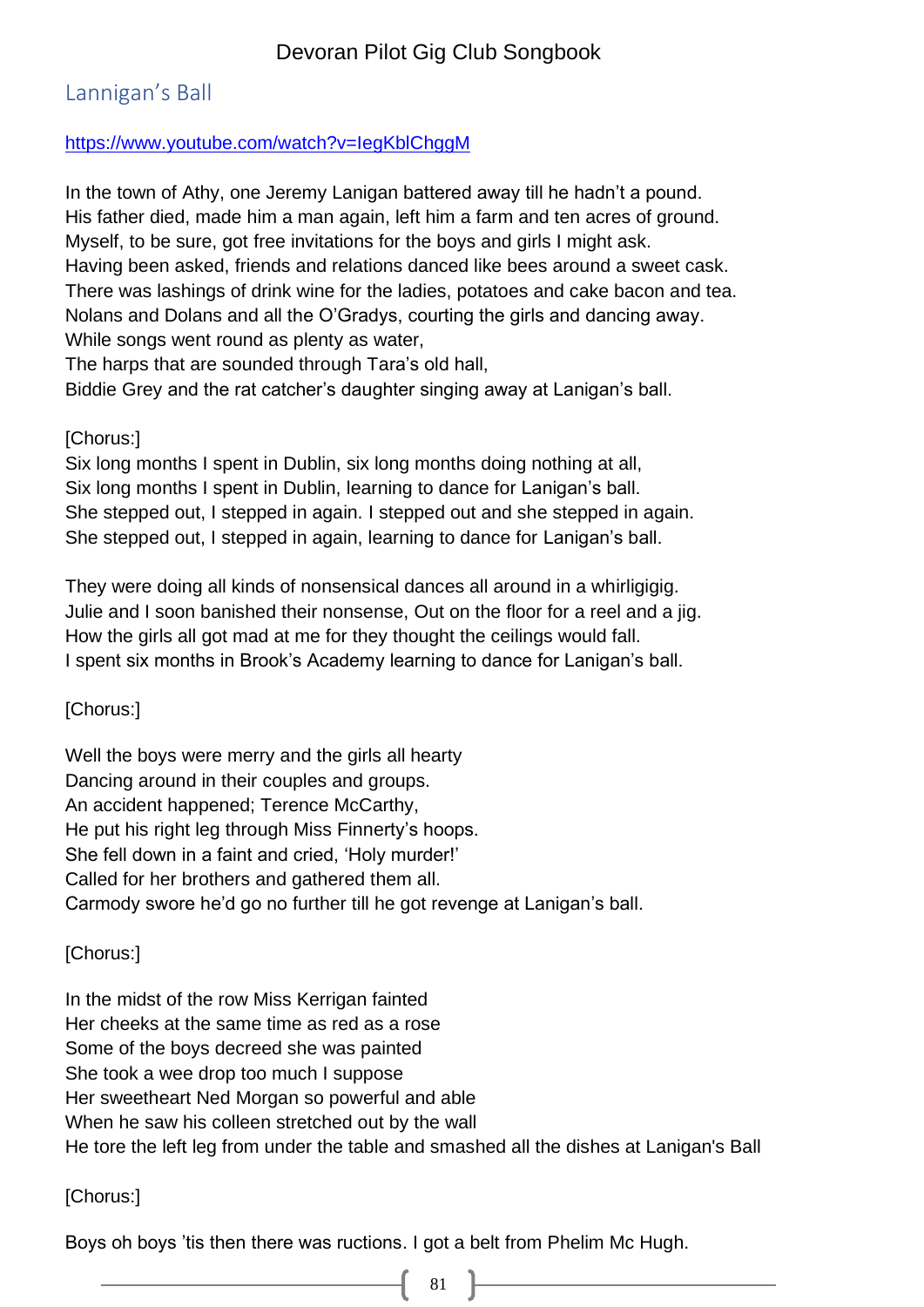I soon replied to his introduction, kicked up a terrible hullabaloo. Old Casey the piper was near gettin' smothered. They squeezed up his pipes, bellows, chanter and all. Boys and girls all got entangled and that put an end to Lanigan's ball.

[Chorus:]

**And the latest (Covid-19) version:** <https://www.youtube.com/watch?v=cB9XyIORjKg>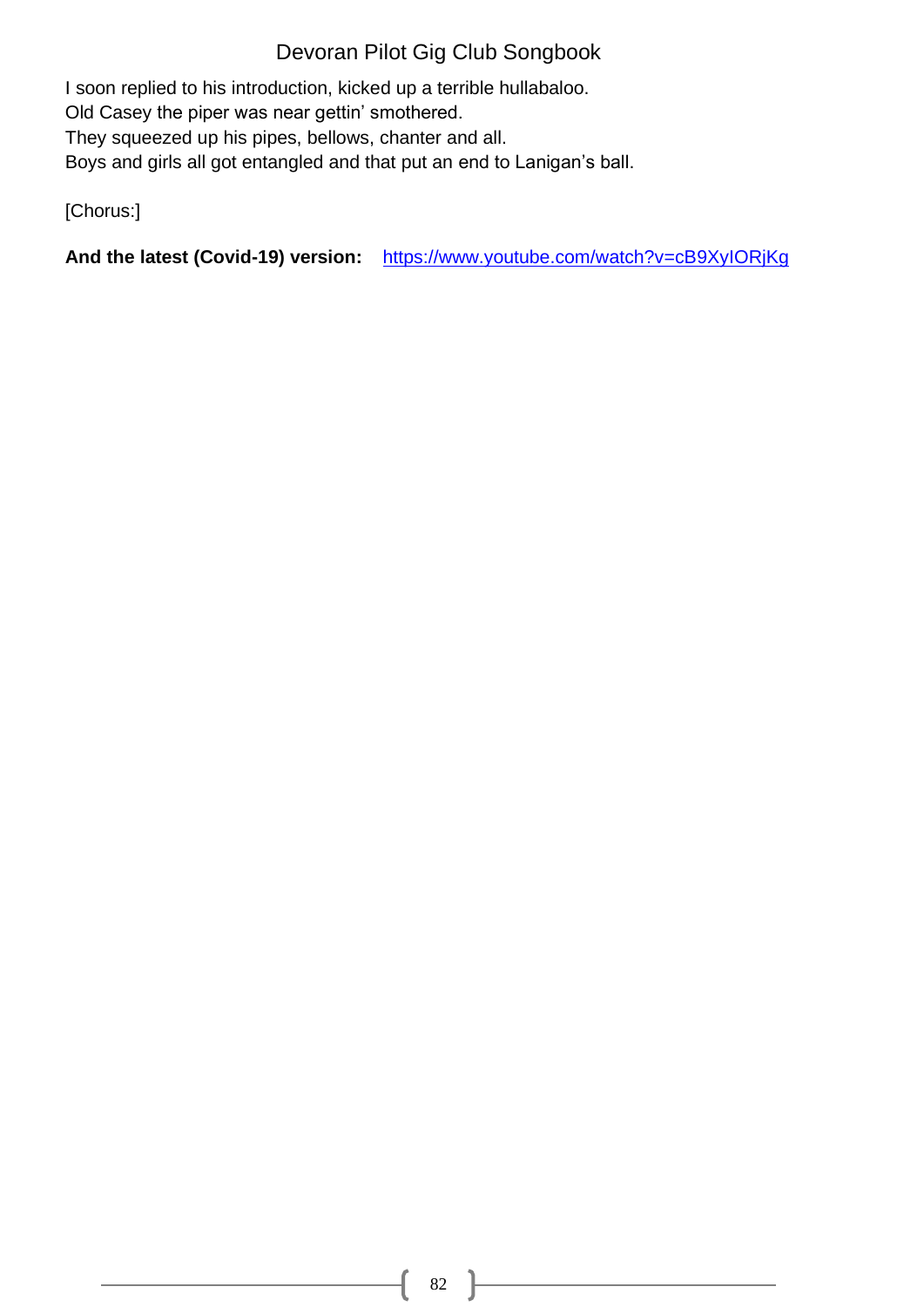Paddy on the Railway

#### <https://www.youtube.com/watch?v=ThVaxiUk6cU>

In eighteen hundred and forty one, me corduroy breeches I put on Me corduroy breeches I put on, to work upon the railway, the railway I'm weary of the railway, Poor Paddy works on the railway

In eighteen hundred and forty two, from Bartley Pool I moved to Crewe. I found meself a job to do, workin' on the railway I was wearing corduroy britches, Digging ditches, pulling switches, dodging hitches, I was workin' on the railway

In eighteen hundred and forty three, I broke me shovel across me knee. I went to work with the company in the Leeds and Selby Railway I was wearing corduroy britches, Digging ditches, pulling switches, dodging hitches, I was workin' on the railway

In eighteen hundred and forty four I landed on the Liverpool shore Me belly was empty, me hands were raw from workin' on the railway, the railway I'm weary of the railway, Poor Paddy works on the railway

In eighteen hundred and forty five, when Daniel O'Connell he was alive Daniel O'Connell he was alive and workin' on the railway I was wearing corduroy britches, Digging ditches, pulling switches, dodging hitches, I was workin' on the railway

In eighteen hundred and forty six, I changed me trade from carryin' bricks Changed me trade from carryin' bricks to workin' on the railway I was wearing corduroy britches, Digging ditches, pulling switches, dodging hitches, I was workin' on the railway

In eighteen hundred and forty seven, poor Paddy was thinkin' of goin' ta heaven Poor Paddy was thinkin' of goin' ta heaven, to work upon the railway, the railway I'm weary of the railway,

Poor Paddy works on the railway

I was wearing corduroy britches, Digging ditches, pulling switches, dodging hitches,

I was workin' on the railway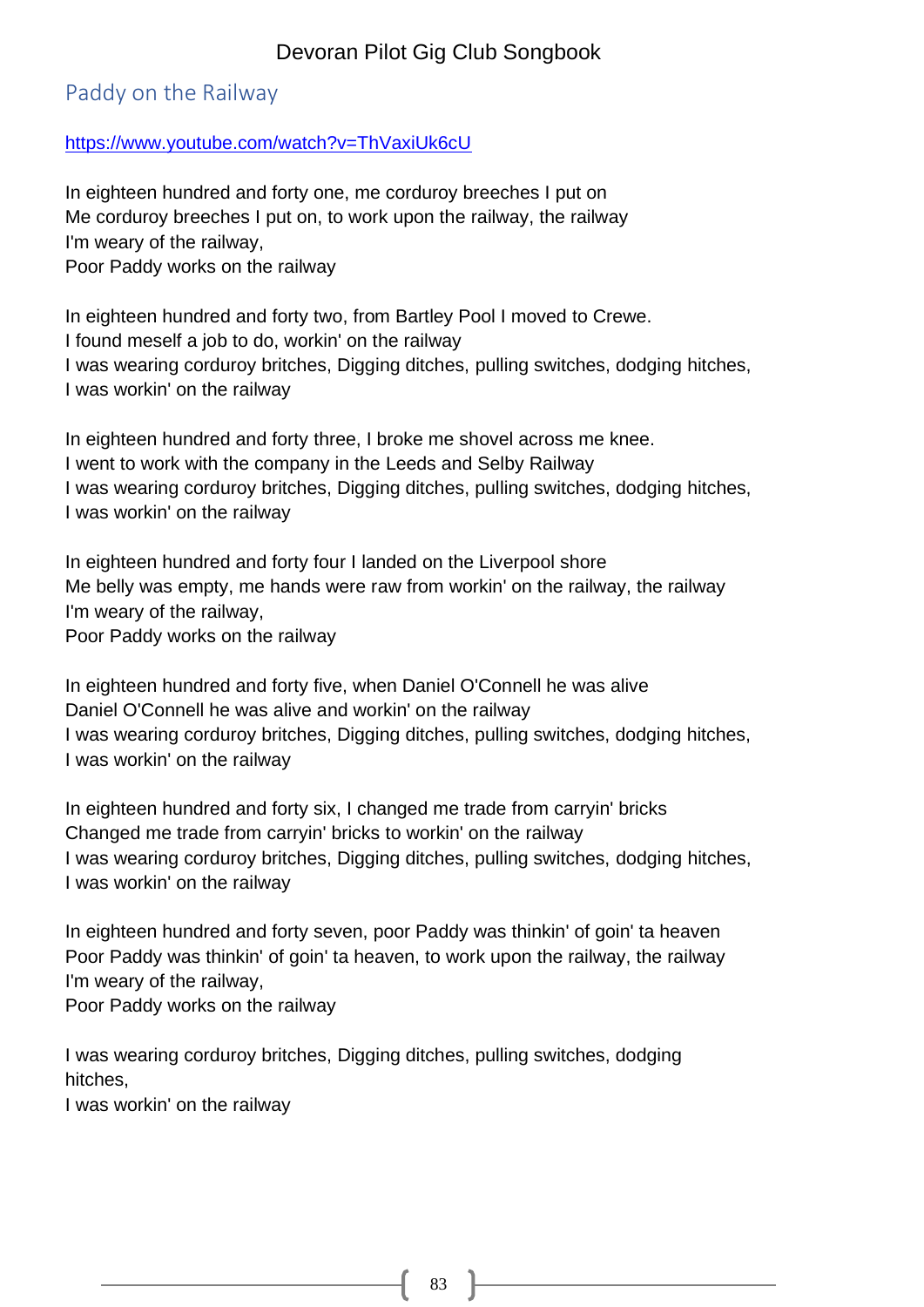### Step it out Mary

#### <https://www.youtube.com/watch?v=BAcG1g82DRY>

In the village of Kilgory, there's a maiden young and fair Her eyes they shone like diamonds, she had long and golden hair When the countryman came courtin', he came to her mother's gate Ridin' on a milk–white stallion, he came at the stroke of eight.

[Chorus:] Step it out Mary, my fine daughter Step it out Mary, if you can Step it out Mary, my fine daughter Show your legs to the countryman Show your legs to the countryman

I have come to court your daughter, Mary of the golden hair I have gold and I have silver, I have wealth beyond compare I will buy her silks and satins and a gold ring for her hands I will build for her a mansion, she'll have servants to command

#### [Chorus:]

Don't you know I love a soldier, and I promised him my hand I don't want your gold nor silver, I don't want your goods nor land Mary's father spoke up sharply: You will do as you are told, You'll be married on this Sunday, you'll wear the ring of gold

#### [Chorus:]

In the village of Kilgory there's a deep stream running by And they found Mary there at midnight, she drowned with her soldier boy In the cottage there is music, you can hear her father say: Step it out Mary, my fine daughter, Sunday is your wedding day.

[Chorus:]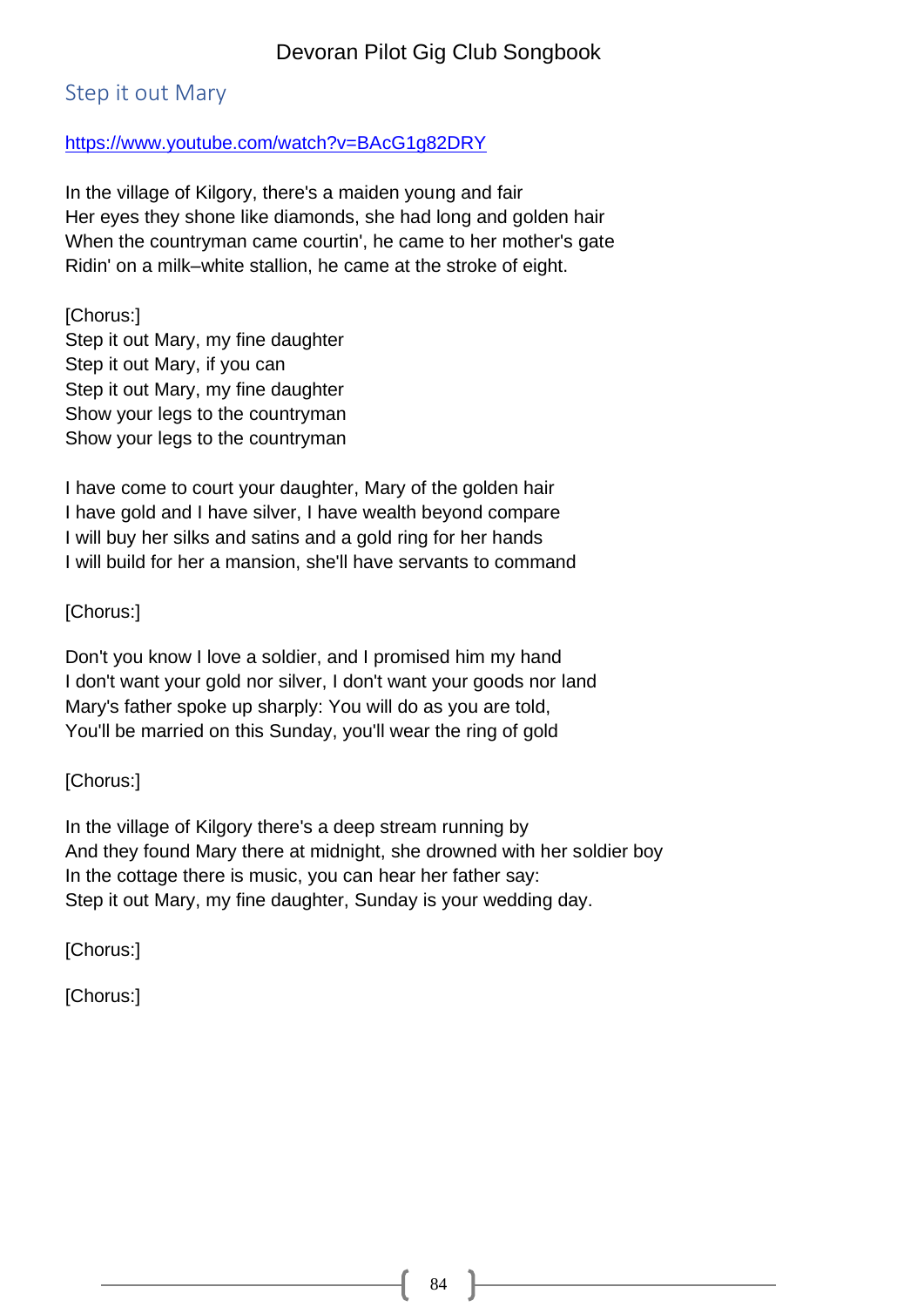## Rocky Road to Dublin

#### <https://www.youtube.com/watch?v=0QdbeM2JWYE>

In the merry month of June from me home I started, Left the girls of Tuam nearly broken hearted, Saluted father dear, kissed me darlin' mother, Drank a pint of beer, me grief and tears to smother, Then off to reap the corn, leave where I was born, Cut a stout blackthorn to banish ghost and goblins, A bran' new pair of brogues, rattlin' o'er the bogs, Frightenin' all the dogs on the rocky road to Dublin.

#### [Chorus:]

One two three four five, hunt the hare and turn her Down the rocky road all the ways to Dublin Whack fol-lol-le-ra

In Mullingar that night I rested limbs so weary Started by daylight, me spirits bright and airy Took a drop of the pure, keep me heart from sinkin' That's the Paddy's cure, whenever he's on for drinking To see the lassies smile, laughin' all the while, At me curious style, 'twould set your heart-a-bubblin' And asked if I was hired, wages I required, Till I was nearly tired of the rocky road to Dublin.

#### [Chorus:]

In Dublin next arrived, I thought it such a pity To be so soon deprived, a view of that fine city Well then they took a stroll all among the quality Bundle it was stole all in the neat locality Something crossed my mind, when I looked behind No bundle could I find upon me stick a-wobblin' Enquirin' for the rogue, they said my Connaught brogue Wasn't much in vogue on the rocky road to Dublin.

#### [Chorus:]

From there I got away, me spirits never failin' Landed on the Quay just as the ship was sailin' The Captain at me roared, said that no room had he When I jumped aboard, a cabin found for Paddy Down among the pigs, made some funny rigs, Danced some party jigs, the water round me bubblin' When off Holyhead, wished meself was dead Or better far instead, on the rocky road to Dublin.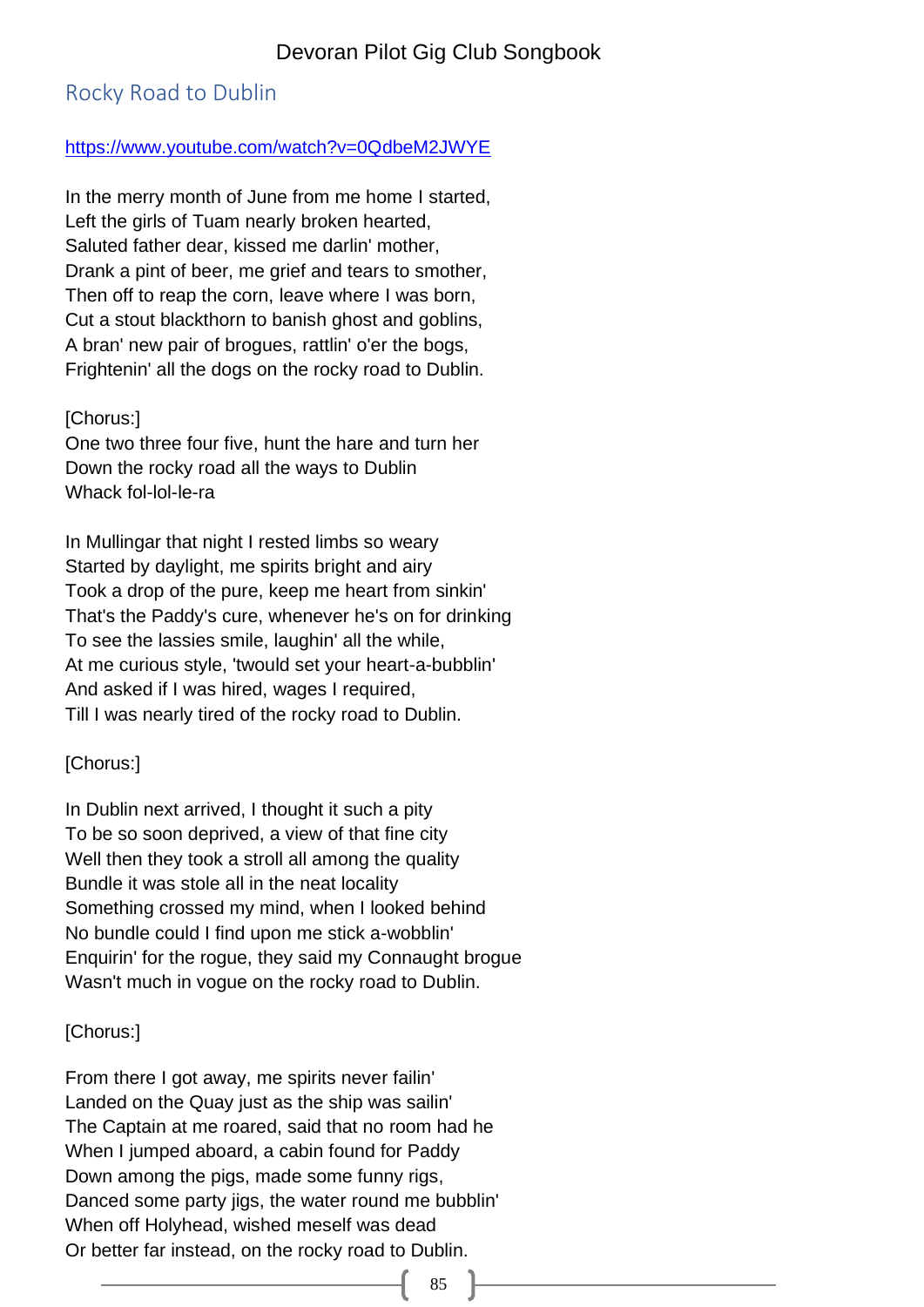### [Chorus:]

The boys of Liverpool, when we safely landed Called meself a fool, I could no longer stand it Blood began to boil, temper I was losin' Poor old Erin's Isle they began abusin' Hurrah me soul said I, me shillelagh I let fly Galway boys were nigh and saw I was a hobblin' With a loud hurray, joined in the affray They quickly cleared the way for the rocky road to Dublin.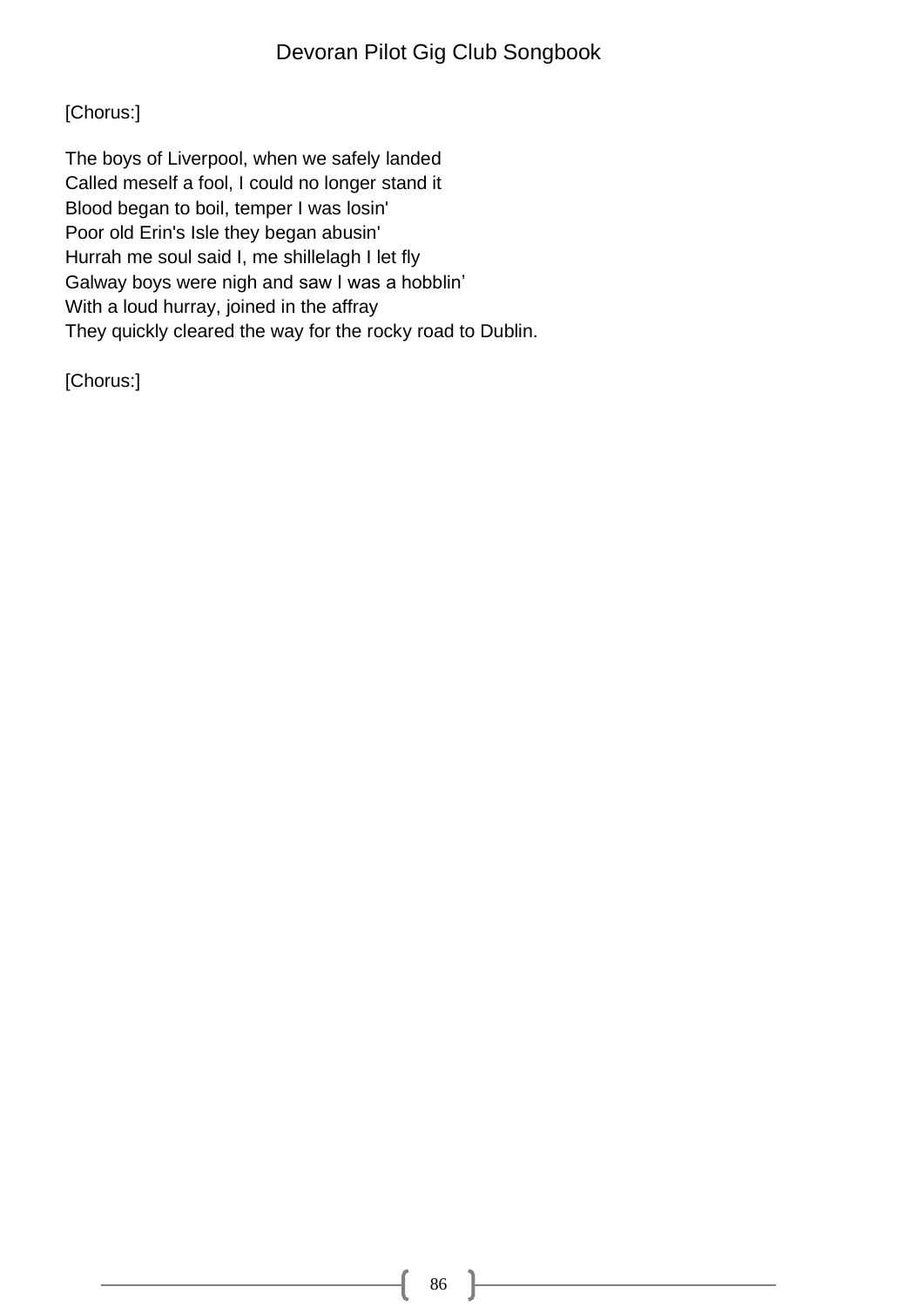## Whiskey In The Jar

#### <https://www.youtube.com/watch?v=hlWTASnnft4>

As I was a goin' over the far famed Kerry mountains I met with captain Farrell and his money he was counting I first produced my pistol and I then produced my rapier Saying "Stand and deliver" for he were a bold deceiver

[Chorus:] Mush-a ring dum a do dum a da Whack fol my daddy-o. Whack fol my daddy-o There's whiskey in the jar

I counted out his money and it made a pretty penny I put it in me pocket and I took it home to Jenny She sighed and she swore that she never would deceive me But the devil take the women for they never can be easy

#### [Chorus:]

I went up to my chamber, all for to take a slumber I dreamt of gold and jewels and for sure 't was no wonder But Jenny drew me charges and she filled them up with water Then sent for captain Farrell to be ready for the slaughter

#### [Chorus:]

It was early in the morning, just before I rose to travel Up comes a band of footmen and likewise captain Farrell I first produced me pistol for she stole away me rapier I couldn't shoot the water, so a prisoner I was taken

### [Chorus:]

Now there's some take delight in the carriages a rolling and others take delight in the hurling and the bowling but I take delight in the juice of the barley and courting pretty fair maids in the morning bright and early

#### [Chorus:]

If anyone can aid me 't is my brother in the army If I can find his station in Cork or in Killarney And if he'll go with me, we'll go rovin' through Killkenny And I'm sure he'll treat me better than my own a-sporting Jenny

[Chorus:]

87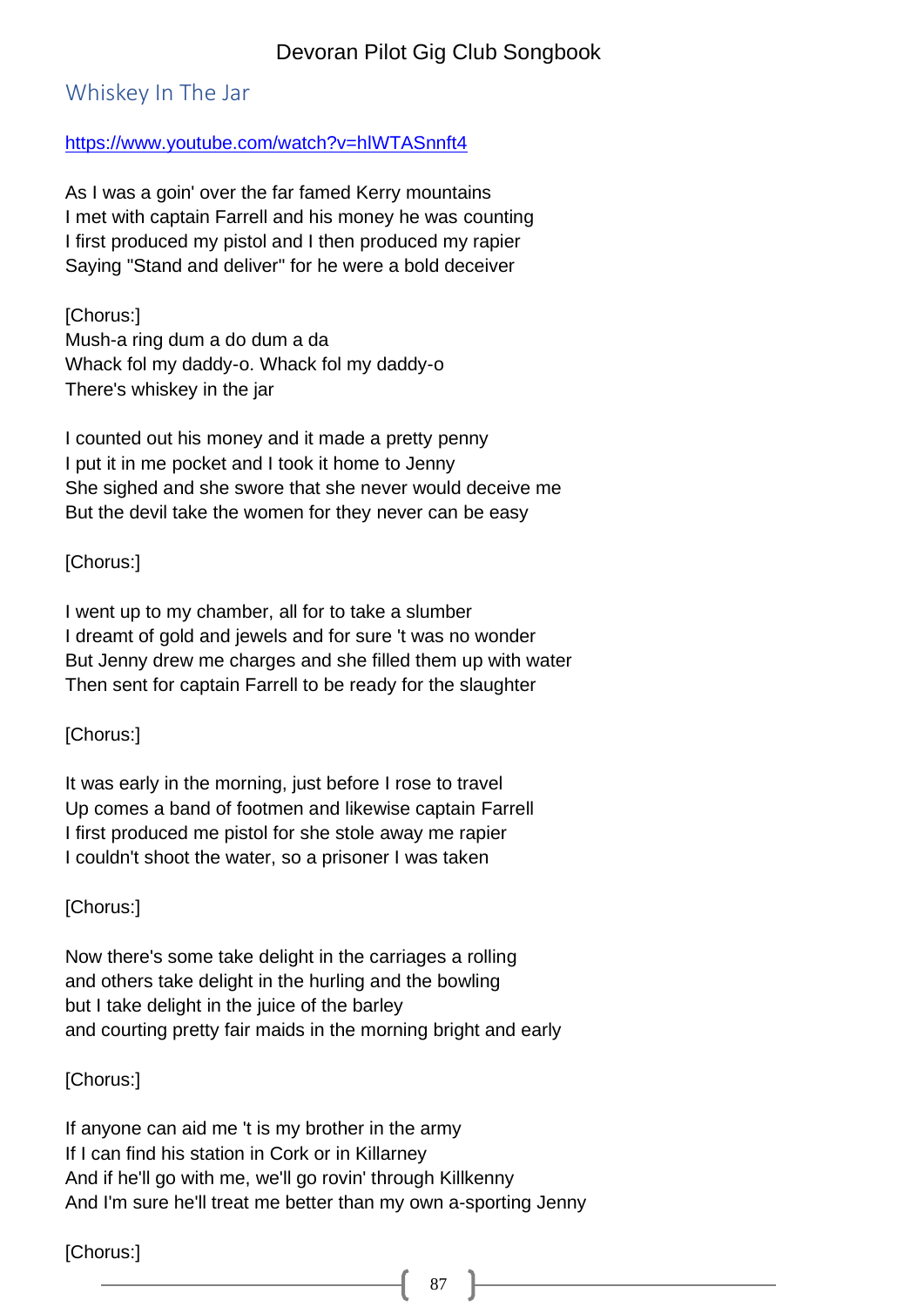## The Sea Around Us

### <https://www.youtube.com/watch?v=uvsvPidMLT8>

They say that the lakes of Killarney are fair That no stream like the Liffey can ever compare, If its water you want, you'll find nothing more rare Than the stuff they make down by the ocean.

#### [Chorus:]

The sea, oh the sea is the gradh geal mo croide Long may it roll between England and me It's a sure guarantee that some hour we'll be free Oh, thank God we're surrounded by water.

### [Chorus:]

Tom Moore made his "Waters" meet fame and renown A great lover of anything dressed in a crown In brandy the bandy old Saxon he'd drown But throw ne'er a one in the ocean.

#### [Chorus:]

The Scots have their Whisky, the Welsh have their speech And their poets are paid about ten pence a week Provided no hard words on England they speak Oh Lord, what a price for devotion.

#### [Chorus:]

The Danes came to Ireland with nothing to do But dream of the plundered old Irish they slew, "Yeh will in yer Vikings" said Brian Boru And threw them back into the ocean.

#### [Chorus:]

Two foreign old monarchs in battle did join Each wanting his head on the back of a coin; If the Irish had sense they'd drown both in the Boyne And partition thrown into the ocean.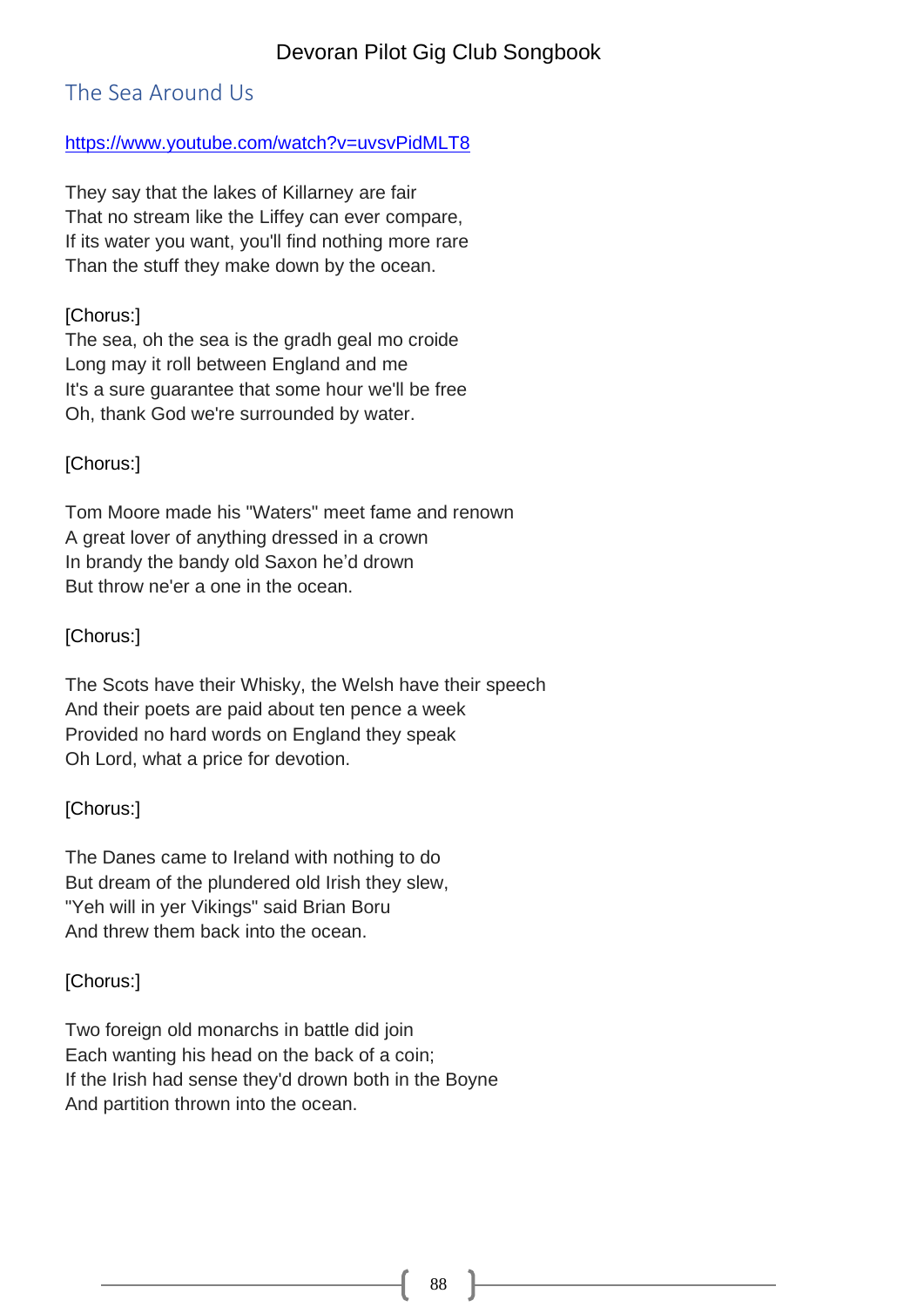### Seven Drunken Nights

#### <https://www.youtube.com/watch?v=dWo-STTfXfQ>

As I went home on Monday night as drunk as drunk could be I saw a horse outside the door where my old horse should be Well, I called me wife and I said to her, "Will you kindly tell to me Who owns that horse outside the door where my old horse should be?"

Ah, you're drunk! You're drunk, you silly old fool still you cannot see That's a lovely sow that me mother sent to me Well, it's many a day I've travelled—a hundred miles or more [But a saddle on a sow, sure, I never saw before](https://genius.com/18406283/The-dubliners-seven-drunken-nights/But-a-saddle-on-a-sow-sure-i-never-saw-before)

And as I went home on Tuesday night as drunk as drunk could be I saw a coat behind the door where my old coat should be Well, I called me wife and I said to her, "Will you kindly tell to me Who owns that coat behind the door where my old coat should be?"

Ah, you're drunk! You're drunk, you silly old fool still you cannot see That's a lovely blanket that me mother sent to me Well, it's many a day I've travelled—a hundred miles or more [But buttons in a blanket, sure, I never saw before](https://genius.com/18406291/The-dubliners-seven-drunken-nights/But-buttons-in-a-blanket-sure-i-never-saw-before)

And, as I went home on Wednesday night as drunk as drunk could be I saw a pipe up on the chair where my old pipe should be Well, I called me wife and I said to her, "Will you kindly tell to me Who owns that pipe upon the chair where my old pipe should be?"

Ah, you're drunk! You're drunk, you silly old fool still you cannot see That's a lovely tin whistle that me mother sent to me Well, it's many a day I've travelled—a hundred miles or more [But tobacco in a tin whistle, sure,](https://genius.com/18406293/The-dubliners-seven-drunken-nights/But-tobacco-in-a-tin-whistle-sure-i-never-saw-before) I never saw before

And, as I went home on Thursday night as drunk as drunk could be I saw two boots beneath the bed where my old boots should be Well, I called me wife and I said to her, "Will you kindly tell to me Who owns them boots beneath the bed where my old boots should be?"

Ah, you're drunk! You're drunk, you silly old fool still you cannot see They're two lovely Geranium pots me mother sent to me Well, it's many a day I've travelled—a hundred miles or more [But laces in Geranium pots, sure, I never saw before](https://genius.com/18406299/The-dubliners-seven-drunken-nights/But-laces-in-geranium-pots-sure-i-never-saw-before)

And, as I went home on Friday night as drunk as drunk could be I saw a head upon the bed where my old head should be Well, I called me wife and I said to her, "Will you kindly tell to me Who owns that head upon the bed where my old head should be?"

Ah, you're drunk! You're drunk, you silly old fool still you cannot see That's a baby boy that me mother sent to me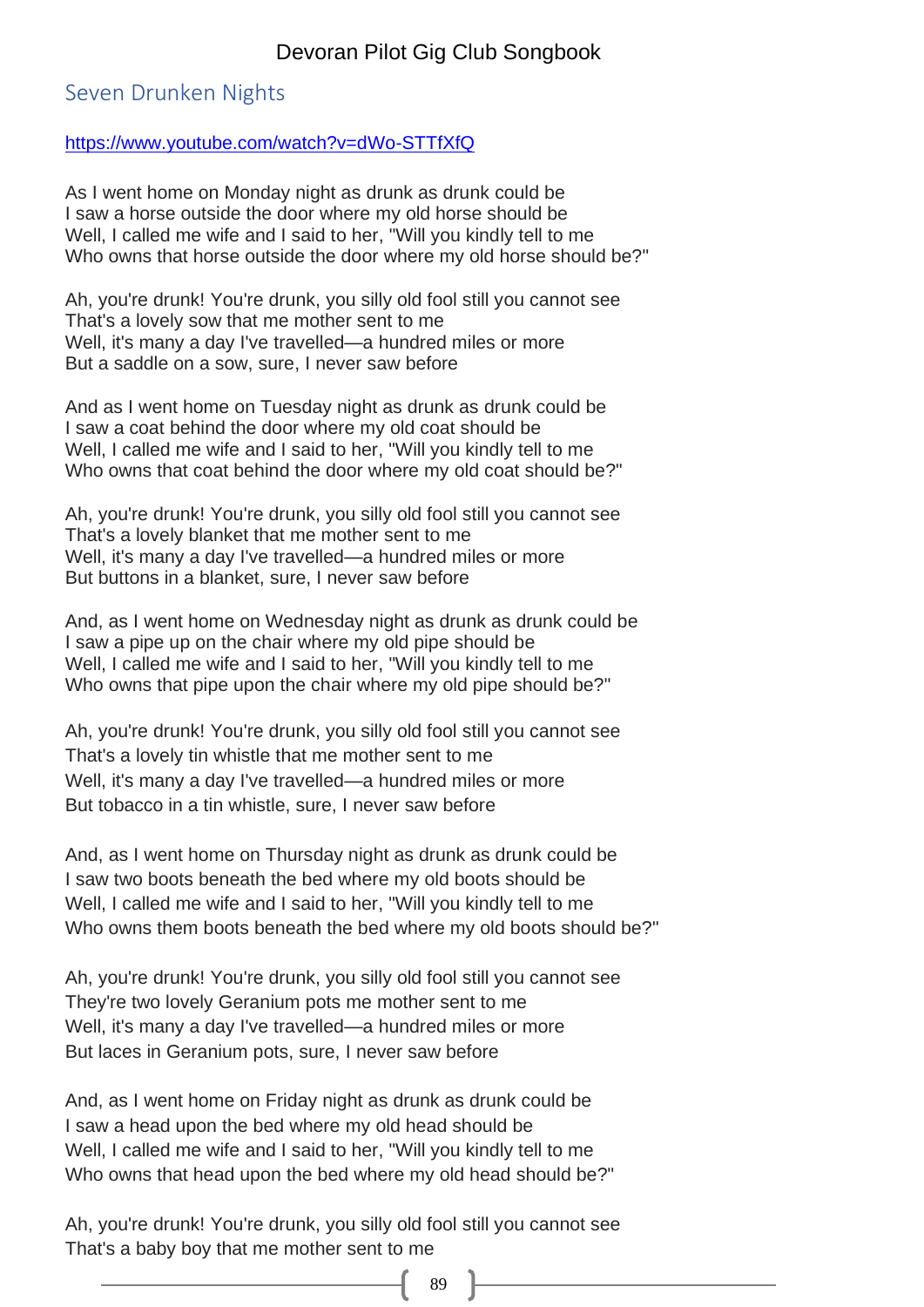Well, it's many a day I've travelled—a hundred miles or more [But a baby boy with his whiskers on, sure,](https://genius.com/18406302/The-dubliners-seven-drunken-nights/But-a-baby-boy-with-his-whiskers-on-sure-i-never-saw-before) I never saw before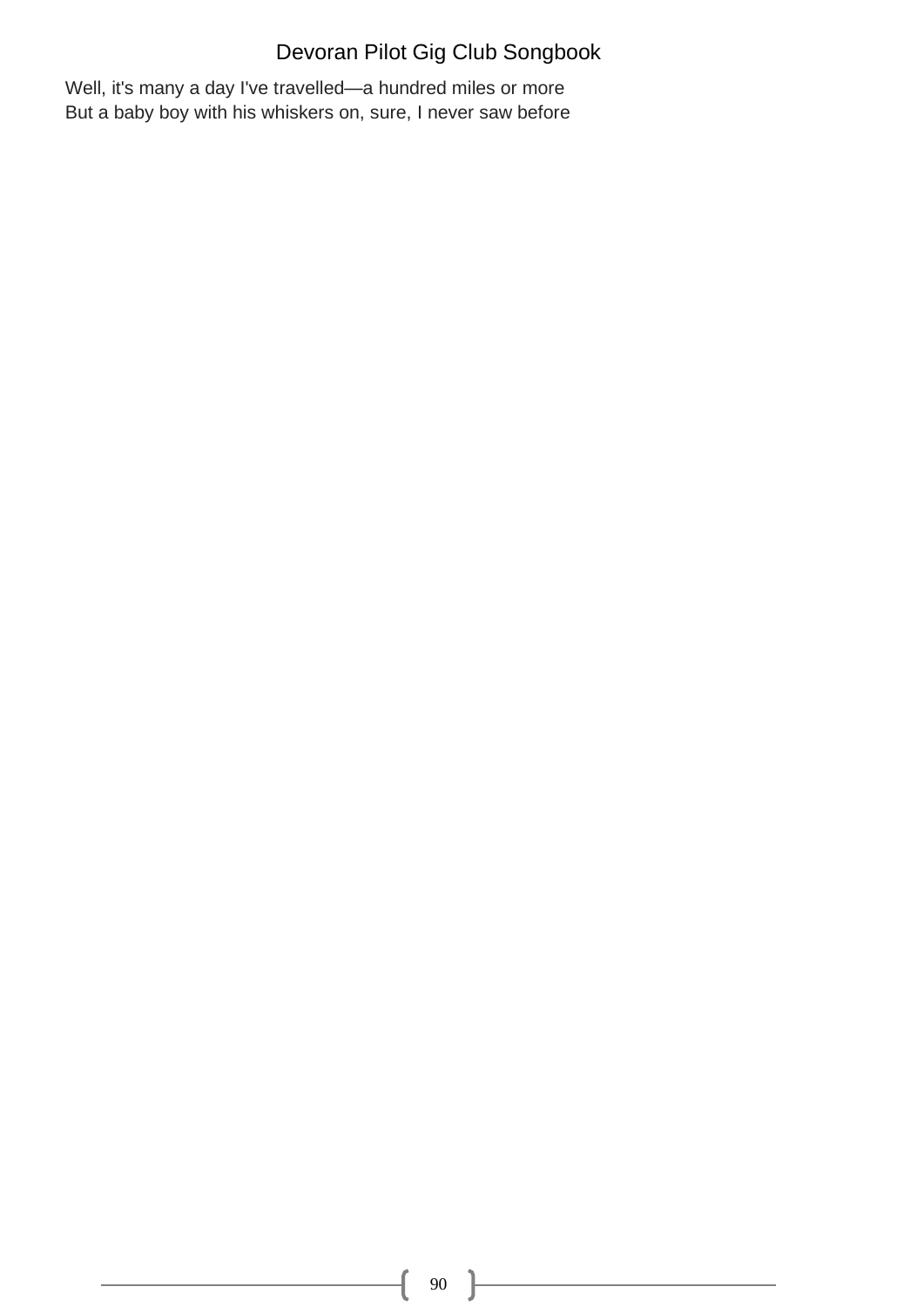## Hot Asphalt

### <https://www.youtube.com/watch?v=Ytvhfn-JjiY>

Good evening, all my jolly lads, I'm glad to find you well If you'll gather all around me, now, the story I will tell For I've got a situation and begorrah and begob I can whisper all the weekly wage of nineteen bob

'Tis twelve months come October since I left me native home After helping them Killarney boys to bring the harvest down But now I wear the gansey and around me waist a belt I'm the gaffer of the squad that makes the hot asphalt

#### [Chorus:]

Well, we laid it in a hollows and we laid it in the flat And if it doesn't last forever, sure I swear, I'll eat me hat Well, I've wandered up and down the world and sure I never felt Any surface that was equal to the hot asphalt

The other night a copper comes and he says to me, McGuire Would you kindly let me light me pipe down at your boiler fire? And he planks himself right down in front, with hobnails up, till late And says I, me decent man, you'd better go and find your bait

He ups and yells, I'm down on you, I'm up to all yer pranks Don't I know you for a traitor from the Tipperary ranks? Boys, I hit straight from the shoulder and I gave him such a belt That I knocked him into the boiler full of hot asphalt

### [Chorus:]

We quickly dragged him out again and we threw him in the tub And with soap and warm water we began to rub and scrub But devil the thing, it hardened and it turned him hard as stone And with every other rub, sure you could hear the copper groan

I'm thinking, says O'Reilly, that he's lookin' like old Nick And burn me if I am not inclined to claim him with me pick Now, says I, it would be easier to boil him till he melts And to stir him nice and easy in the hot asphalt

### [Chorus:]

You may talk about yer sailor lads, ballad singers and the rest Your shoemakers and your tailors but we please the ladies best The only ones who know the way their flinty hearts to melt Are the lads around the boiler making hot asphalt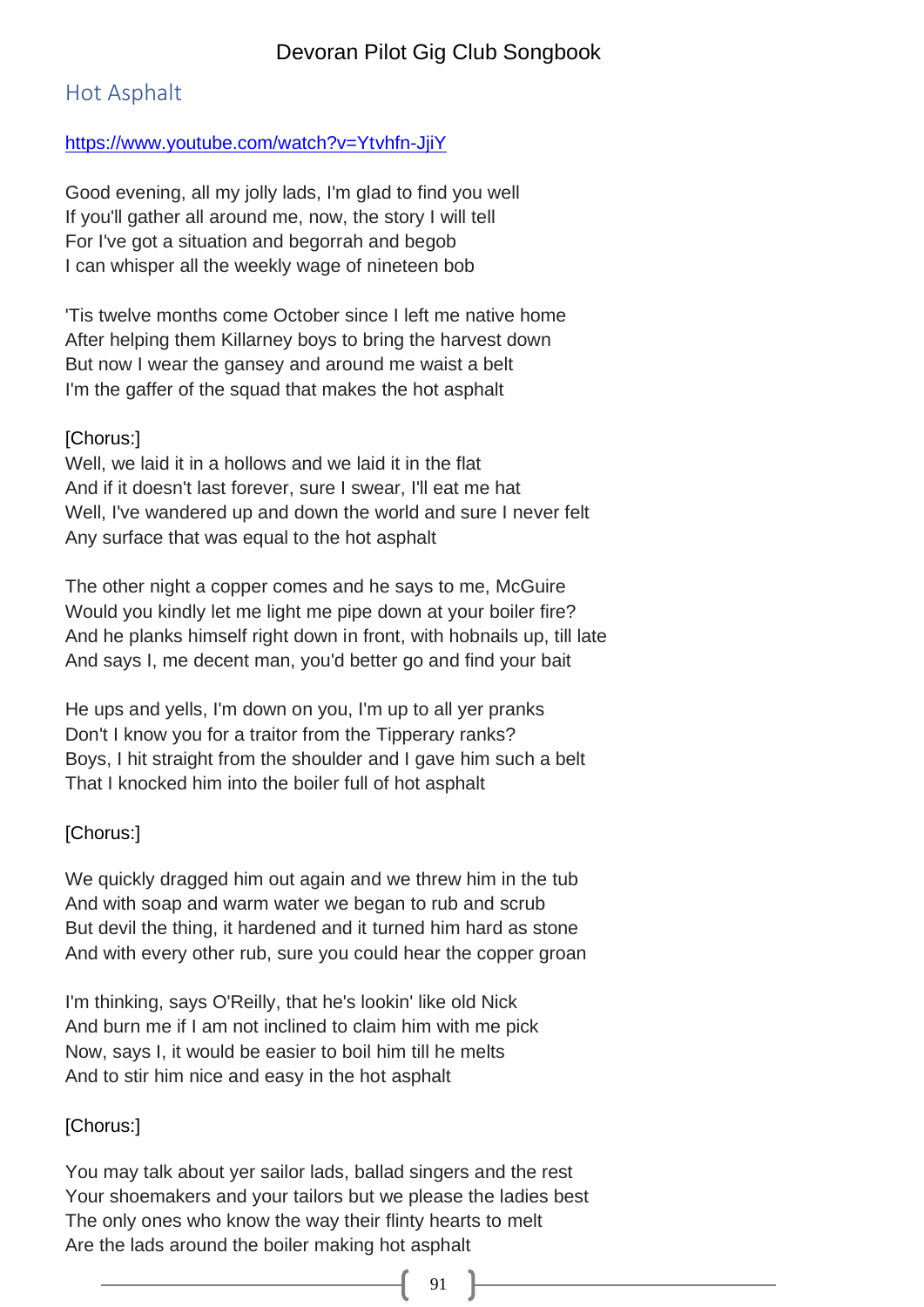With rubbing and with scrubbing, sure I caught me death of cold For scientific purposes, me body it was sold In the Kelvingrove museum, me boys, I'm hangin' in me pelt As a monument to the Irish, making hot asphalt